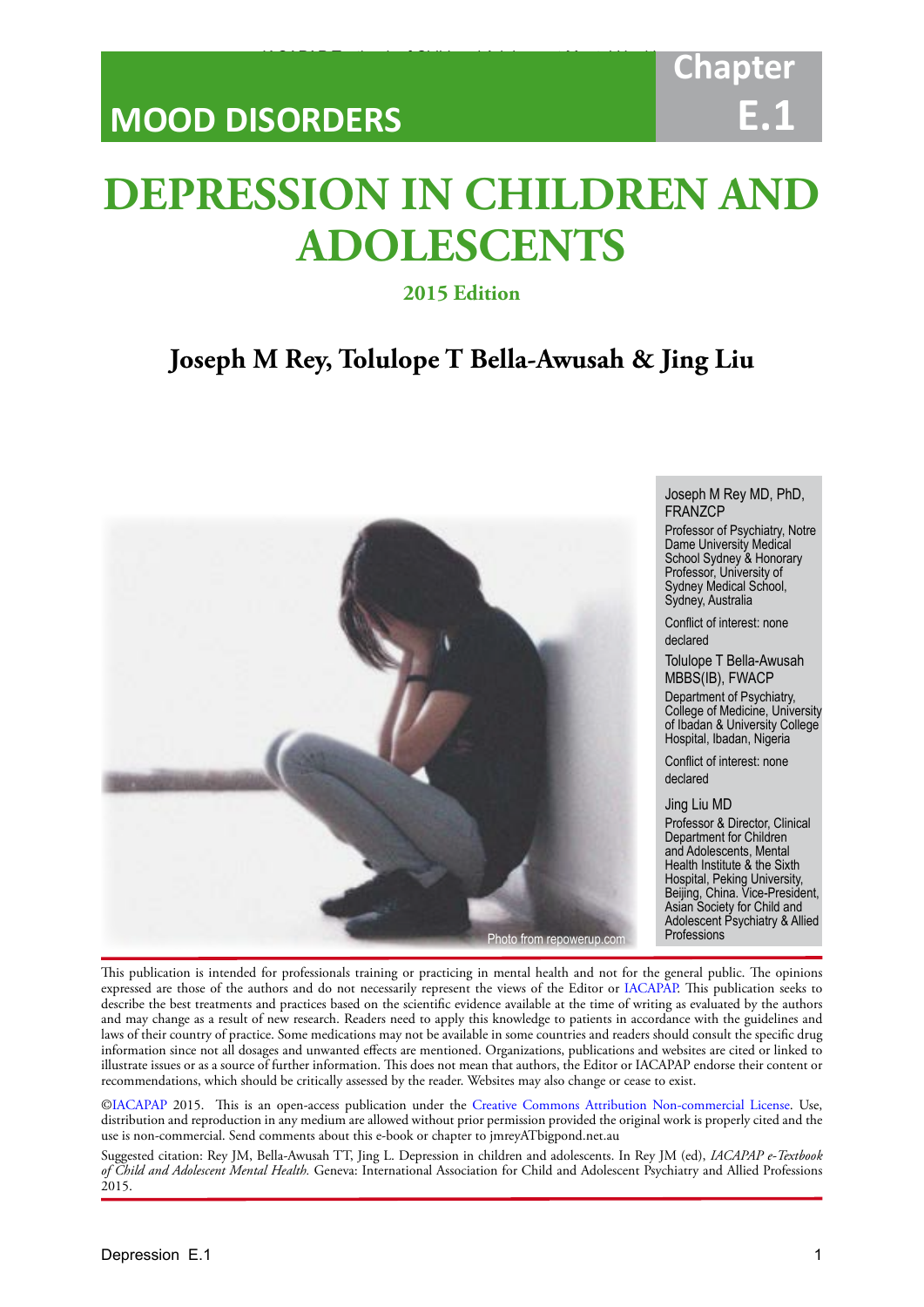ajor depression is an episodic, recurring disorder characterized by persistent and pervasive sadness or unhappiness, loss of enjoyment Lof everyday activities, irritability, and associated symptoms such as negative thinking, lack of energy, difficulty concentrating, and appetite and sleep disturbances. Manifestations can vary according to age, gender, educational and cultural background. The various subtypes of depression are identified on the basis of symptom severity, pervasiveness, functional impairment, or the presence or absence of manic episodes or psychotic phenomena. There is still much argument about whether depression is a dimensional illness—the difference between having and not having depression is quantitative, a matter of degree, such as in the case of hypertension—or categorical (i.e., difference is qualitative), and whether there are several etiologically different types of depression (e.g., melancholic and nonmelancholic).

The terms "depression," "depressive episode," "depressive disorder" and "clinical depression" will be used throughout the chapter to mean what DSM-5 defines as "major depressive episode" or "major depressive disorder," and ICD-10 "depressive episode" and "recurrent depressive disorder." Unless otherwise specified, all the information in this chapter refers to unipolar depression.

## **EPIDEMIOLOGY**

Prevalence varies depending on the population (e.g., country), the period considered (e.g., last three months, last year, lifetime), informant (e.g., parent, child, both), and criteria used for diagnosis. Most studies concur that about 1% to 2% of pre-pubertal children and about 5% of adolescents suffer from clinically significant depression at any one time. The cumulative prevalence (accumulation of new cases in previously unaffected individuals, also known as lifetime prevalence) is higher. For example, by the age of 16 years 12% of girls and 7% of boys would have had a depressive disorder at some time in their lives (Costello et al. 2003). Prevalence of *dysthymic disorder* is less well known but studies suggest a point prevalence ranging from 1% to 2% in children and 2% to 8% in adolescents. A further 5% to 10% of young persons have been estimated to exhibit sub-syndromal depression (or *minor depression*). Youth with minor depression show some functional impairment, increased risk of suicide and of developing major depression.

#### **Gender and culture**

The ratio of depression in males and females is similar in pre-pubertal children but becomes about twice as common among females compared with males during adolescence. Although information is limited, the data available suggest that rates of depression are higher among patients who suffer from chronic medical conditions and in particular groups, such as developmentally disabled or indigenous minority children (e.g., Native Americans, Eskimos, Australian Aborigines).

#### **Burden of illness**

Depression poses a substantial burden to the individual suffering from this disorder and to the society at large. Interpersonal relationships are particularly likely to suffer when someone is depressed—few families and friends are likely to be untouched by depression. Further, depression is likely to progress into a chronic, recurring disease if not treated. The burden of depression is increased because it appears to be associated with behaviours linked to other chronic diseases

Conflict of interest: none declared

Acknowwledgements: our thanks to Drs Olga Rusakovskaya (Russia) and Jenifer Bergen (Australia) and for their comments

Do you have questions? Comments?

[Click here to go to the](https://www.facebook.com/pages/IACAPAP-Textbook-of-Child-and-Adolescent-Mental-Health/249690448525378)  Textbook's Facebook page to share your views about the chapter with other readers, question the authors or editor and make comments.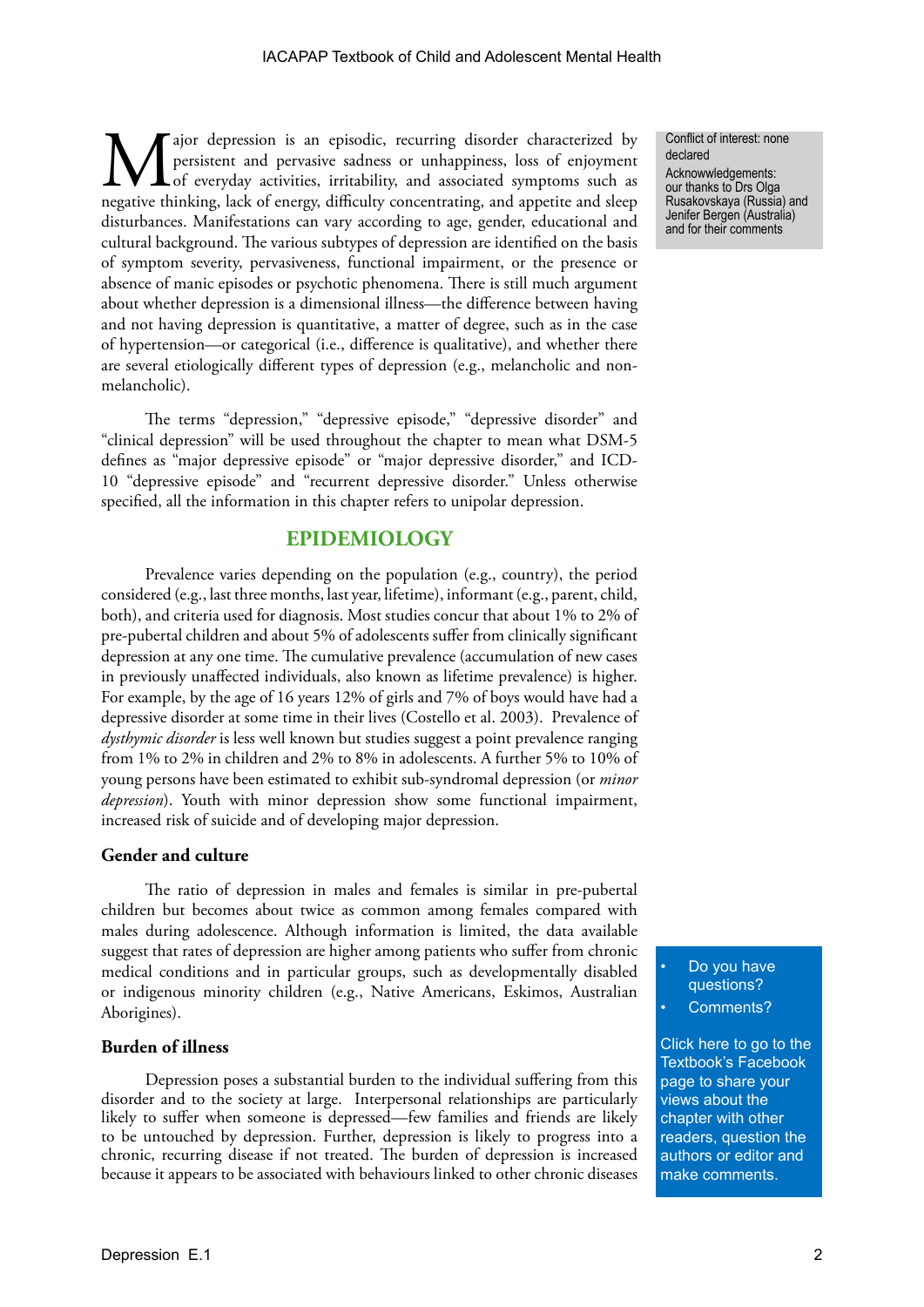such as smoking, alcohol consumption, physical inactivity and sleep disturbance among others, although the nature of the association is still unclear [\(CDC, 2013\)](http://www.cdc.gov/mentalhealth/basics/mental-illness/depression.htm).

Specific data on the economic burden of depression in childhood are currently unavailable. However, assuming a large continuity of the disorder into adulthood, burden is likely to be very substantial. For example, one study estimated that a randomly selected 21-year-old woman with early-onset major depressive disorder could expect future annual earnings that were 12% to 18% lower than those of a randomly selected 21-year-old woman whose onset of depressive disorder occurred after age 21 or without depression (Berndt et al, 2000).

## **AGE OF ONSET AND COURSE**

Depressed patients can display symptoms of depression at any age; however, the pattern varies slightly according to developmental stage, resulting in differences in the way depression manifests itself through the lifespan, as highlighted in Table E.1.1.

Age at onset does not seem to define separate depressive subgroups, but earlier onset is associated with multiple indicators of greater illness burden in adulthood across a wide range of domains such as never being married, more impaired social and occupational functioning, poorer quality of life, greater medical and psychiatric comorbidity, more lifetime depressive episodes and suicide attempts, and greater symptom severity (Berndt et al, 2000).

Although to diagnose clinical depression it is required that symptoms be present every day, most of the day for at least two weeks, adolescents, particularly those who suffer from mild or moderate depression, often have a reactive affect and can, with effort, hide their symptoms.

#### **Is youth depression increasing?**

Some researchers have suggested there has been a secular increase in the prevalence of depression with higher rates among those born later in the 20th century. This is not definite for the quality of the studies supporting this finding is suboptimal and more often than not retrospective. It is possible that the perceived increase may be due to greater awareness of children's symptoms by their parents or an earlier age of onset.

#### **Table E.1.1 Differences in the presentation of depression according to age. These symptoms can all be present at any age but are more common in the age group specified.**

| <b>Pre-pubertal</b><br>children                                                                                                                                                        | <b>Adolescents</b>                                                                                                                                                                                                                                                                                                                                                                                                           | <b>Adults</b>                                                                                                                                                                                      |  |  |
|----------------------------------------------------------------------------------------------------------------------------------------------------------------------------------------|------------------------------------------------------------------------------------------------------------------------------------------------------------------------------------------------------------------------------------------------------------------------------------------------------------------------------------------------------------------------------------------------------------------------------|----------------------------------------------------------------------------------------------------------------------------------------------------------------------------------------------------|--|--|
| Irritability (temper<br>tantrums, non-<br>compliance)<br>Affect is reactive*<br>٠<br>Frequently comorbid<br>٠<br>with anxiety,<br>behavior problems,<br>and ADHD<br>Somatic complaints | Irritability (grumpy, hostile,<br>$\bullet$<br>easily frustrated, angry<br>outbursts)<br>Affect is reactive*<br>$\bullet$ .<br>Hypersomnia<br>$\bullet$ .<br>Increased appetite and<br>$\bullet$<br>weight gain<br>Somatic complaints<br>$\bullet$<br>Extreme sensitivity to<br>٠<br>rejection (e.g., falsely<br>perceived putdown or<br>criticism) resulting, for<br>example, in difficulties<br>maintaining relationships. | Anhedonia<br>٠<br>Lack of affective<br>٠<br>reactivity<br>Psychomotor agitation<br>٠<br>or retardation<br>Diurnal variation of<br>٠<br>mood (worse in the<br>morning)<br>Early morning waking<br>٠ |  |  |
| *Ability to be momentarily cheered up in response to positive events (e.g., visit by peers).                                                                                           |                                                                                                                                                                                                                                                                                                                                                                                                                              |                                                                                                                                                                                                    |  |  |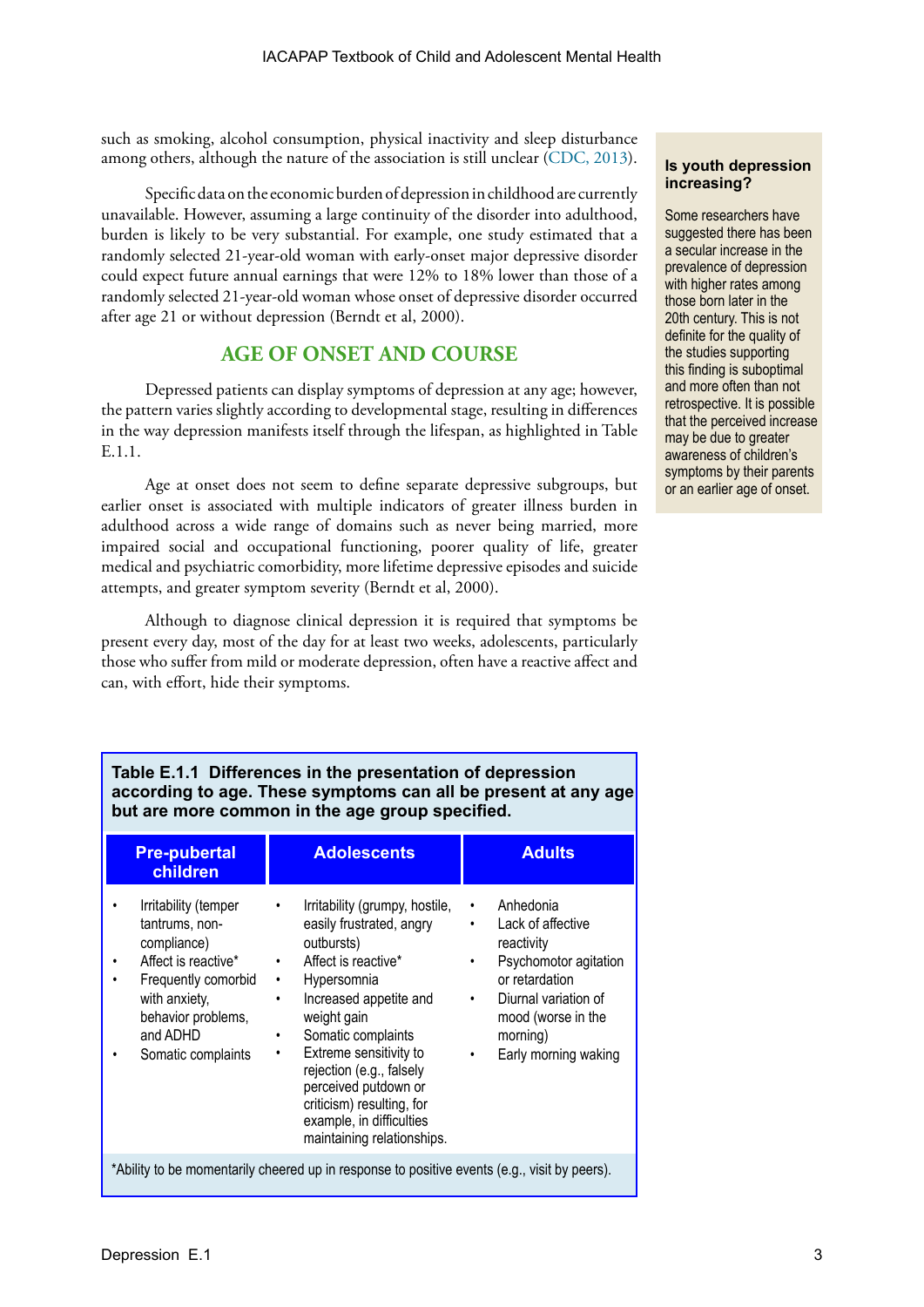#### **Course**

Similar to what happens in adults, clinical depression in youth follows a recurring course. An episode of depression in clinically referred patients lasts 7 to 9 months on average, but it can be shorter in non-referred community samples. That is, depressive episodes are, on average, a spontaneously remitting illness. Conversely, there is a 40% probability of recurrence within 2 years. Recurrence is high even after treatment. For example, participants in the 5-year follow up of the Treatment of Adolescent Depression Study (TADS) showed that although the immense majority (96%) of patients recovered from the index episode, after five years almost half (46%) had a recurrence (Curry et al, 2010).

The likelihood of further episodes in adulthood is up to 60% (Birmaher et al, 1996). Thus, depressive illness should optimally be conceptualized as a chronic condition with remissions and recurrences. This has important implications for management, which should seek not only to reduce the duration of the current depressive episode and lessen its consequences but also to prevent recurrences. Predictors of recurrence include poorer response to treatment, greater severity, chronicity, previous episodes, comorbidity, hopelessness, negative cognitive style, family problems, low socioeconomic status, and exposure to abuse or family conflict (Curry et al, 2010).

## **SUBTYPES OF DEPRESSION**

Subtyping depressive illness is relevant because different types of depression may have implications for treatment and prognosis. For example, seasonal mood disorder may specifically respond to light therapy, and treatment of bipolar depression is different from that of unipolar depression. With the exception of the unipolar/bipolar distinction, many other subtypes (e.g., primary and secondary, endogenous and reactive, neurotic and psychotic) have been proposed over the years, usually without convincing empirical data or evidence of clinical value. There are currently differences of opinion about the usefulness of the melancholic *vs*. non-melancholic dichotomy. Some of these concepts are still popular in some countries or settings. The most widely used subtypes of depression, irrespective of their scientific validity, are summarized in Table E.1.2.

## **ETIOLOGY AND RISK FACTORS**

The etiology of depression is complex, multifactorial, and the object of much academic argument. As a result, it is not discussed here in detail. Interested readers may wish to consult the summary by Krishnan and Nestler (2010). Research has uncovered a multitude of factors associated with the onset, maintenance or recurrence of depression. This can be confusing or lead to false expectations (e.g., that dealing with the risk factor may in itself be enough to resolve the depression). Risk factors that have implications for prevention, detection or treatment are listed in Table E.1.3.

In summary, depression in youth appears to be the result of complex interactions between biological vulnerabilities and environmental influences. Biological vulnerabilities may result from children's genetic endowment and from prenatal factors. Environmental influences include children's family relationships, cognitive style—most depressed adolescents experience negative thoughts about themselves, the world or the future that seem to arise spontaneously (automatic thoughts), which contribute to a negative cognitive style—stressful life events,

#### **Affect reactivity in depressed adolescents**

" *'This morning I will get out of bed. This morning I will go to school. Today I will finish my maths test. I will hand in my English project and during the lunch break I will socialize with my friends. I will laugh, joke and talk with my friends. I will tell witty stories about my weekend and before I know it the school day will be over and no one will know how I am feeling on the inside. Then when I get home I can go back to bed and not have to pretend for anyone anymore.'*

The words above are from a journal entry I wrote on April 20, 2000. At the time I was 14 years old."

Nathan B. "*And Then My Tears Subsided..*." http://www.blackdoginstitute. org.au/docs/ AndThenMyTearsSubsided.pdf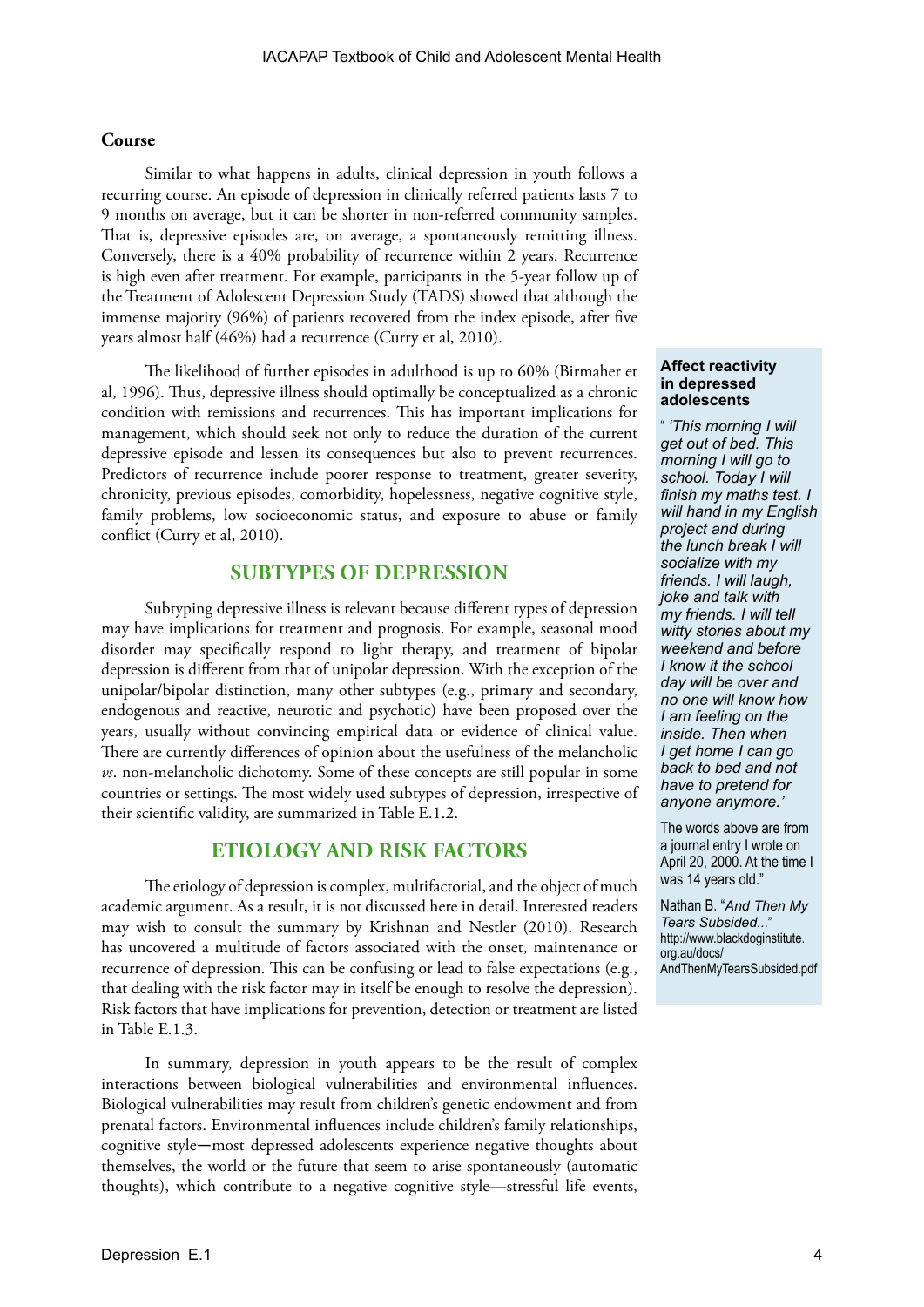#### **Table E.1.2. Subtypes of depression relevant to clinical practice.**

| Unipolar depression                                                                            | Depression without history of a manic, mixed or hypomanic episode.                                                                                                                                                                                                                             |
|------------------------------------------------------------------------------------------------|------------------------------------------------------------------------------------------------------------------------------------------------------------------------------------------------------------------------------------------------------------------------------------------------|
| <b>Bipolar depression</b>                                                                      | When there is history of at least one non drug-induced manic, hypomanic or<br>mixed episode.                                                                                                                                                                                                   |
| Psychotic depression                                                                           | The young person displays hallucinations or delusions in addition to<br>symptoms of major depression in the absence of other psychotic disorder.                                                                                                                                               |
| Melancholic depression, major<br>depression with melancholic<br>features, or melancholia       | Episodes are characterized by prominent neurovegetative changes such<br>as weight loss, psychomotor retardation, marked sleep disturbance, diurnal<br>mood variation, early morning waking and lack of reactivity. Melancholic<br>depression is largely equivalent to "endogenous" depression. |
| Dysthymic disorder or dysthymia                                                                | A chronically depressed mood for at least one year but not severe enough to<br>qualify for a diagnosis of depression; symptom-free intervals last less than<br>two months                                                                                                                      |
| Double depression                                                                              | The depressive episode occurs in a patient already suffering from dysthymia.                                                                                                                                                                                                                   |
| Catatonic depression                                                                           | When the mood disorder presents with symptoms of stupor.                                                                                                                                                                                                                                       |
| Post-psychotic depression                                                                      | When it occurs in the course of schizophrenia, often after resolution of the<br>florid psychotic symptoms                                                                                                                                                                                      |
| Premenstrual dysphoric disorder                                                                | Premenstrual mood changes-dysphoria, tension, irritability, hostility, and<br>labile mood-that mimic depression. Its nature and validity are still being<br>argued.                                                                                                                            |
| Seasonal depression, major<br>depression with seasonal pattern,<br>seasonal affective disorder | The beginning and remission of major depression follow a pattern (for at<br>least two years) related to specific times of the year, usually onset during<br>autumn or winter and remission in spring.                                                                                          |
| Mood disorder not otherwise<br>specified (NOS)                                                 | Significant mood symptoms and impairment that do not meet criteria for a<br>specific mood disorder often due to mixed presentations (e.g., depressive<br>and manic symptoms).                                                                                                                  |
| Adjustment disorder with depressed<br>mood                                                     | Clinically significant depressive symptoms or impairment occur within three<br>months of identifiable stressors and do not meet criteria for major depression<br>or bereavement. It is expected that symptoms will disappear within six<br>months once stressors have ceased.                  |
| Minor depression, subsyndromal<br>depression, subclinical depression                           | Depressive symptoms fall short of meeting the criteria for depression (e.g.,<br>one core symptom, and one to three associated symptoms, and very mild<br>disability).                                                                                                                          |

and school and neighborhood characteristics. Parental depression is the most consistently replicated risk factor for depression in the offspring. Stressful life events—especially losses—may increase the risk for depression; this risk is higher if children process loss events (or other stressful life events) using negative attributions. Parental lack of care and rejection may also be relevant.

## **COMORBIDITY**

Comorbidity, the simultaneous occurrence of two or more distinct illnesses in the one individual, is a common and complex issue across all child and adolescent mental disorders that has great theoretical and practical implications—for example for treatment—and is still not well understood.

Data from community surveys suggest that depression comorbid with other disorders is frequent in children and adolescents. This is particularly the case in clinic settings because the likelihood of referral is a function of the combined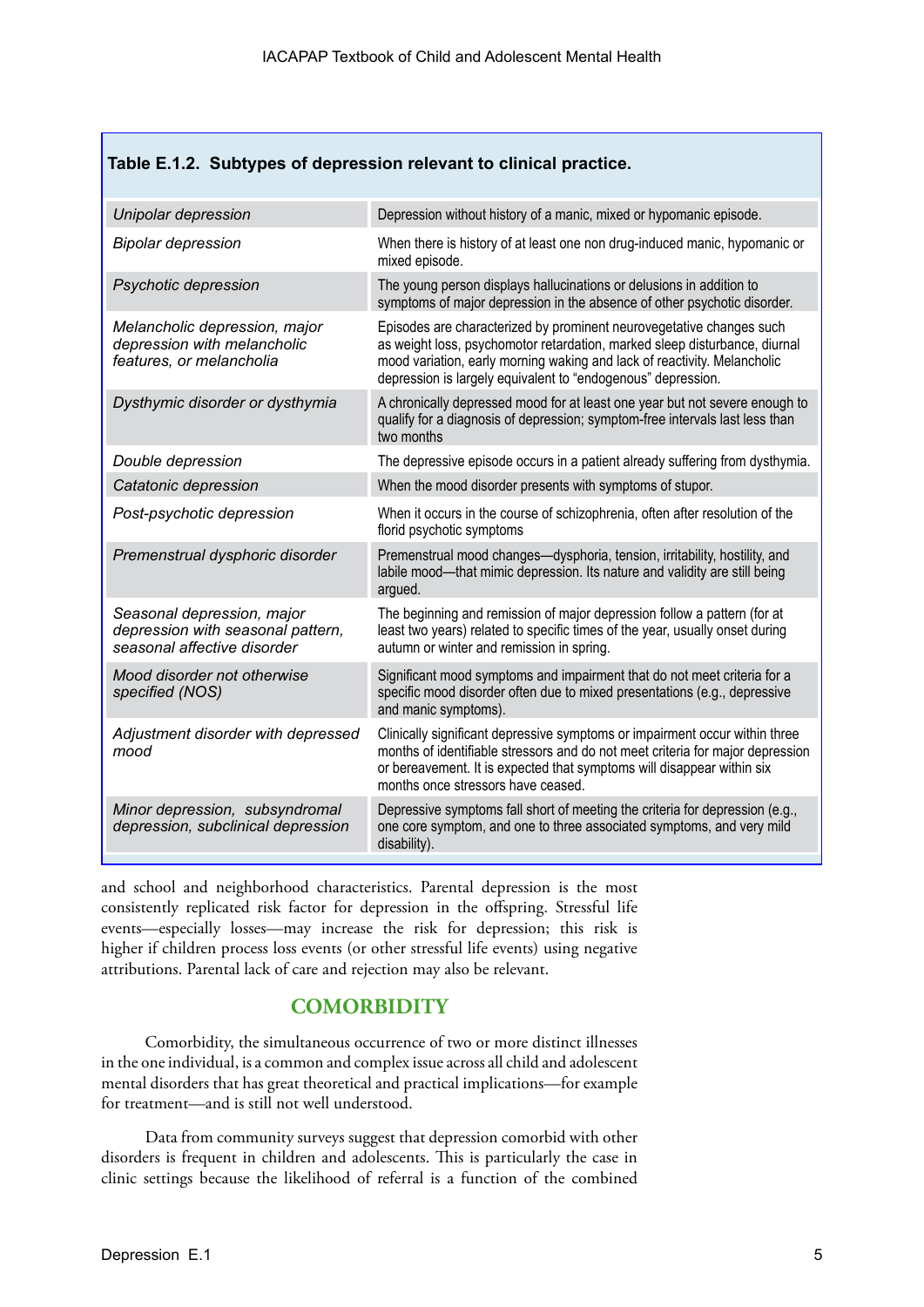likelihood of referral for each disorder separately—the so called *Berkson effect*. Patients with comorbid disorders show greater impairment than those with a single diagnosis. Comorbidity is also associated with worse adult outcomes. For example, childhood depression comorbid with conduct disorder or substance abuse is associated with a higher likelihood of severe or violent offending by age 24 than when depression, conduct disorder or substance misuse occur alone (Copeland et al, 2007).

Psychiatric disorders often comorbid with depression include anxiety disorders, conduct problems, attention deficit hyperactivity disorder (ADHD), obsessive compulsive disorder, and learning difficulties. An epidemiological study (Costello et al, 2003) showed that in a three-month period, 28% of the young people diagnosed with a depressive disorder also had an anxiety disorder, 7% ADHD, 3% conduct disorder, 3% oppositional defiant disorder, and 1% substance use disorder. The practical implication is that establishing whether a child shows symptoms of one condition (e.g., depressive illness) is only a first step in the evaluation; clinicians ought to enquire for symptoms of other conditions as well.

The link between depression and anxiety is well-known because depressive and anxiety symptoms often coexist and individuals frequently experience depressive and anxiety episodes at different times in their lives. Suffering from a depressive episode not only increases the risk of further depressive episodes (homotypic continuity) but also of anxiety disorders (heterotypic continuity).

Depression is frequently comorbid with post-traumatic stress disorder (see chapter F.5). In particular, adolescents are vulnerable to depression and suicidality in the year following a traumatic event. Mechanisms include so-called *survivor guilt*  (that others died or were severely injured), complicated bereavement, problems in carrying out tasks of daily living owing to impaired concentration or intrusive memories, and distress arising from chronic anxiety symptoms. Other psychiatric complications of traumatic stress that may interact with depression include panic disorder, other anxiety disorders, disruptive behaviors, dissociative disorder, and substance misuse.

#### **Depression and personality style**

Personality traits become progressively established during adolescence and early adulthood and personality styles can influence the presentation and

#### **"Masked" depression**

Until the second half of the 20th century childhood depression was largely believed not to exist. In the 1950s new theories emerged postulating that depression in this age group did exist but did not express itself as such but through "depressive equivalents". These included conduct problems, hyperactivity, somatic complaints, enuresis, and school problems. That is, children could be depressed but expressed their depression differently from adults— "masked depression".

The concept of masked depression was heavily criticized and subsequently largely abandoned. By the 1970's researchers began to show that childhood depression did exist and by and large has similar symptoms as in adults. While depressed children may initially present with a variety of symptoms that conceal the depression (e.g., tantrums, headaches, tiredness, problems concentrating) a competent clinician should be able to uncover the depression (Carlson & Cantwell, 1980).

#### **Gene-environment interaction: the serotonin transporter gene, childhood maltreatment and depression.**

New Zealand's Dunedin Health and Development Study followed a cohort of 1,037 children from 3 to 26 years of age carefully tracking the development of psychiatric disorders, serious life events and other factors such as childhood mistreatment. A report based on these data concluded that a functional polymorphism of the serotonin transporter gene (5-HTT) moderated the influence of stressful life events on the development of depression. That is, individuals with the short allele of this gene were more likely to develop depression in response to severe stressors or maltreatment during childhood, compared to those with the long allele exposed to the same experiences (Caspi et al, 2003).

This finding caused much excitement because it seemed to finally prove a plausible gene-environment interaction in the causation of depression. However, a subsequent meta-analysis concluded that alterations in the serotonin transporter gene alone or in combination with stressful life events were not associated with an elevated risk of depression (Risch et al, 2009). Another meta-analysis published not long after (Karg et al, 2011) reached the opposite conclusion, while an additional prospective study—also from New Zealand—failed to confirm such an association (Fergusson et al, 2011). Clearly more research is needed to resolve this tantalizing issue, which highlights the importance of replication before findings are accepted, let alone used in clinical practice (e.g., to detect vulnerability for depression).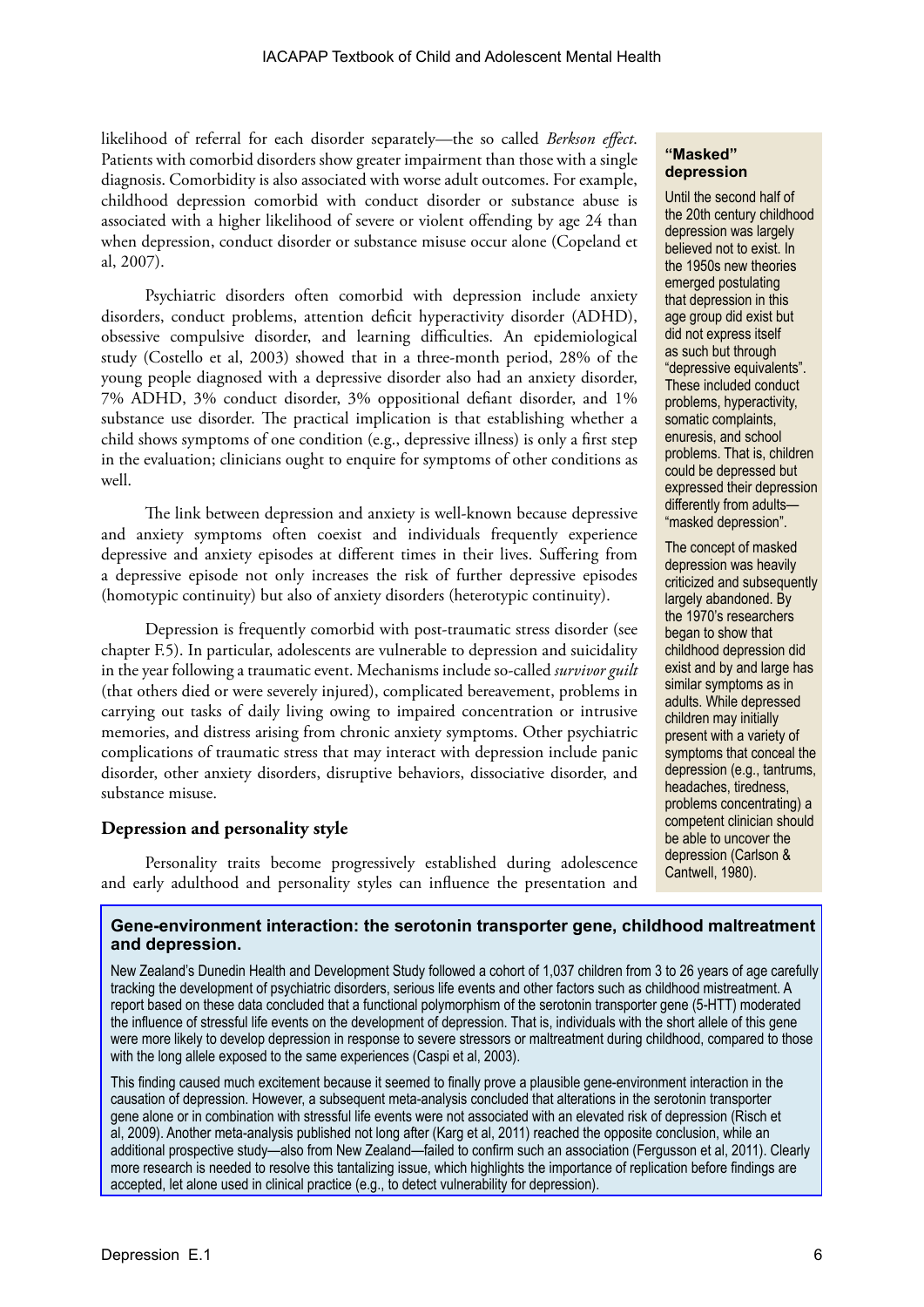| TABLE E.1.3. Risk factors and their implications for prevention, detection or treatment |                                                                                  |                                                                                                                                                                              |  |  |
|-----------------------------------------------------------------------------------------|----------------------------------------------------------------------------------|------------------------------------------------------------------------------------------------------------------------------------------------------------------------------|--|--|
|                                                                                         | <b>Risk Factor</b>                                                               | Implications for prevention, detection or<br>treatment                                                                                                                       |  |  |
|                                                                                         | Family history of depression                                                     | Increase suspicion of depression when there is a positive family<br>history of depression or suicide.                                                                        |  |  |
|                                                                                         | Parental substance use or<br>alcohol misuse                                      | Detect and treat parental substance use.                                                                                                                                     |  |  |
|                                                                                         | Family history of bipolar<br>disorder                                            | Increase suspicion that depression might be bipolar. Implications<br>for pharmacological management.                                                                         |  |  |
| Biological                                                                              | Female gender                                                                    | Female adolescents who attend family doctors should be<br>screened for depression.                                                                                           |  |  |
|                                                                                         | Puberty                                                                          | Depression is much more common in post-pubertal adolescents,<br>particularly females. Early menarche (<11.5 years) increases the<br>risk. Screen adolescents for depression. |  |  |
|                                                                                         | <b>Chronic medical illness</b>                                                   | Exclude depression in patient with chronic physical illness or<br>disability.                                                                                                |  |  |
|                                                                                         | Previous history of depression                                                   | Relapse-prevention strategies integral part of treatment.                                                                                                                    |  |  |
|                                                                                         | Comorbid psychiatric disorder,<br>particularly anxiety                           | Detection and treatment of comorbid psychiatric disorders.                                                                                                                   |  |  |
|                                                                                         | Neurotic or highly emotional<br>temperamental style                              | Detection of individuals at risk and targeted preventive<br>interventions.                                                                                                   |  |  |
| Psychological                                                                           | Negative cognitive styles, low<br>self-esteem                                    | Detection of individuals at risk and targeted preventive<br>interventions.                                                                                                   |  |  |
|                                                                                         | Trauma                                                                           | Detection of individuals at risk and targeted preventive<br>interventions.                                                                                                   |  |  |
|                                                                                         | <b>Bereavement and losses</b>                                                    | Detection of individuals at risk and targeted preventive<br>interventions.                                                                                                   |  |  |
|                                                                                         | Abuse, neglect                                                                   | Targeted preventive interventions such as parenting and abuse<br>prevention programs.                                                                                        |  |  |
|                                                                                         | Negative parenting styles:<br>rejection, lack of care                            | Targeted preventive interventions such as parenting programs.                                                                                                                |  |  |
| Family                                                                                  | Parental mental disorder                                                         | Detection and treatment of mental disorder in parents. Targeted<br>preventive interventions such as parenting programs and<br>support.                                       |  |  |
|                                                                                         | <b>Parent-child conflict</b>                                                     | Parent education and parenting programs.                                                                                                                                     |  |  |
|                                                                                         | <b>Bullying</b>                                                                  | Bullying prevention programs at school.                                                                                                                                      |  |  |
| Social                                                                                  | Child and adolescent<br>offenders                                                | Detection of individuals at risk and targeted preventive<br>interventions.                                                                                                   |  |  |
|                                                                                         | Institutionalised or fostered<br>children, refugees, homeless,<br>asylum seekers | Detection of individuals at risk and targeted preventive<br>interventions.                                                                                                   |  |  |

Г

┑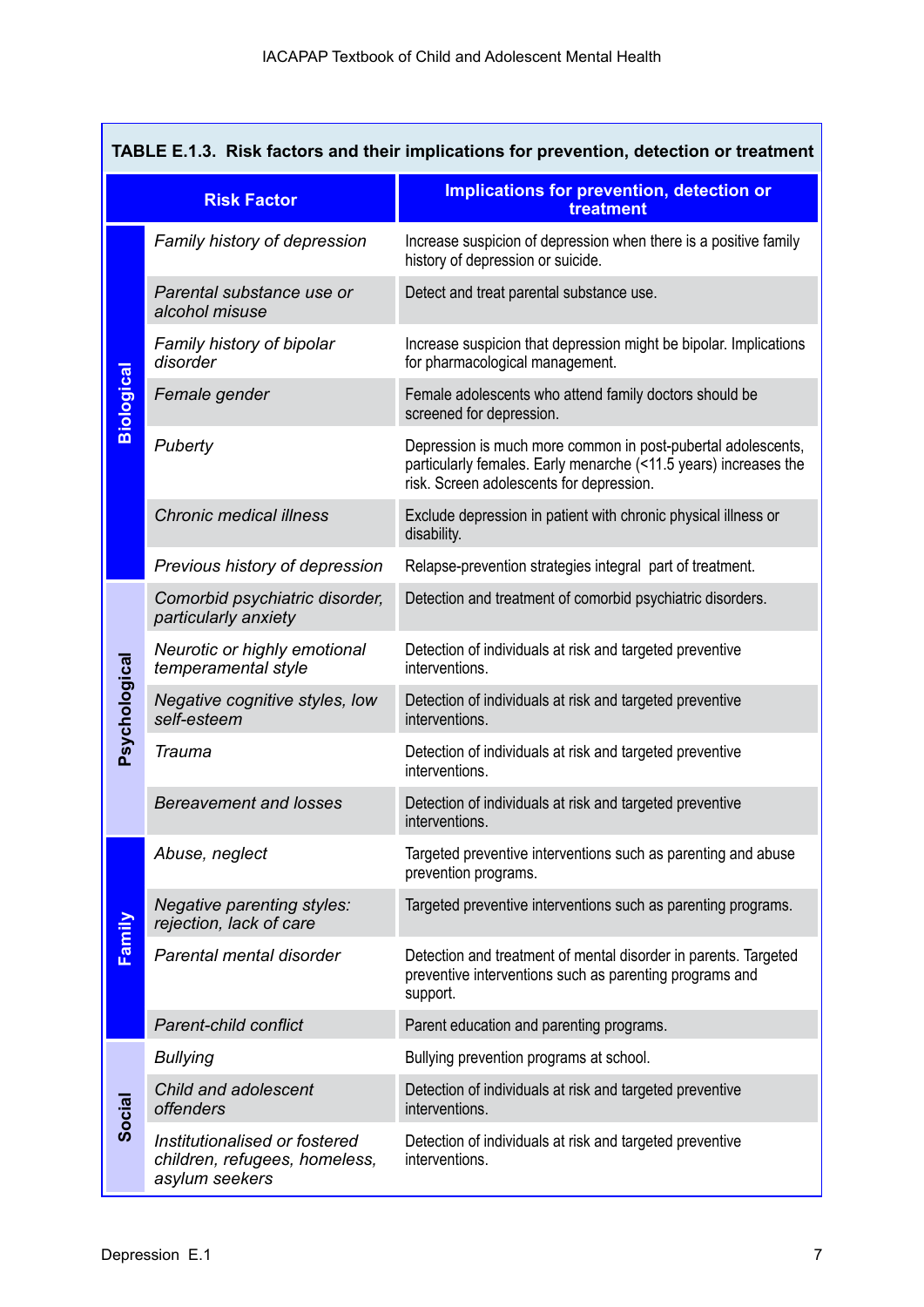AY, a 14-year old Nigerian female, currently in her fourth year in secondary school, was brought to the hospital about four hours after ingesting a small quantity of a concentrated antiseptic solution with the intention of killing herself. She complained of having felt sad most of the time over the past 6 months and thinking about death a lot. Her decision to drink the poison had come after learning that she would have to repeat a year at school. Prior to this, her grades had been progressively worsening. She felt guilty because her poor school performance was causing a drain in her father's finances. AY described longstanding difficulties with falling and staying sleep. She still enjoyed watching TV and playing with her friends, but had begun to find it increasingly difficult to carry out her household chores because she felt weak and tired. Her family interpreted this as laziness and she often got scolded or beaten for leaving her chores unfinished. She also felt isolated from her classmates because of her poor school performance.

AY's mother had suffered episodes of mental illness in the past and was separated from AY's father, who had since remarried. AY and her four siblings were living with a paternal aunt because the extended family were afraid that they would contract mental illness from their mother. Although the mother now lived and worked successfully in another town, AY only saw her briefly once or twice a year. Her father lived even farther away and she almost never saw him.

manifestation of a depressive illness. This is clearer in adults but it occurs also in the young. Adolescents' underlying personality features are amplified when they are depressed. For example, those who are anxious tend to show higher levels of anxiety, avoidance and somatic symptoms when depressed (anxious depression), those who are externalizers are likely to show more hostility and irritability.

Borderline personality styles (see Chapter H.5) are particularly relevant to depression as individuals with these traits are dysphoric and extremely sensitive to rejection. Their fears of abandonment can be accompanied by intense but usually brief episodes of sadness, anger, or irritability, which sometimes culminate in incidents of self-harm. Both a depressive disorder and borderline personality traits or disorder can coexist. Depression may, on the one hand, be misdiagnosed when adolescents with borderline personality traits present with sadness, irritability, and self-loading. On the other hand, a depressive episode can exaggerate personality characteristics suggesting that a personality disorder may exist when that is not the case. In the latter situation, the symptoms of personality disorder would remit once the individual has recovered from the depressive episode. Diagnosis of personality disorder should be provisional in a depressed adolescent and made on the bases of symptoms and functioning outside of the depressive episode.

#### **Depression and suicidal behavior**

Suicide is one of the leading causes of death in adolescents worldwide. For each completed suicide in adolescents, there are about 100 reported suicide attempts. Suicidal thoughts are common among the young; about one in six girls aged 12 to 16 reports having them in the previous six months (one in ten for boys) but rates in clinic samples are much higher. While suicide is the result of complex interactions in which individual and psychosocial factors as well as mental health problems play a role, there is considerable evidence that depression is the strongest individual risk factor (although there are exceptions; in some countries such as China, impulsivity seems to be the strongest risk factor).

About 60% of depressed young people report having thought about suicide and 30% actually attempt suicide. The risk increases if:

- There have been suicides in the family
- The young person has attempted suicide previously
- There are other comorbid psychiatric disorders (e.g., substance abuse), impulsivity, and aggression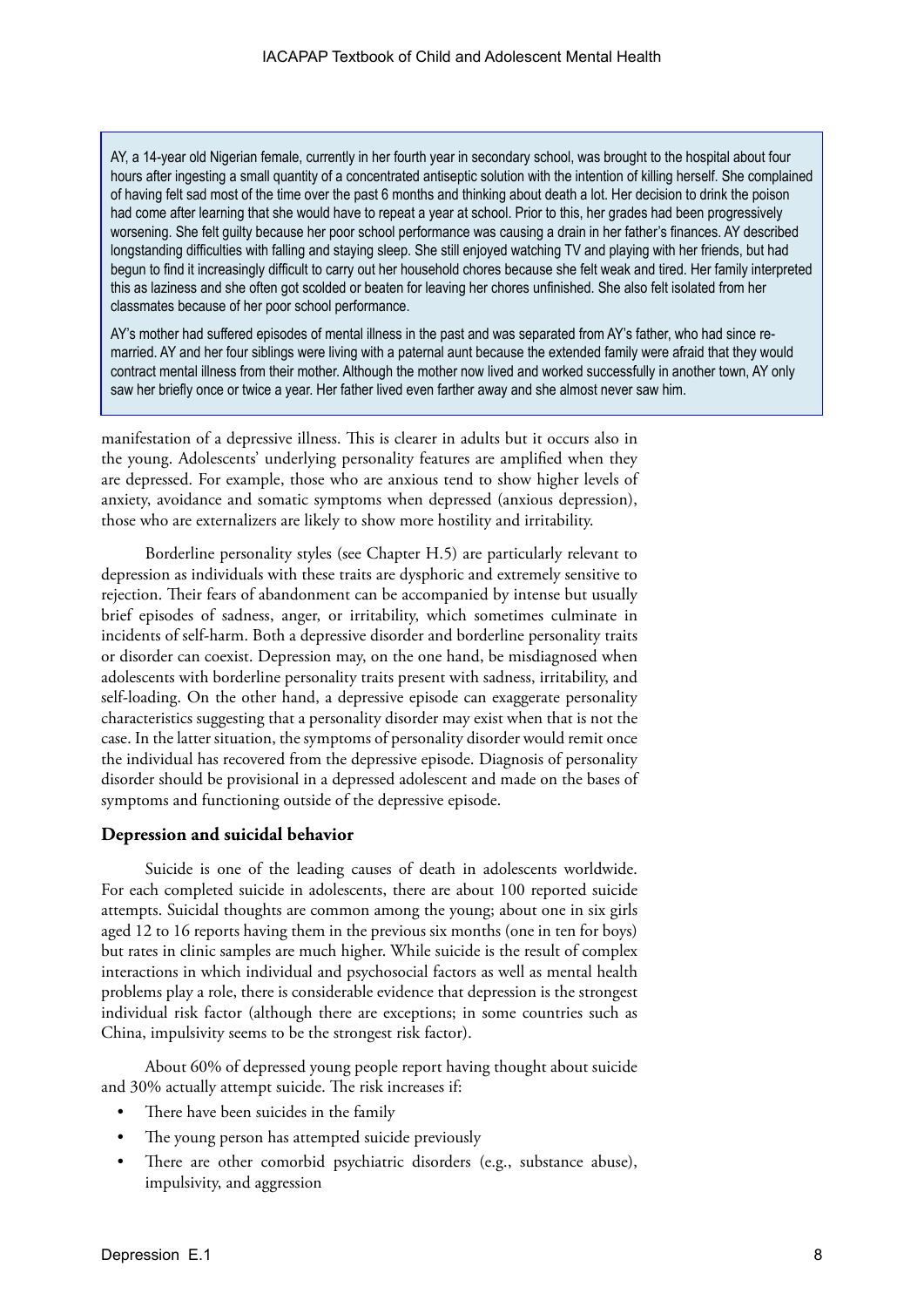- They have access to lethal means (e.g., firearms)
- They have experienced negative events (e.g., disciplinary crises, physical or sexual abuse), among others.

Suicidal behaviors and risk need to be carefully evaluated in every depressed young person (see chapter E.4).

## **DIAGNOSIS**

While diagnosis is not usually difficult, depression in children and adolescents is often not detected or treated. Young people tend to present initially with behavioral or physical complaints which may obscure the typical depressive symptoms seen in adults. Complaints which should alert clinicians to the possibility of depression include:

- Irritability or cranky mood
- Chronic boredom or loss of interest in previously enjoyed leisure activities (for example, dropping out of sporting activities, or dance and music lessons)
- Social withdrawal or no longer wanting to "hang out" with friends
- Avoiding school
- Decline in academic performance
- Change in sleep-wake pattern (for example, sleeping in and refusing to go to school)
- Frequent unexplained complaints of feeling sick, headaches, stomach-aches
- Development of behavioral problems (such as becoming more defiant, running away from home, bullying others)
- Abusing alcohol or other substances.

It is important to ascertain if the current problems represent a *change* from the teenager's previous level of functioning or character. For example, depression should be considered in the differential diagnosis in a 14-year-old boy with a sixmonth history of oppositional and conduct symptoms but no previous behavior problems. Similarly, depression may account for the recent academic failure of a 15-year-old girl who had previously topped her class.

Although definitions are similar, in this section we largely follow the DSM-5 because ICD-10 criteria are more ambiguous. To make a diagnosis of depression in practice requires the presence of:

- Core symptoms
- Some associated symptoms (usually four should be present)
- Pervasiveness (symptoms must be present every day, most of the day)
- Duration (for at least two weeks)
- Symptoms must cause impairment in functioning or significant subjective distress, and
- Symptoms are not the manifestation of the effects of a substance or another medical condition.

The *core symptoms* are sadness, unhappiness or irritability, and anhedonia. Irritability is the most ambiguous because it can be present in a wide range of psychiatric conditions (e.g., oppositional defiant disorder, obsessive compulsive disorder, bipolar illness).

#### **Symptoms of depression**

Core symptoms:

- Persistent and pervasive sadness or unhappiness
- Loss of enjoyment of everyday activities
- **Irritability**

#### Associated symptoms:

- Negative thinking and low self-steem
- Hopelessness
- Unwarranted ideas of guilt, remorse or worthlessness
- Suicidal thoughts or thoughts of death
- Lack of energy, increased fatigability, diminished activity,
- Difficulty concentrating,
- Appetite disturbance
- (decrease or increase) Sleep problems
	- (insomnia or hypersomnia).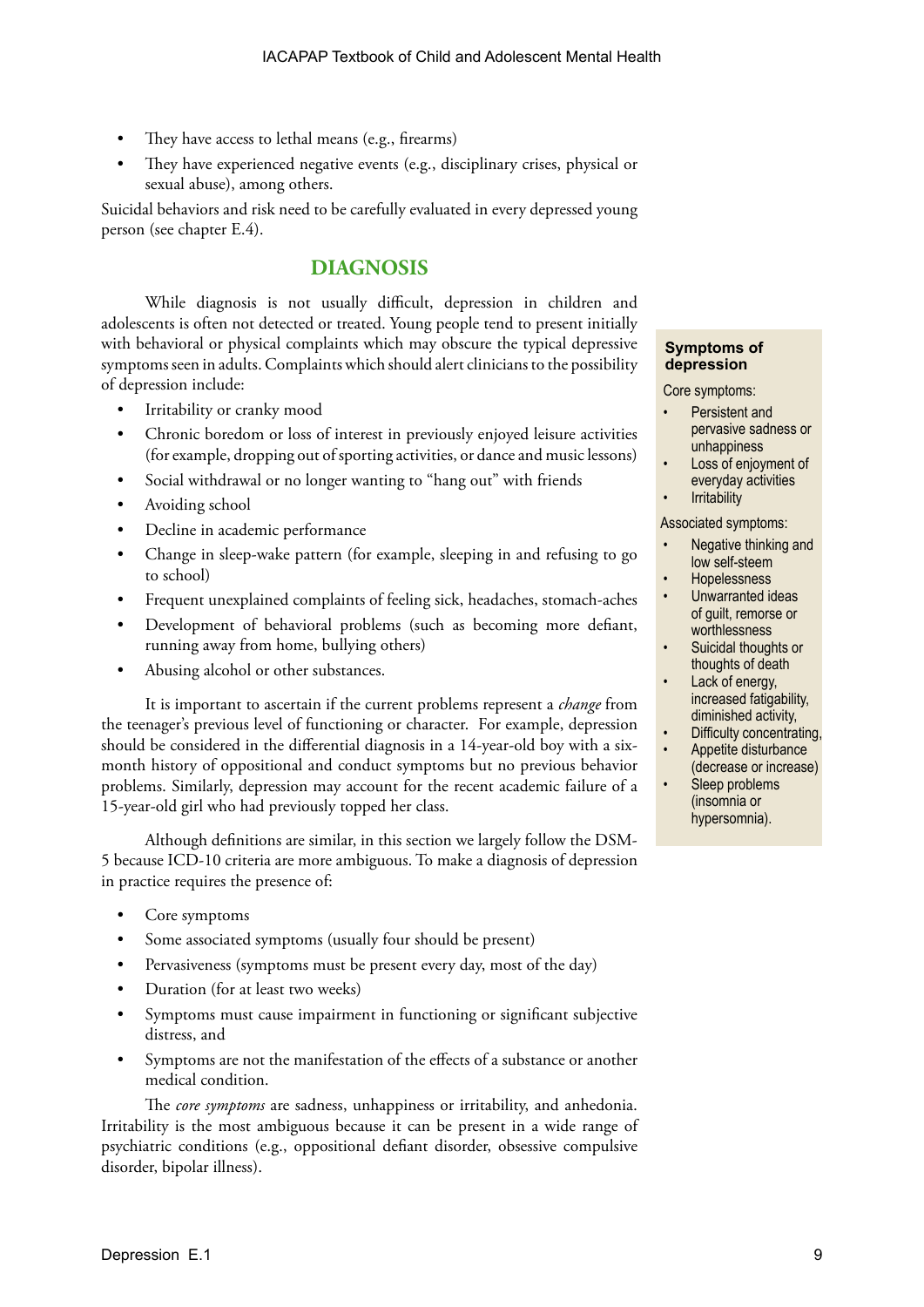*Associated symptoms* include:

- Significant weight or appetite change (when not dieting)
- Insomnia or hypersomnia
- Psychomotor agitation or retardation
- Fatigue or loss of energy
- Feelings of worthlessness or excessive or inappropriate guilt
- Diminished ability to think or concentrate or indecisiveness, and
- Recurrent thoughts of death or suicide.

A key aspect in the assessment of any depressed youth is the evaluation of *risk*, particularly of suicide and homicide (see Chapter E.4). The outcome of the risk assessment will have an important bearing on management, for example in deciding the best setting (e.g., inpatient, outpatient) in which to treat the patient.

#### **Informant**

Parents and teachers tend to under-estimate depressive feelings in children while young persons may overestimate them. Additionally, reports and questionnaire data from different informants often disagree. This does not necessarily imply untruthfulness—it often reflects observers' difficulty interpreting children's emotions and behavior, and their limited knowledge of the child (e.g., teachers observe the young person's behavior and emotions in the classroom but not at home or in social situations). Hence, it is essential to interview the child, often on several occasions, to obtain an accurate picture of how the young person is feeling. Integrating information from several sources, a key clinical skill, is often difficult in this context. However, contrary to what happens with other conditions such as conduct disorder or ADHD, clinicians should give more weight to the young person's report when diagnosing depression, though information from parents and teachers should also be considered.

#### **Severity**

Evaluating the severity of a depressive episode is important because treatment guidelines use severity as one of the yardsticks to indicate what treatment should

| <b>Mild</b>                                                                                                                                                                                                                                                     | <b>Moderate</b>                                                                                                                                                                     | <b>Severe</b>                                                                                                                                                                                                                                                                          |
|-----------------------------------------------------------------------------------------------------------------------------------------------------------------------------------------------------------------------------------------------------------------|-------------------------------------------------------------------------------------------------------------------------------------------------------------------------------------|----------------------------------------------------------------------------------------------------------------------------------------------------------------------------------------------------------------------------------------------------------------------------------------|
| Five depressive<br>symptoms (at least<br>one core symptom)<br>Mild impairment in<br>functioning (distressed<br>by the symptoms,<br>some difficulty in<br>continuing with<br>ordinary work and<br>social activities, which<br>can be done with extra<br>effort). | Six or seven symptoms<br>$\bullet$<br>(at least one core<br>symptom)<br>Considerable difficulty in<br>$\bullet$<br>continuing with school<br>work, social and family<br>activities. | More than seven<br>$\bullet$<br>depressive symptoms<br>Hallucinations or<br>٠<br>delusions can be<br>present (psychotic<br>depression)<br>Severe impairment<br>٠<br>in most aspects of<br>functioning (home,<br>school, social)<br>Significant risk of<br>suicide is often<br>present. |

## **Table E.1.4. Assessing the severity of a depressive episode (DSM-IV)**

To make a diagnosis of depression in practice requires:

- the presence of core symptoms
- some associated symptoms
- **pervasiveness** (symptoms must be present every day, most of the day)
- duration (for at least two weeks)
- functional impairment or significant subjective distress.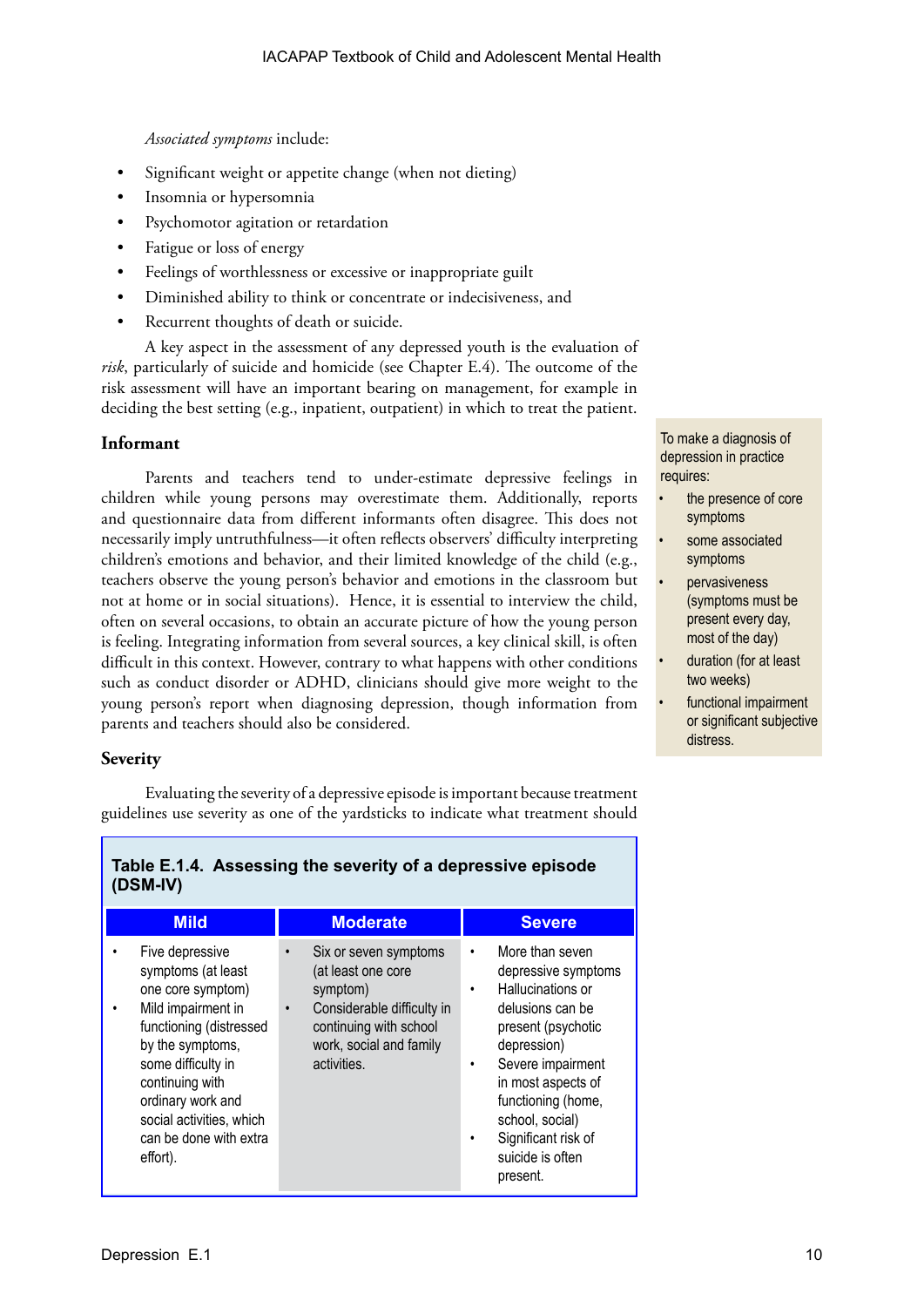be administered first. However, current definitions of severity are inadequate; assessment of severity is largely based on clinical consensus and largely relies on the skills and experience of the clinician. Table E.1.4 provides guidance about assessing severity. Depression rating scales can also assist in this assessment (see Table E.1.6).

Apart from depressive symptoms and impairment, other factors (e.g., risk to self or others) influence decisions about treatment, particularly about which treatment setting is more appropriate. For example, an adolescent with high suicide risk may require hospitalization while another with an otherwise similarly severe depression but with low risk of suicide may not.

## **DIFFERENTIAL DIAGNOSIS**

Sadness and unhappiness are components of normal human experience, particularly following losses and disappointments. Sometimes, however, these feelings are so intense and persistent that individuals are unable to function at the level to which they are accustomed. It is in these situations that the labels

| <b>Normal adolescent</b>                                                                                                                                                                   | <b>Adolescent with clinical</b><br>depression                                                                                                                                                                                                                                                                                                                                                                         |
|--------------------------------------------------------------------------------------------------------------------------------------------------------------------------------------------|-----------------------------------------------------------------------------------------------------------------------------------------------------------------------------------------------------------------------------------------------------------------------------------------------------------------------------------------------------------------------------------------------------------------------|
| In spite of some "angst"*,<br>moodiness and other difficulties,<br>they show no significant and<br>enduring change in behavior.                                                            | There is a change from previous<br>behavior (e.g., became sad, irritable,<br>lost interest in everyday activities,<br>dramatic response to perceived slights<br>or rejections, frequent complaints of<br>boredom)                                                                                                                                                                                                     |
| Although they can be sad and<br>tearful at times, this usually occurs<br>in response to life events and is<br>short-lived.                                                                 | Core depressive symptoms (sadness or<br>anhedonia) are present every day, most<br>of the day for at least two weeks                                                                                                                                                                                                                                                                                                   |
| No significant change in<br>functioning.                                                                                                                                                   | Deterioration from previous functioning<br>(e.g., not coping at school, drop in<br>marks, stopping previously enjoyed<br>activities). They take longer to complete<br>homework and class work than<br>before and it takes more effort; school<br>performance may decline. Withdraw into<br>themselves, their room or the Internet<br>at the expense of previously enjoyed<br>friendships and other social activities. |
| Thoughts of death and suicide are<br>infrequent.                                                                                                                                           | Suicidal thoughts ("life is not worth<br>living," "I may be better off dead") and<br>attempts are common.                                                                                                                                                                                                                                                                                                             |
| Risk behaviors, such as<br>reckless driving, drinking, and<br>experimentation with sex are<br>common but usually contained<br>within reasonable limits for that<br>adolescent's character. | May start engaging in uncharacteristic,<br>dangerous or high-risk behaviors,<br>such as reckless driving, out-of-control<br>drinking, and thoughtless, unsafe sex.                                                                                                                                                                                                                                                    |
| *Anguish, fear, anxiety. "Angst" is often used to describe the intense feelings of<br>apprehension, anxiety or inner turmoil that adolescents experience.                                  |                                                                                                                                                                                                                                                                                                                                                                                                                       |

**Table E.1.5. Distinguishing between normal adolescent behavior and depression.**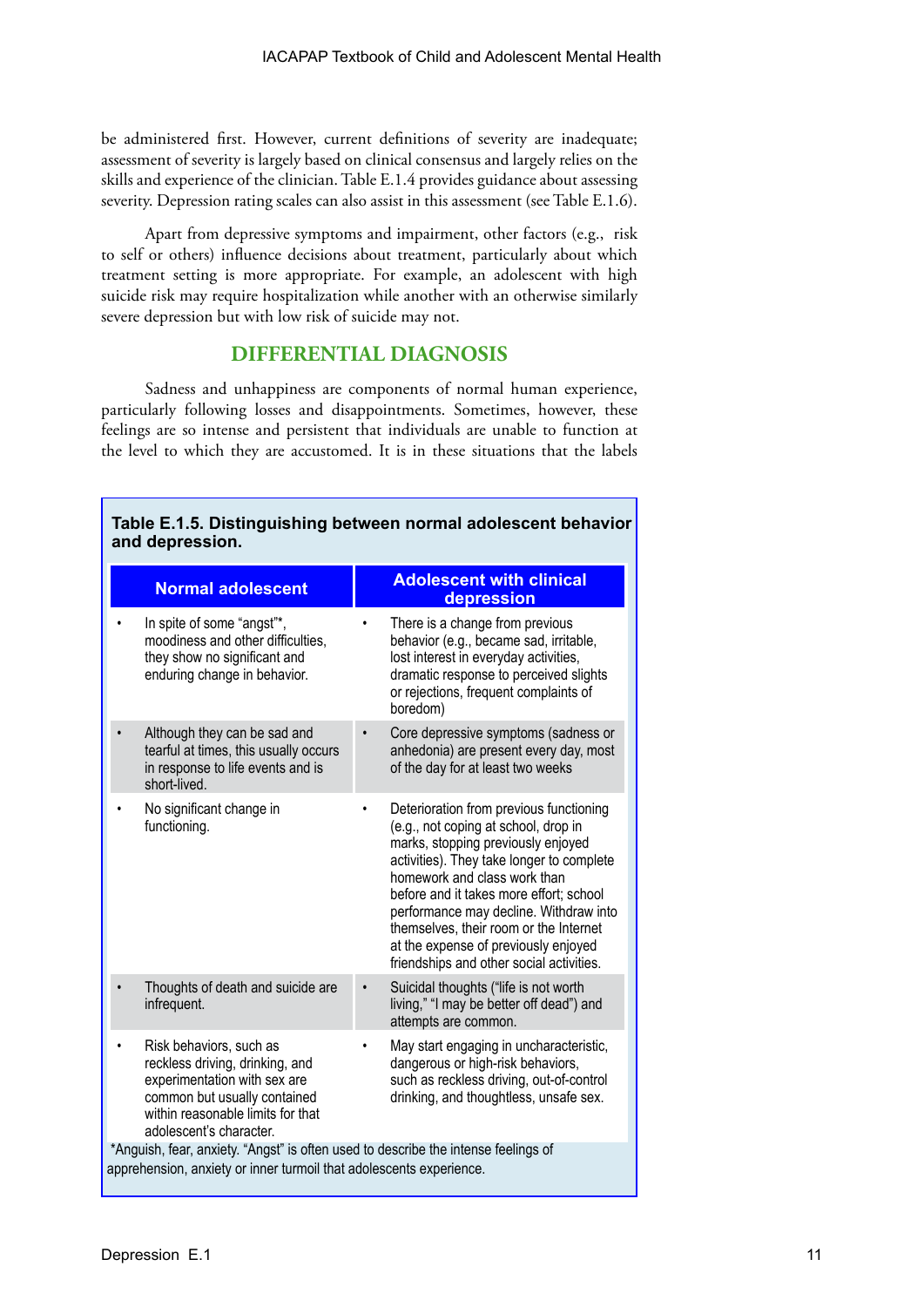of "clinical depression", "major depression", "depressive illness" or "melancholia" are applied. People in everyday life speak about being "depressed", meaning that they feel unhappy, down or sad. The issue therefore is how to distinguish clinical depression on the one hand, from the normal ups and downs of adolescents' lives and, on the other hand, from conditions that may mimic depression.

#### **Depression and normal adolescent behavior**

One of the most common concerns voiced by clinicians when diagnosing depression is: how can we distinguish normal adolescent behavior from that of a depressed youth? This is because teenagers are often perceived as normally being moody, irritable, anhedonic, and bored. Table E.1.5 lists some of the differences.

#### **Physical illness or medication**

A variety of medical conditions, treatments and substances can mimic depression in children and adolescents. These include (the list is not exhaustive):

- Medications: isotretinoin, corticosteroids and stimulants (e.g., amphtetamines, methylphenidate)
- Substances of abuse: amphetamines, cocaine, marijuana, solvents
- Infections: acquired immunodeficiency syndrome (AIDS), monucleosis, influenza
- Neurologic disorders: epilepsy, migraine, traumatic brain injury
- Endocrine: Addison's disease, Cushing's disease, hypopituitarism, thyroid disorders.

#### **Unipolar or bipolar?**

One of the key diagnostic issues when dealing with a depressive episode is to ascertain whether it is unipolar or bipolar because of its implications for treatment. Although the clinical picture can be exactly the same in both, there are characteristics that increase suspicion that a depressive episode may be bipolar, such as a family history of bipolar disorder and the presence of psychotic symptoms or catatonia. However, a bipolar disorder diagnosis should not be made unless there is history of at least one non drug-induced manic, hypomanic or mixed episode.

#### **Detecting depression**

Depression in adolescents is often not identified by parents, teachers and medical practitioners, sometimes with tragic consequences. Hannah Modra, a 17-year-old bright and successful student confided her recently developed depressive symptoms to her diary. Although her caring and well educated family realized that something was wrong, they did not understand what, and how serious it potentially was. In her mother's words:

 *"I still could see that there was something not completely right about Hannah but I had no clue. I didn't know what it was or what I could do about it or what I should do about it. And so on the 29th of January I said, 'Look, why don't I just take you to the doctor?' The doctor didn't really know her. Hannah wasn't saying much, she was just sitting there. And the doctor thought probably a girl of this age, you know, it's often something to do with, you know, iron deficiency or anemia. So we went off and had her blood taken and then we were coming back home and Hannah said, 'Mum, I know it's not anything to do with my blood.' But I didn't think anything more of it. You know maybe I could have said to her, 'Well what is it Hannah?' You know, but I didn't say that. I didn't ask that question, you know, and she didn't give me an answer. And I thought she was just saying 'I'm okay'."* 

Hannah, who in retrospect had clear symptoms of depression, killed herself the following day (Australian Broadcasting Corporation, 2008).

Click on the picture to watch *The Girl Less Likely* (30 minutes), an excellent documentary about one adolescent's depression.

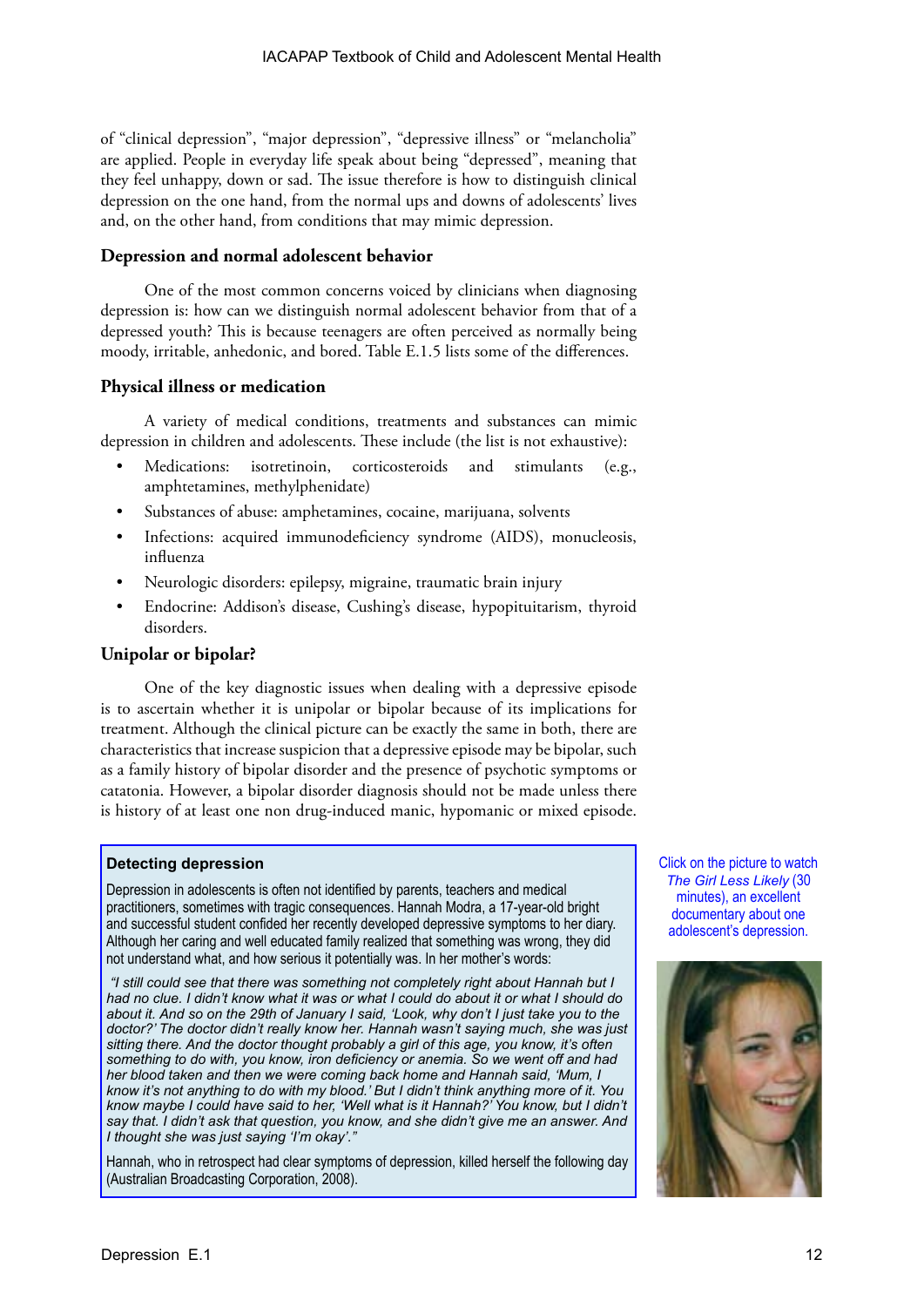Suspicion will encourage conducting a more thorough history looking for manic or hypomanic symptoms in the past. The unipolar-bipolar distinction is made more difficult because bipolar illnesses often start with an episode of depression in childhood or adolescence without previous history of manic symptoms.

#### **Substance use disorders**

Given the frequency of substance use among adolescents it is always important to clarify whether depressive symptoms are etiologically related to the ingestion of substances such as amphetamines, cocaine, marijuana, and solvents. For example, amphetamine withdrawal can present (particularly after episodes of intense use—"speed run") with a picture of dysphoria, fatigue, sleep disturbance and psychomotor retardation ("crash") that can be very similar to depression. It is expected that symptoms would disappear after a few days of abstinence when they are substance-induced. If depressive symptoms persist or precede the onset of substance use, one would suspect that a depressive disorder is present and comorbid with substance use.

#### **Schizophrenia**

When adolescents present with depressive symptoms as well as hallucinations or delusions it is important to clarify whether schizophrenia or psychotic depression is the appropriate diagnosis. Features suggestive of psychotic depression include a family history of depression or bipolar disorder, relatively rapid onset without a prodromal period, the presence of mood congruent hallucinations (e.g., a voice telling the patient he is bad or that he should kill himself) or delusions (e.g., of sin, poverty, imminent disaster, the belief that she is a witch and has caused harm to others). In spite of these differences, distinguishing between the two conditions can be difficult in practice. For example, it is not uncommon for the dysphoria and self-neglect of a prodromal stage of schizophrenia to be misdiagnosed as depression. Often, only the passage of time (course) helps to solve the diagnostic problem. In circumstances in which there is some doubt, rather than making a diagnosis of psychotic depression or schizophrenia, it may be preferable to diagnose "first episode psychosis" and leave making a final diagnosis for later, when the course of the illness is clearer or more information becomes available.

#### **ADHD and disruptive behavior disorders**

Irritability and demoralization are very common symptoms in children particularly pre-pubertal children—who suffer from ADHD, oppositional defiant disorder or conduct problems, often in a context of significant family dysfunction, poverty, neglect, foster care, or institutionalization. In these cases it is difficult to establish whether demoralization is the result of the child's plight or a manifestation of clinical depression. If symptoms meet criteria for depression, a comorbid diagnosis of depression (i.e., *two* diagnoses) is encouraged by the DSM system. The ICD system, on the other hand, recommends making only *one* diagnosis: *mixed disorder of conduct and emotions* or *depressive conduct disorder*. At this point, the advantages of one approach over the other are unclear, although research shows that children with both conduct problems and depression grow up resembling more closely children with conduct disorder than those with depression.

#### **Adjustment disorder with depressed mood and bereavement**

Clinicians often diagnose adjustment disorder when the onset of symptoms occurs following a significant life event. This is correct only if clinically significant

#### **Stigma**

*"Fear of embarrassment and pride are keeping me both from the medication and counsellors. However I could be a great help to others if I tried out these things and reported things that worked and things that didn't work to the public. Everyone would know I have a depression weakness but I would be helping myself and others"*  (Australian Broadcasting Corporation, 2008).

Adolescents are selfconscious about their mental health and often consider depression a sign of weakness or a character flaw. Stigma makes diagnosis and treatment more difficult.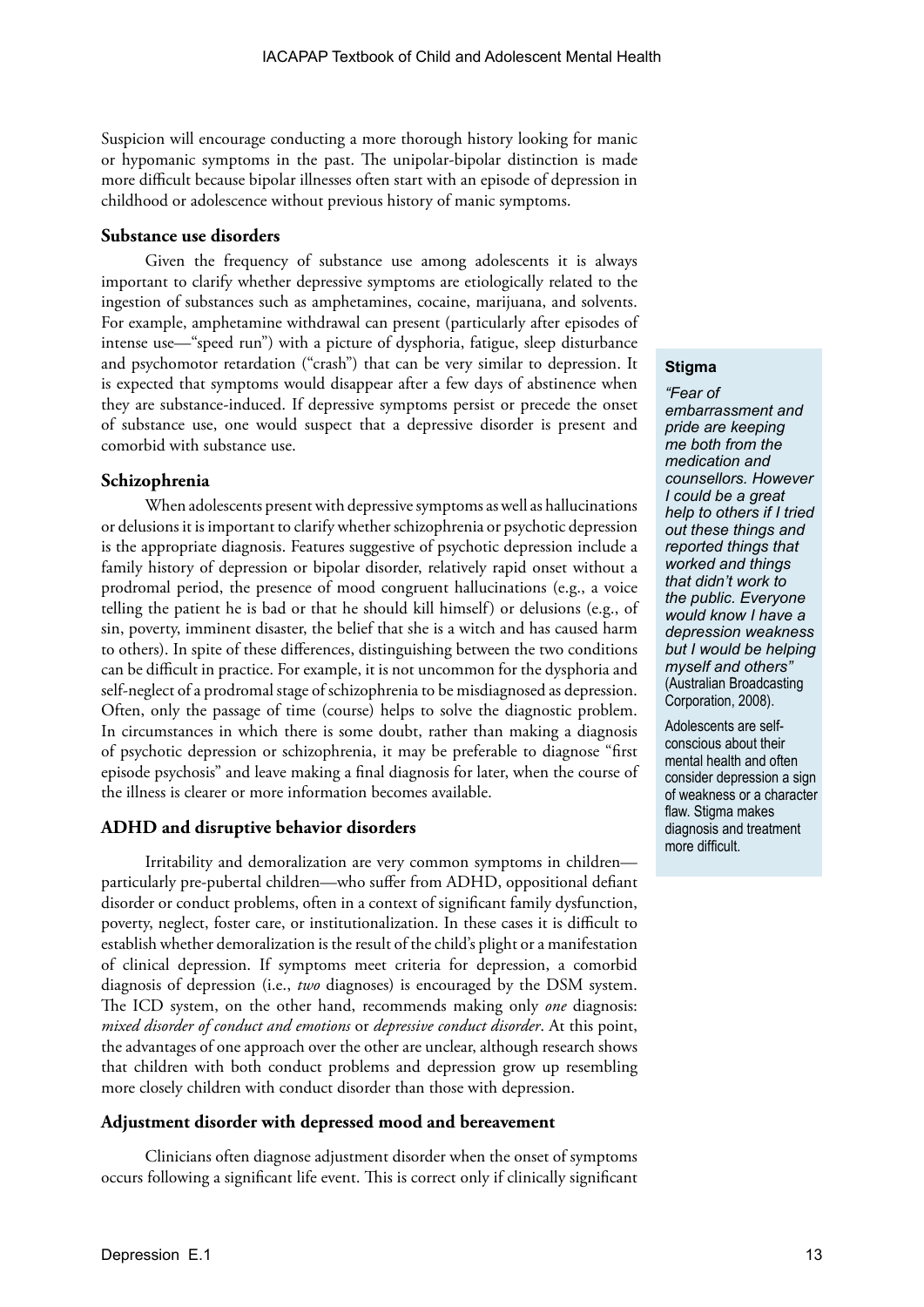depressive symptoms or impairment occur within three months of identifiable stressors and do not meet criteria for major depression or bereavement. In the case of adjustment disorder, it is also expected that symptoms will disappear within six months once stressors have ceased.

*Bereavement* can present with a clinical picture very similar to a depressive episode but depression should not be diagnosed unless symptoms are severe, persistent, and incapacitating (e.g., inappropriate and persistent guilt, morbid preoccupation with worthlessness, significant impairment of functioning). Symptoms of grief tend to decrease over days or weeks, are often associated with thoughts or reminders of the deceased, are not as pervasive as in the case of major depression, may be accompanied by periods of positive emotions and even humor, and—contrary to what happens in major depression in which feelings of worthlessness are common—self-esteem is generally preserved.

## **RATING SCALES**

There are numerous rating scales for child and adolescent depression. The clinician-administered *Hamilton Rating Scale for Depression* is the most widely used to rate adult depression but its usage in children and adolescents has not been extensive. The *Children's Depression Rating Scale* (CDRS) (Poznanski & Mokros, 1996) is also clinician-administered and was specifically developed for the young. This proprietary scale has been used in major treatment trials such as the TADS (Curry et al, 2010). There are also interview-based diagnostic instruments, such as *The Child and Adolescent Psychiatric Assessment* (CAPA) (Angold & Costello, 2000) which are mostly used in research.

The most widely used rating scales are self-rating, most having child, parent, and teacher versions. Since rating scales cannot validly be used to make a diagnosis—which requires an assessment interview by a competent clinician and, optimally, interviewing key informants—these instruments are mostly used for screening purposes (e.g., in schools or among people considered at risk) or to assess response to treatment over time (outcome). Increasingly, they are being modified to be completed by the young person using computers, smart phones, and tablets (Stevens et al, 2008).

Overall, self-report scales seem to be of limited use in pre-pubertal children but more helpful in adolescents. The impact of new technologies, such as smart phones, has not been fully exploited and may increase their utility. The majority of these scales are proprietary and costly but none has demonstrated a clear superiority over the others. Table E.1.6 lists some of the scales that are free of charge for clinical use; some are available in several languages.

### **TREATMENT**

It is necessary to aim high, that is, seeking to achieve full remission of symptoms and a return to the premorbid level of functioning (*recovery*). Anything less is a suboptimal outcome because persistence of depressive symptoms increases the likelihood of poorer psychosocial functioning, suicide and other problems (e.g., substance abuse), as well as relapse and recurrence.

In most cases it is good practice to involve the young person's parents in the evaluation and treatment process (for example, in discussions about the treatment options available and their relative risks and benefits) but the degree

#### **Manic switching**

The rate of switching to hypomania or mania in young people with depression is higher in youth than in adults, with some researchers claiming rates as high as 40%. However, in the TADS five-year follow up only 6% developed a bipolar illness after five years (Curry et al, 2010). It can be concluded from this and other studies that bipolar disorder will occur in about 10% of depressed adolescents. Rates may be higher if there is a family history of bipolar disorder and in childrren who suffer a manic switch when treated with antidepressants.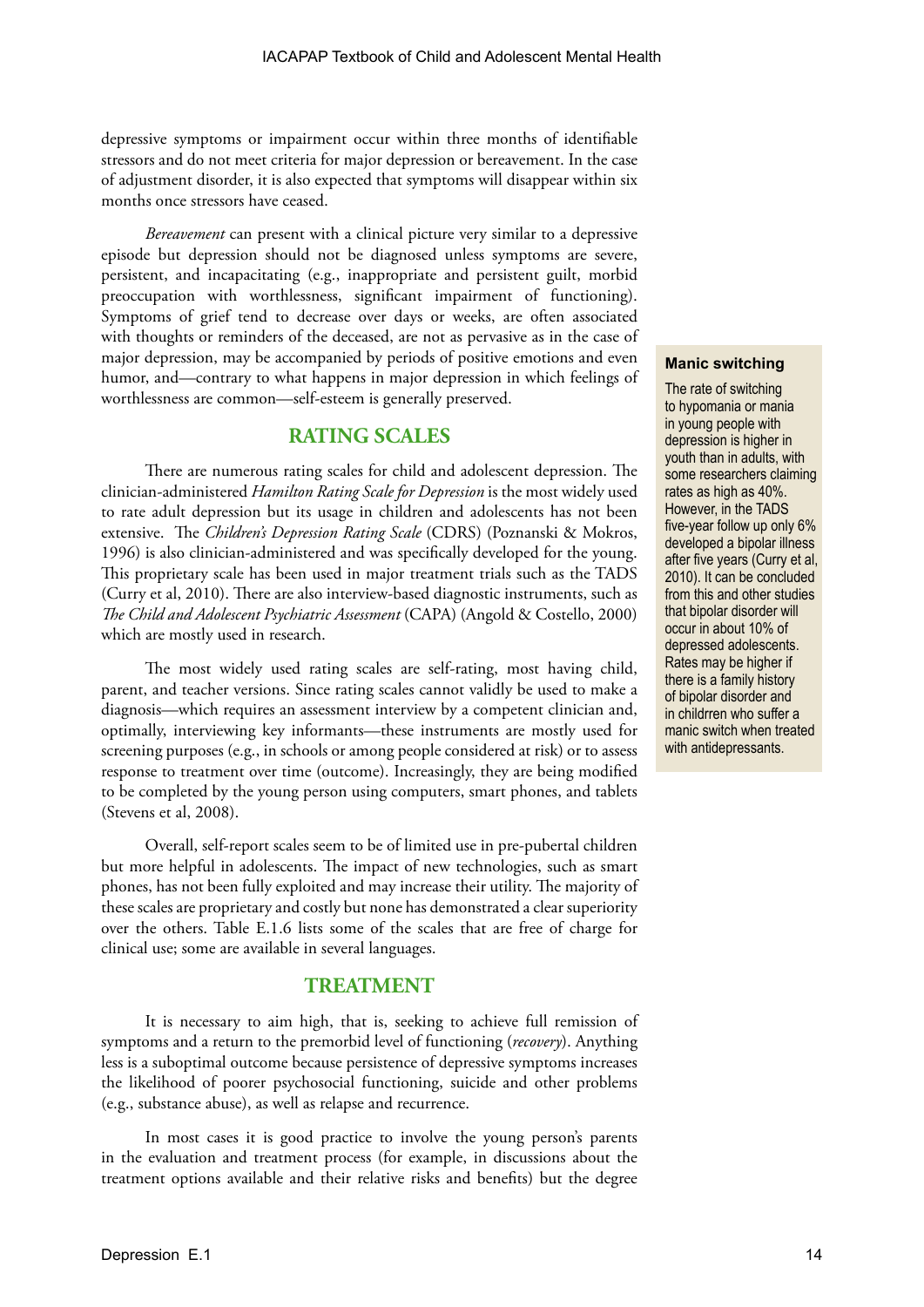| Table E.1.6. Selected scales to rate depressive symptoms that are in the public domain<br>or freely available for clinical use. |                                                     |                                     |                                                                                                                                                                                                                                                                                                                                                                                                                                                                                                                                                                                                                                                                                                                               |  |
|---------------------------------------------------------------------------------------------------------------------------------|-----------------------------------------------------|-------------------------------------|-------------------------------------------------------------------------------------------------------------------------------------------------------------------------------------------------------------------------------------------------------------------------------------------------------------------------------------------------------------------------------------------------------------------------------------------------------------------------------------------------------------------------------------------------------------------------------------------------------------------------------------------------------------------------------------------------------------------------------|--|
| <b>Scale</b>                                                                                                                    | <b>Rater</b>                                        |                                     | <b>Comments</b>                                                                                                                                                                                                                                                                                                                                                                                                                                                                                                                                                                                                                                                                                                               |  |
| <b>CES-DC:</b><br>Center for Epidemiologic<br><b>Studies-Depression Scale</b><br>(Faulstich et al, 1986)                        | Self, parent<br>(Children,<br>adolescents)          |                                     | There are questions about its specificity measuring depressive<br>symptoms (as opposed to distress).                                                                                                                                                                                                                                                                                                                                                                                                                                                                                                                                                                                                                          |  |
| <b>MFQ:</b><br>Mood and Feelings<br>Questionnaire (Angold et<br>al, 1995)                                                       | Self, parent, teacher<br>(Children,<br>adolescents) | $\bullet$                           | Free for clinical or research use, with permission.                                                                                                                                                                                                                                                                                                                                                                                                                                                                                                                                                                                                                                                                           |  |
| <b>DSRS:</b>                                                                                                                    | Self                                                | $\bullet$                           | Available in several languages                                                                                                                                                                                                                                                                                                                                                                                                                                                                                                                                                                                                                                                                                                |  |
| <b>Depression Self-Rating</b><br>Scale (Birleson, 1981)                                                                         | (Children,<br>adolescents)                          |                                     | Few studies                                                                                                                                                                                                                                                                                                                                                                                                                                                                                                                                                                                                                                                                                                                   |  |
| <b>KADS:</b><br>Kutcher Adolescent<br>Depression Scale<br>(Brooks et al., 2003)                                                 | Self<br>(Adolescents)                               | $\bullet$<br>$\bullet$<br>$\bullet$ | Two versions with 6 and 11 items respectively.<br>The 6-item KADS is designed for use in institutional settings<br>(such as schools or primary care settings) where it can be used<br>as a screening tool to identify young people at risk for depression<br>or by trained health care providers (such as public health<br>nurses, primary care physicians) or educators (such as guidance<br>counselors) to help evaluate young people who are in distress<br>or who have been identified as possibly having a mental health<br>problem. It is currently available in English, French, Chinese,<br>German, Spanish, Portuguese, Korean, and Polish.<br>The 11-ITEM KADS is available in English, Portuguese, and<br>Turkish. |  |
| <b>PHQ-A:</b><br><b>Patient Health</b><br>Questionnaires-<br>Adolescent (Johnson et<br>al, 2002)                                | Self (adolescent)                                   |                                     | A short questionnaire developed as part of the PRIME-MD<br>package funded by Pfizer.                                                                                                                                                                                                                                                                                                                                                                                                                                                                                                                                                                                                                                          |  |
| <b>SDQ</b><br><b>Strengths and Difficulties</b><br>Questionnaire (Goodman<br>et al., 2000)                                      | Self (adolescent),<br>parent, teacher               | $\bullet$<br>$\bullet$              | Measures overall psychopathology but a subscale can be used to<br>screen for depression risk.<br>Reasonably sensitive and specific when screening "probable"<br>depressive illness.<br>Can be completed by the young person on-line and get<br>immediate feedback at http://www.youthinmind.info/UK/sdqonline/<br>Self/StartSelf.php                                                                                                                                                                                                                                                                                                                                                                                          |  |

Click on the picture to access the National Institute for Health and Clinical Excellence (NICE) (2005) guideline.

|     | $-$<br>. .<br>--<br>state of the first party of                                                                      |
|-----|----------------------------------------------------------------------------------------------------------------------|
|     | the party of the company of the company                                                                              |
|     | ٠<br>٠<br>$\sim$<br><b>SECOND CO.</b><br>tions departments on all control through your<br>Street and Christian<br>11 |
|     | $\sim$<br>--<br><b>STATISTICS</b><br><b>COMMERCIAL</b><br>the same and the company of the                            |
|     | <br>the company of the program and<br>and China Com<br><b>School School</b><br><b>COMPANY</b>                        |
|     | <b>CONTRACT</b><br><b>CONTRACTOR</b>                                                                                 |
| -   | <b>CONTRACTOR</b><br>$-$<br>m<br>٠<br>----                                                                           |
| . . | <b>MARINE COMMENT</b><br>The common                                                                                  |
|     | the commercial contracts of the commer-<br>---<br>٠                                                                  |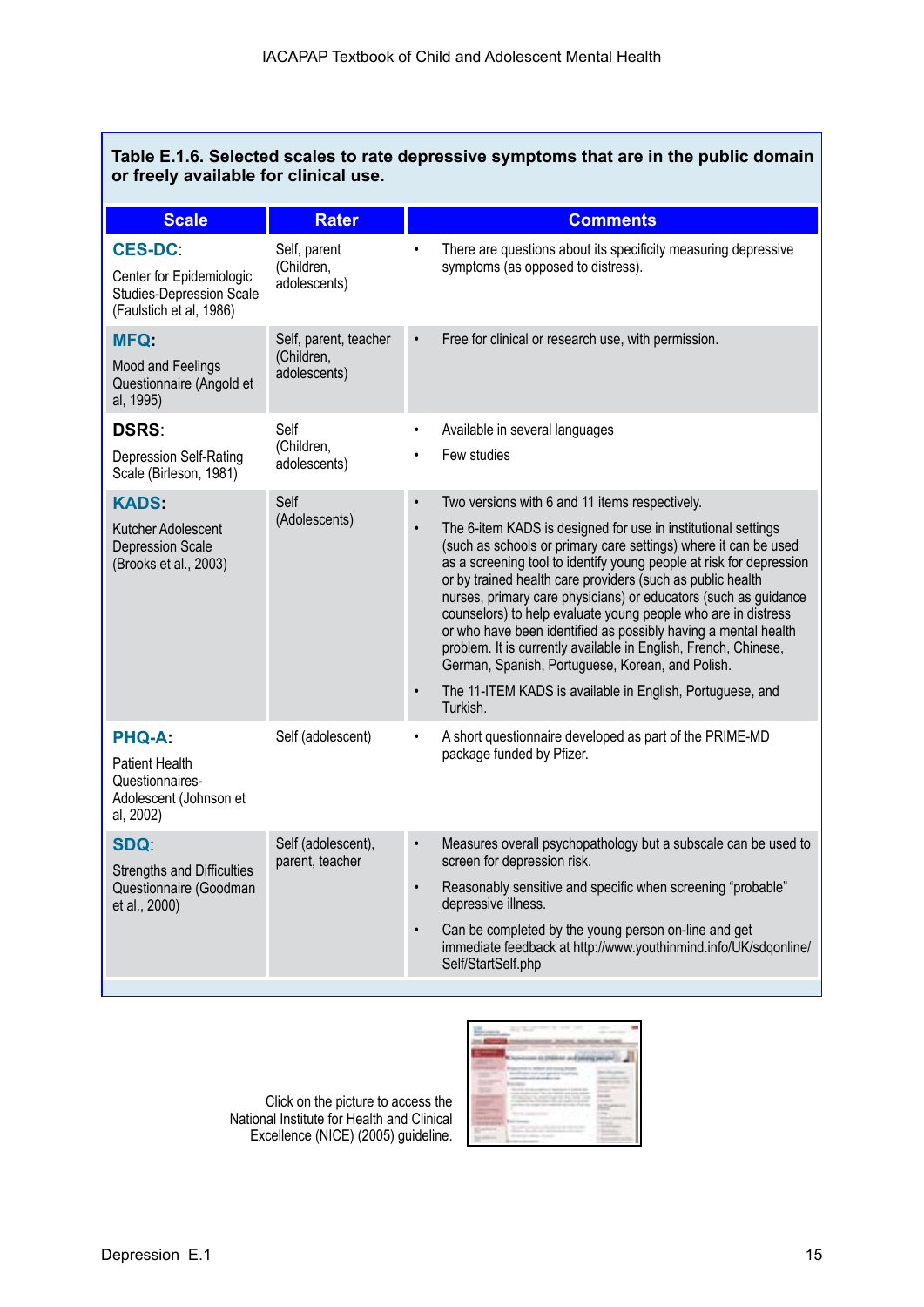of involvement will depend on the young person's age, stage of development, their wishes and circumstances, and the culture of the country. Taking time to do this will strengthen the therapeutic relationship, improve adherence to treatment and outcome. It is always recommended to monitor regularly the severity of the depression using a rating scale (e.g., one of those listed in Table E.1.6). Suicide risk should also be evaluated regularly and not just at the first assessment interview because suicide risk fluctuates.

*Watchful waiting* is an approach to managing illnesses in which time is allowed to pass before further treatment is considered. Watchful waiting is often used in conditions with a high likelihood of self-resolution or where the risks of treatment may outweigh the benefits (e.g., prostate cancer). A key component of watchful waiting is the use of explicit rules to ensure a timely transition to another form of management, if necessary. The National Institute for Health and Clinical Excellence (NICE) (2005) guideline introduced watchful waiting as a strategy "for children and young people with diagnosed mild depression who do not want an intervention or who, in the opinion of the healthcare professional, may recover with no intervention, a further assessment should be arranged, normally within 2 weeks". It is important to note that watchful waiting *does not mean no-treatment*. During the watchful waiting period, treatment should take place as described in the supportive management section below.

#### **Supportive management**

The American Academy of Child and Adolescent Psychiatry (AACAP) practice parameter (Birmaher et al, 2007) indicates that instead of medication "it is reasonable, in a patient with a mild or brief depression, mild psychosocial impairment, and the absence of clinically significant suicidality or psychosis, to begin treatment with education, support, and case management related to environmental stressors in the family and school. It is expected to observe response after 4 to 6 weeks of supportive therapy." That is, education, support, and case management—supportive management—is a valid, widely used but poorly researched treatment option.

Many patients seek help following a crisis (e.g., a suicide attempt); in these emotionally-charged circumstances symptoms tend to be exacerbated. Dealing with the crisis itself may be enough to settle the perceived depression, particularly in primary care settings. As part of the supportive management, seeing the adolescent—and parents, if appropriate—on two or three occasions allows for a more thorough assessment of the illness and of factors maintaining it, and to discuss treatment options, risks and side effects in more detail. Thus, supportive management/watchful waiting are useful strategies when suicide risk is low and depression not severe.

#### **Psychosocial interventions**

Psychosocial interventions (summarized in Table E.1.7), in particular cognitive behavior therapy (CBT) and interpersonal psychotherapy (IPT), appear to be effective in the treatment of mild to moderate depression although the number and quality of studies examining specific therapies is limited. The optimal number of CBT and IPT sessions is not known. Most studies report using weekly one-hour sessions for 8 to 16 weeks, though booster sessions may improve outcomes and reduce recurrence. In practice the number of sessions can be tailored to patients' needs, severity of the illness and other relevant factors.

#### **The aims of treatment are to:**

- Reduce the symptoms and impairment to a minimum
- Shorten the depressive episode, and
- Prevent recurrences.

Click on the picture to access the American Academy of Child & Adolescent Psychitry practice parameter on depressive disorders (2007).

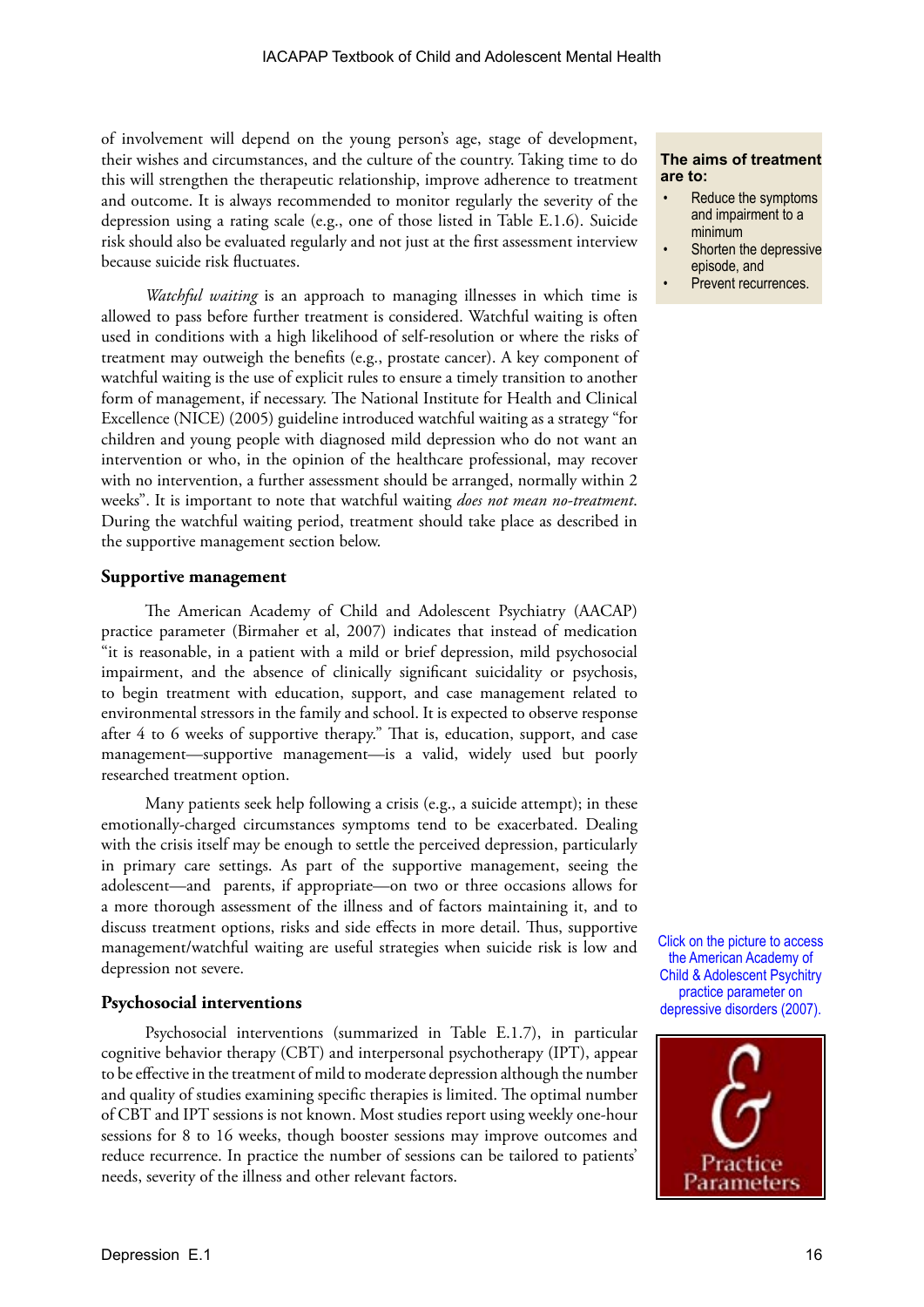Though antidepressants achieve better results in the short term, differences in outcome between the various psychosocial interventions and with antidepressant medication tend to disappear after 24-36 weeks (TADS Team, 2007). The quality of the therapist (trained therapists *vs*. paraprofessionals) as well as the strength of the patient-therapist alliance seem to be relevant factors for response in all the psychotherapies.

#### *Cognitive behavior therapy (CBT)*

CBT is based on the assumption that depressed mood is associated with an individual's behavior and thoughts, and that changing behavioral and cognitive patterns will lead to a reduction in depressive feelings and improved functioning. Individuals are exposed to a range of stressors and respond automatically to them with feelings; in depressed adolescents these automatic responses are unrealistically negative — often cataclysmic: "no one likes me"; "I am good for nothing". These depressed thoughts and subsequent actions make them feel worse, often generating a downward spiral: unhappy feelings leading to unrealistically negative thoughts and behaviors. The aim of treatment is to turn back this vicious cycle by learning (a) that one's feelings, thoughts, and actions are interconnected, and (b) by developing strategies for more positive patterns of thinking and behaving, which in turn lead to more positive feelings (Langer et al, 2009).

The *first goal* of CBT is to help patients identify links between mood, thoughts and activities in their lives (e.g., speaking to a friend on the phone resulting in an improvement in mood) and challenge some of their negative beliefs; at the same time the number of activities is increased using strategies such as scheduling enjoyable activities. Optimally, this requires using a mood diary (see Figure E.1.1). *Another goal* is to help the patient discriminate between helpful and unhelpful thoughts, to develop strategies for generating more helpful thoughts, and to practice using helpful thought patterns in response to stressful situations (cognitive restructuring). The *third goal* is to equip the young person with skills to build and maintain relationships, undermined by the adolescent's depression, by training in social skills, communication and assertiveness.

#### *Interpersonal psychotherapy (IPT)*

Interpersonal psychotherapy stresses the importance of interpersonal relationships and that people experience distress when disruptions occur in their significant attachments. This results in a loss of social support that causes or maintains depressive feelings. IPT therapists do not probe into the adolescent's past, focusing instead on current interpersonal conflicts, targeting depressed adolescents' interpersonal skills to improve their relationships (Mufson et al, 2009).

IPT has many commonalities with CBT. For example, the goals are to link mood with interpersonal events happening at the time, to provide psychoeducation about depression, and to encourage prticipation in enjoyable activities (especially at school) as a means to feeling better. However, the focus is on interpersonal issues (e.g., examining and modifying maladaptive communication patterns and interpersonal interactions) and on teaching the adolescent how to deal with them constructively.

In recent years *mindfulness* techniques are often added to CBT and IPT programs with growing evidence of effectiveness in the treatment of depression and to prevent recurrences. Mindfulness is a technique in which individuals



Click on the picture to view a brief description of CBT and IPT by Neal Ryan MD.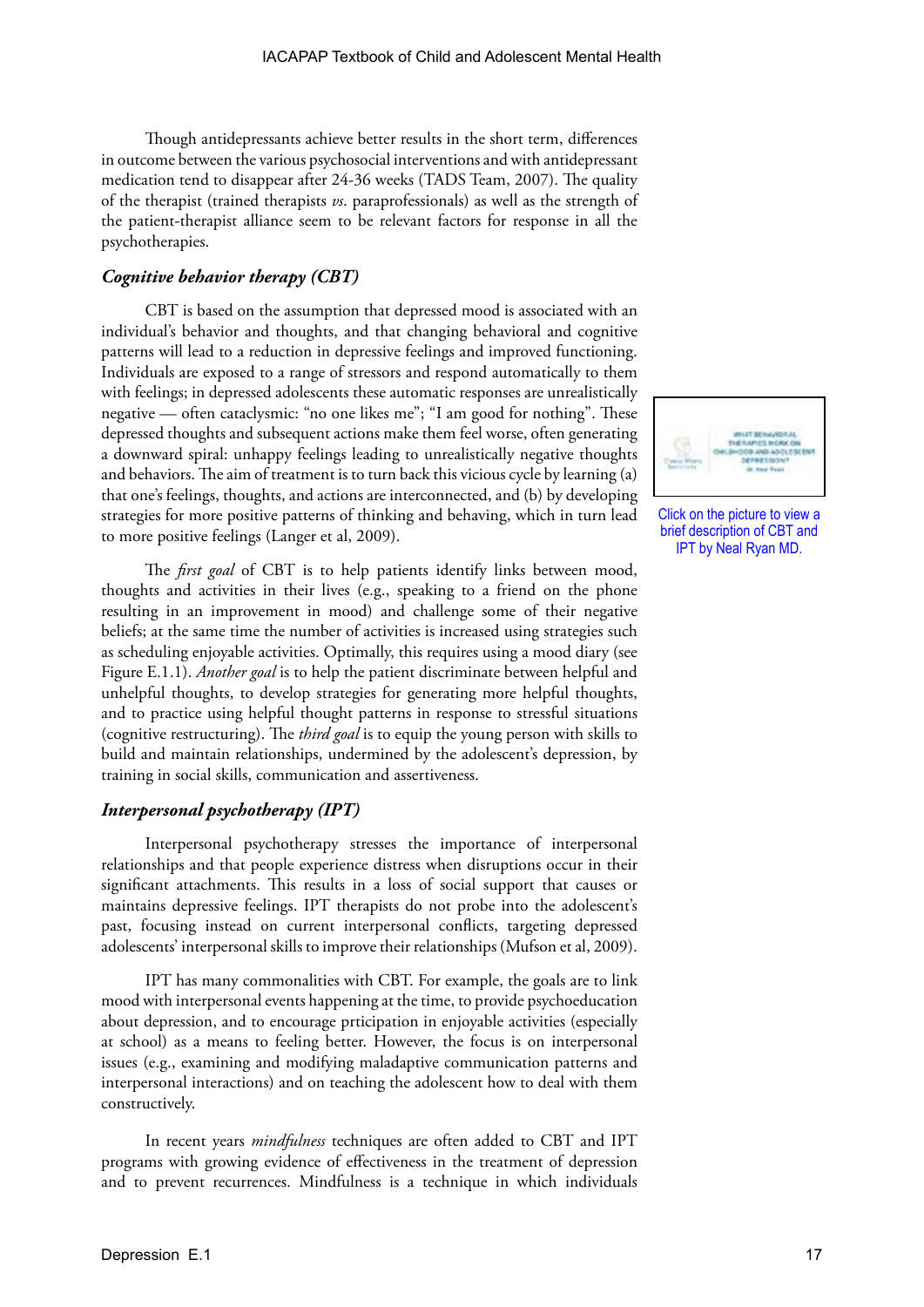focus their awareness on the present moment, while calmly acknowledging and accepting one's feelings, thoughts, and bodily sensations. Click here [http://www. blackdoginstitute.org.au/docs/10.MindfulnessinEverydayLife.pdf ] to access some mindfulness exercises in everyday life.

#### **Medication**

Antidepressant drugs and their efficacy are summarized in Table E.1.8. Antidepressants are an important weapon for treating depression in the young, however several antidepressants that are effective in adults are not effective in youth (e.g., tricyclic antidepressants) or too risky to use in this age group (e.g., MAOIs) highlighting the issue that empirical data obtained in adult treatment trials cannot necessarily be generalized to children and adolescents. The placebo effect, if anything, is stronger among children and adolescents than in adults, severity of the depressive episode being an important consideration: antidepressants are *not* more effective than placebo in mild depression but appear to be more effective when depression is severe.

A key aspect of prescribing and of obtaining informed consent is to discuss with the patient, and family if appropriate the:

- Reasons for the medication
- Possible adverse effects (including emerging or escalating suicidal thinking, nervousness, agitation, irritability, and mood instability)
- Need to take medication as prescribed, and
- Delayed action of antidepressants (to dampen expectations of immediate benefit).

| Table E.1.7.  Summary of evidence of effectiveness of psychosocial therapies for<br>unipolar depression. |                                                                                                                                                                                                                                                                            |  |  |
|----------------------------------------------------------------------------------------------------------|----------------------------------------------------------------------------------------------------------------------------------------------------------------------------------------------------------------------------------------------------------------------------|--|--|
| <b>Treatment</b>                                                                                         | <b>Comments</b>                                                                                                                                                                                                                                                            |  |  |
| Cognitive behavior therapy<br>(CBT)                                                                      | Some evidence showing that individual CBT (8 to 16 one-hour weekly sessions) is<br>effective in the short term.<br>Differences between CBT and medication usually disappear by 12 months.<br>٠                                                                             |  |  |
| Interpersonal<br>psychotherapy (IPT)                                                                     | Some evidence showing that IPT is effective in the short term.<br>$\bullet$                                                                                                                                                                                                |  |  |
| Psychodynamic<br>(psychoanalytic)<br>psychotherapy                                                       | Very few studies but some evidence that it might be effective.<br>Requires longer duration of treatment (e.g., one year)                                                                                                                                                   |  |  |
| Family therapy                                                                                           | More effective than no treatment. Unclear how effective it is in comparison to<br>$\bullet$<br>other treatments.<br>May be particularly useful in cases with family conflict or disharmony.<br>$\bullet$                                                                   |  |  |
| Group therapies (mostly<br>CBT-based)                                                                    | Evidence is limited and results conflicting.<br>٠<br>Mostly used as a preventive intervention for at-risk individuals.                                                                                                                                                     |  |  |
| Self-help (e.g., relaxation,<br>educational leaflets or<br>books, support groups)                        | Data are limited and with conflicting results.<br>$\bullet$<br>Growing interest in CBT-based internet-delivered self-help but little evidence of<br>$\bullet$<br>effectiveness as yet.<br>Psycho-education is usually included as part of clinical treatment.<br>$\bullet$ |  |  |
|                                                                                                          |                                                                                                                                                                                                                                                                            |  |  |



Click on the image to view a clip explaining mindfulness (18:05)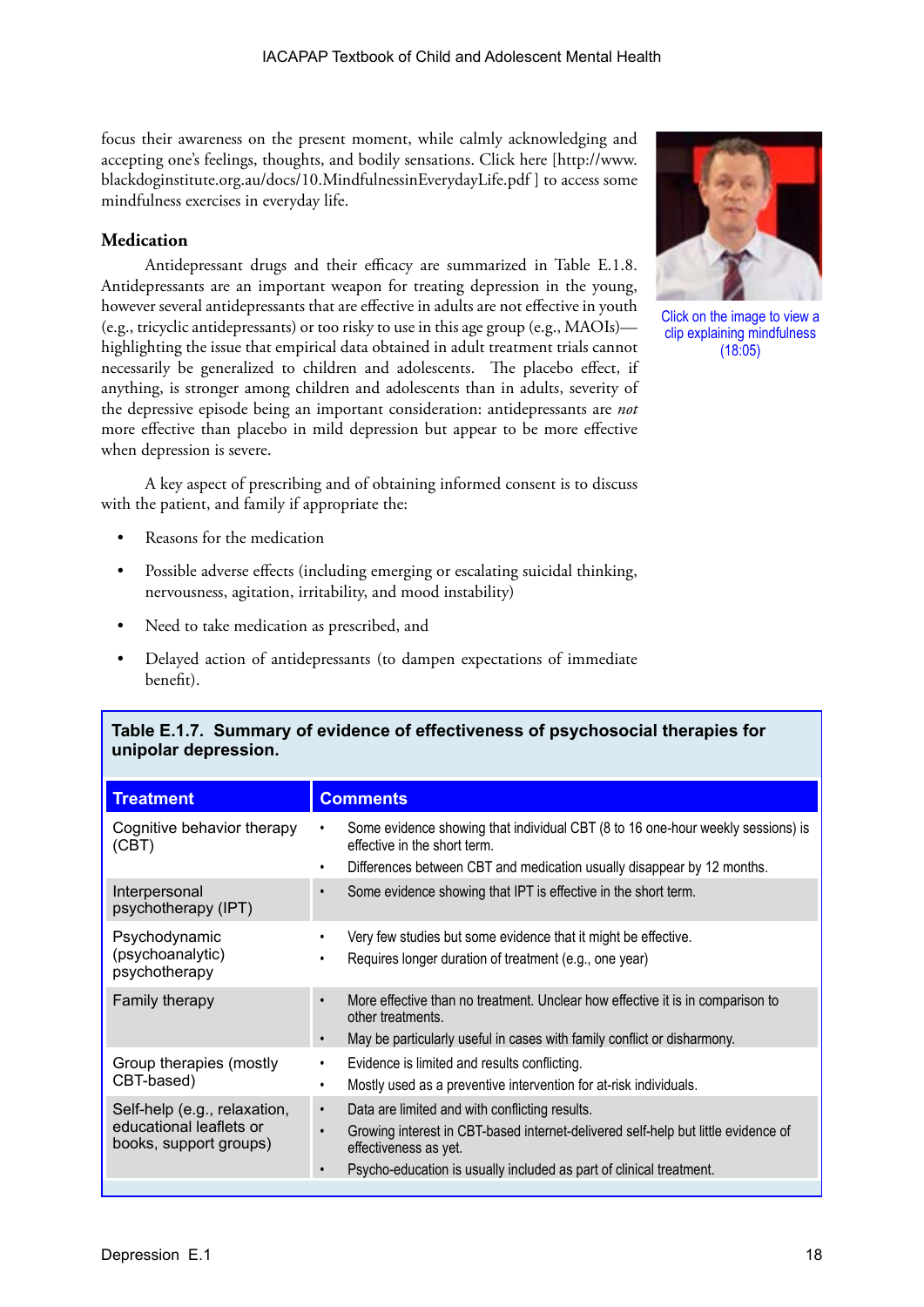|            | Figure E.1.1. Example of a completed mood chart.                                                                     |                                               |                                                             |                                               |                                              |                                      |                              |                                             |
|------------|----------------------------------------------------------------------------------------------------------------------|-----------------------------------------------|-------------------------------------------------------------|-----------------------------------------------|----------------------------------------------|--------------------------------------|------------------------------|---------------------------------------------|
|            |                                                                                                                      | <b>MONDAY</b>                                 | <b>TUESDAY</b>                                              | <b>WEDNESDAY</b>                              | <b>THURSDAY</b>                              | <b>FRIDAY</b>                        | <b>SATURDAY</b>              | <b>SUNDAY</b>                               |
| MOOD       | AM                                                                                                                   | $\overline{2}$                                |                                                             | 4                                             | 1                                            | $\overline{5}$                       | 6                            | 5                                           |
|            | <b>PM</b>                                                                                                            | 4                                             | $\overline{5}$                                              | $\overline{2}$                                | $\overline{2}$                               | 5                                    | 6                            | 7                                           |
| ACTIVITIES | AM                                                                                                                   | School<br>Got bullied                         | School<br>Bad mark;<br>could not do<br>the work in<br>maths | School<br>Spent some<br>time with a<br>friend | School<br>Caught<br>smoking:<br>detention    | School                               | Slept in<br>Played tennis    | Visited<br>grandmother in<br>hospital       |
|            | <b>PM</b>                                                                                                            | Computer<br>games<br>Took dog for<br>$a$ walk | Computer<br>qames<br>Homework                               | Computer<br>qames<br>Argument with<br>sister  | Computer<br>qames<br>Argument with<br>mother | Went to see<br>movie with<br>friends | Helped dad with<br>gardening | Visited good<br>friend<br>Took dog for walk |
|            | Write down the relevant activities in each day (morning and afternoon) and rate your mood from 0 (yery unhanny) to 5 |                                               |                                                             |                                               |                                              |                                      |                              |                                             |

write down the relevant activities in each day (morning and afternoon) and rate your mood  $\overline{\phantom{a}}$ (neither happy nor unhappy), to 10 (very happy). Use all the range of ratings.

Good practice also recommends reviewing the patient at weekly intervals (personally or, when this is not possible, over the phone) for the first month once medication is prescribed. These reviews allow further supportive management and monitoring of side effects and response (by the administration at each visit of a depression rating scale).

Under-treatment—not enough medication or not for long enough—is a common error in clinical practice. Although it is important to start with a low dose, the amount of medication should be gradually increased until symptoms lessen or side effects appear, keeping in mind that there is wide individual variation in the dose of medication required.

### *Side effects of medication*

Since antidepressants other than SSRIs will rarely be used in youth, only side effects of SSRIs are discussed in detail. In the case of TCAs, anticholinergic side effects and cardiac toxicity are the main ones, while hypertensive crises are the main risk for MAOIs.

#### *Suicidality*

It has been suggested that, paradoxically, SSRIs may induce suicidal behavior in the young. Ascertaining whether this is true is not easy because depression also increases suicide risk. So far, data are contradictory. On the one hand, pharmacoepidemiological and ecological studies suggest that increased use of SSRIs may have resulted not on an increase but on a lessening in youth suicide. On the other hand, a review by the FDA of controlled trials with more than 4400 children and adolescents showed a robust if small (2%) short-term increase in the incidence of suicidality (suicidal thoughts, attempts) in those receiving antidepressants, mostly SSRIs, compared with placebo. There were no suicides. This resulted in the FDA and regulatory bodies in other countries warning of this risk. The mechanisms underlying this phenomenon are unclear. SSRIs can induce akathisia, agitation,

"A typical CBT session begins by collaboratively setting an agenda for the session, reviewing homework from the previous week, teaching and practicing the current cognitive-behavioral skill, addressing crises and issues that have arisen in the youth's life over the previous week, helping the youth to summarize the skills that have been learned during the session, and allocating practice/homework assignments" (Langer et al, 2009).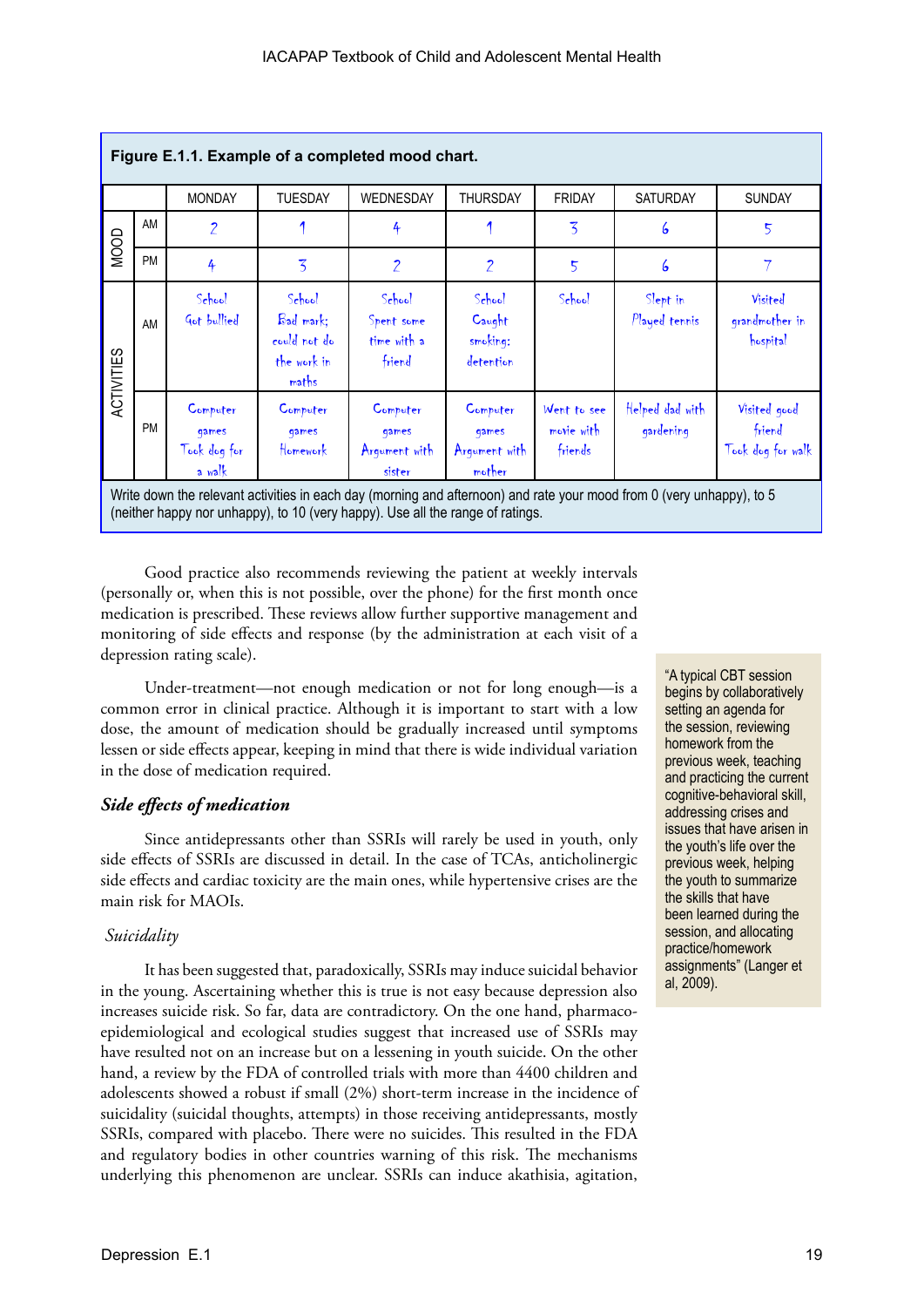#### **Helping adolescents solve problems in a structured way**

- 1. "What's the problem?" ask the teenager to write it down.
- 2. List all possible solutions brainstorm and list all possible solutions. The teenager should write down all the solutions they can think of without evaluating them (i.e., both good and bad solutions).
- 3. Take each possible solution on the list and think about the pros and cons.
- 4. Ask the teenager to choose the best or most practical solution.
- 5. Work out how to implement the best solution and the resources needed. You may need to rehearse the difficult steps with the teenager.
- 6. After the teenager has carried out the chosen solution, review and praise all efforts. If the solution did not work, go through the steps again and identify an alternative solution.

irritability and disinhibition. Like other antidepressants, SSRIs can also trigger a manic switch.

The implications of these findings are that patients need to be warned of this risk and clinicians ought to put in place strategies to manage it such as weekly reviews during the first month of treatment, and educating patient and family about detecting changes in behavior (e.g., agitation, thoughts of self-harm) once medication is started.

#### *Other side effects*

SSRIs are also associated with higher rates of agitation, akathisia, nightmares and sleep disturbance, gastrointestinal problems, weight gain, sexual dysfunction (reduced sexual desire, difficulty reaching orgasm, inability to maintain an erection) and increased risk of bleeding. Most of these side effects are dose-related and can be controlled by reducing the dose.

Depending on the half-life of the specific SSRI, stopping treatment abruptly or missing several doses can cause *withdrawal symptoms*, also called discontinuation syndrome, including: nausea, headaches, dizziness, and flu-like symptoms (infrequent with fluoxetine, very common with paroxetine). Abrupt cessation may also increase the likelihood of relapse or recurrence.

#### *Antidepressant use in pregnancy*

The use of SSRIs (the other antidepressants are not usually recommended in the young) during pregnancy is an important issue due to reports of SSRIs being associated with teratogenicity, spontaneous abortion and premature labor, low birth weight, and pulmonary hypertension. The evidence is conflicting but the weight of it suggests that properly used SSRIs are safe. Thus, most treatment guidelines state that these concerns should not prevent prescription of SSRIs (with the exception of paroxetine) for the treatment of major depression in pregnancy once the potential benefits outweigh the risks, taking into account that depression during pregnancy carries its own dangers. Paroxetine should not be used because of an association with both major malformations and cardiac abnormalities (Bellantuono et al, 2007). Bellantuono C, Migliarese G, Gentile S (2007). Serotonin reuptake inhibitors in pregnancy and the risk of major malformations: A systematic review. Human Psychopharmacology, 22:121–128.

Click on the picture to watch how SSRIs and MAOIs work



#### **Placebo response and severity of depression**

One of the most puzzling aspects of the treatment of depression is the high rate of placebo response, estimated at 50% to 60% in RCTs examining the pharmacological treatment of clinical depression in youth. A review of RCTs found that placebo response was higher in children than adolescents, among those with milder depression, and increased with the number of centers participating in the study (Bridge *et al*., 2009).

Effectiveness of antidepressants does not seem to increase with growing severity but placebo response decreases. That is, placebo response is similar to that of medication in cases of mild depression, while placebo response is clearly inferior to medication in severe depression. For example in TADS, in which participants were severely depressed, at 12 weeks, 35% of those taking placebo had responded compared with 61% of those treated with fluoxetine. Similar results have been reported in adults. This is one of the reasons why antidepressants are not usually recommended as a first line of treatment in mild depression.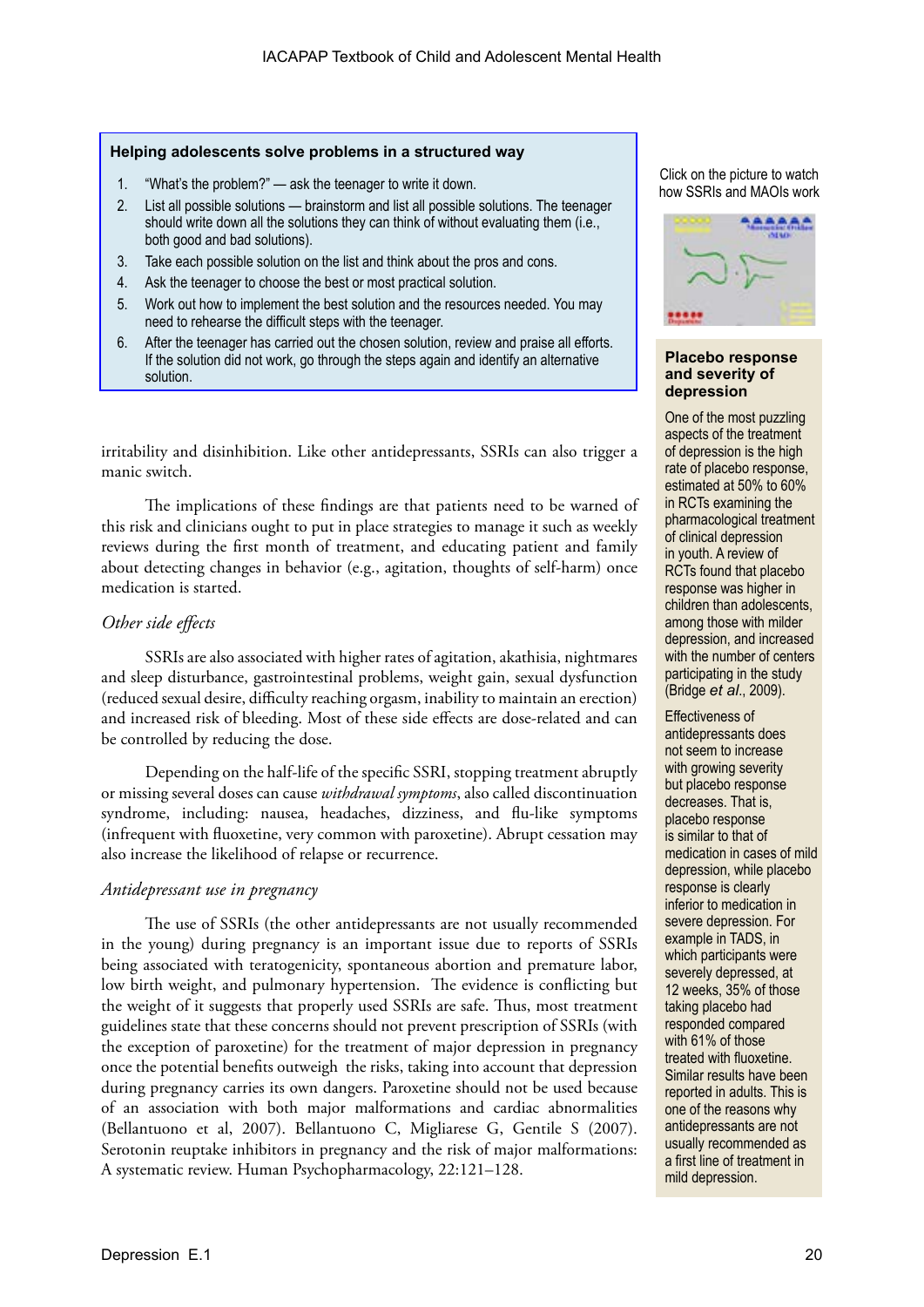|             | Table E.1.8. Summary of evidence of effectiveness of antidepressant drugs for unipolar |  |
|-------------|----------------------------------------------------------------------------------------|--|
| depression. |                                                                                        |  |

| <b>Treatment</b>                                                                                                                                                                                                           | <b>Comments</b>                                                                                                                                                                                                                                                                                                                                                                                                                                                                                                                                                                                                                                                                                                                                                                                                         |
|----------------------------------------------------------------------------------------------------------------------------------------------------------------------------------------------------------------------------|-------------------------------------------------------------------------------------------------------------------------------------------------------------------------------------------------------------------------------------------------------------------------------------------------------------------------------------------------------------------------------------------------------------------------------------------------------------------------------------------------------------------------------------------------------------------------------------------------------------------------------------------------------------------------------------------------------------------------------------------------------------------------------------------------------------------------|
| Tricyclic antidepressant (TCAs):<br>Amitriptyline, clomipramine,<br>desipramine, dosulepin, doxepin,<br>imipramine, lofepramine, nortriptyline,<br>protriptyline, trimipramine<br>Tetracyclic antidepressants<br>$\bullet$ | No evidence of superiority vs. placebo for any of them,<br>$\bullet$<br>particularly in pre-pubertal children<br>Significant side effects (anticholinergic, QT prolongation)<br>$\bullet$<br>Toxic (cardiotoxic) in overdose (with the exception of mirtazapine)<br>To be avoided in children and adolescents<br>$\bullet$                                                                                                                                                                                                                                                                                                                                                                                                                                                                                              |
| (TeCAs):<br>Amoxapine, maprotiline, mianserin,<br>mirtazapine                                                                                                                                                              |                                                                                                                                                                                                                                                                                                                                                                                                                                                                                                                                                                                                                                                                                                                                                                                                                         |
| Selective serotonin reuptake<br>$\bullet$<br>inhibitors (SSRIs):<br>citalopram<br>escitalopram<br>-<br>fluoxetine<br>fluvoxamine<br>-<br>paroxetine<br>-<br>sertraline                                                     | As a group, SSRIs are more effective than placebo, particularly<br>$\bullet$<br>in adolescents with severe depression<br>Few side effects but may increase suicidality<br>$\bullet$<br>Fluoxetine is the best studied and has the best evidence of<br>effectiveness. Approved by the FDA and EMEA* for those aged 8<br>years or older.<br>Sertraline, citalopram, escitalopram: less robust evidence of<br>$\bullet$<br>effectiveness, though they may be effective in patients who did<br>not respond to fluoxetine (Brent et al, 2008). Escitalopram has<br>been approved by the FDA for adolescent depression<br>Paroxetine: appears not to be effective in youth and shows more<br>$\bullet$<br>side effects than the other SSRIs. Short half-life easily resulting<br>in withdrawal symptoms; use not recommended. |
| Serotonin-norepinephrine<br>reuptake inhibitors (SNRIs):<br>Venlafaxine, desvenlafaxine,<br>duloxetine, milnacipran,<br>Levomilnacipran                                                                                    | One study showed that venlafaxine is as effective as SSRIs in<br>$\bullet$<br>patients with treatment-resistant depression but has a worse<br>side-effect profile (Brent et al, 2008). Not recommended in youth.<br>No consistent evidence about the others.                                                                                                                                                                                                                                                                                                                                                                                                                                                                                                                                                            |
| Monoamine oxidase inhibitors<br>$\bullet$<br>(MAOIs):<br>Isocarboxazid, moclobemide,<br>phenelzine, selegiline, tranylcypromine,<br>pirlindole                                                                             | No evidence of effectiveness in the young<br>$\bullet$<br>Significant risk of side effects due to non-compliance with dietary<br>$\bullet$<br>restrictions<br>To be avoided in children and adolescents<br>$\bullet$                                                                                                                                                                                                                                                                                                                                                                                                                                                                                                                                                                                                    |
| Other antidepressants:<br>$\bullet$<br>agomelatin, buspirone, nefazodone,<br>vilazodone, vortioxetine.                                                                                                                     | Evidence of effectiveness in this age group is lacking.<br>$\bullet$                                                                                                                                                                                                                                                                                                                                                                                                                                                                                                                                                                                                                                                                                                                                                    |
| *EMEA: European Medicines Agency                                                                                                                                                                                           |                                                                                                                                                                                                                                                                                                                                                                                                                                                                                                                                                                                                                                                                                                                                                                                                                         |

#### **Antidepressant benefit and risk of suicidality**

Across antidepressants, mainly SSRIs, a meta-analysis including 15 depression RCTs reported numbers needed to treat (NNT) that ranged from 4 (for fluoxetine) to 20 (for nefazodone) and a pooled average of 10 (Bridge et al, 2007). That is, four depressed youth will need to be treated with fluoxetine for one to get better due to treatment (as opposed to other factors such as the placebo effect or natural course of the illness).

The same meta-analysis reported number needed to treat to harm (NNH) — defined as emerging suicidal behavior — that ranged from 112 (across 13 depression trials) to 200 (across 6 OCD trials) and to 143 (across 6 non-OCD anxiety disorder trials), with a pooled average of 143. That is, 112 depressed adolescents will need to be treated with antidepressants for one to develop suicidal behavior attributable to the treatment. In summary, across indications, benefits of antidepressants appear to be much greater than risks from suicidal ideation/suicide attempt.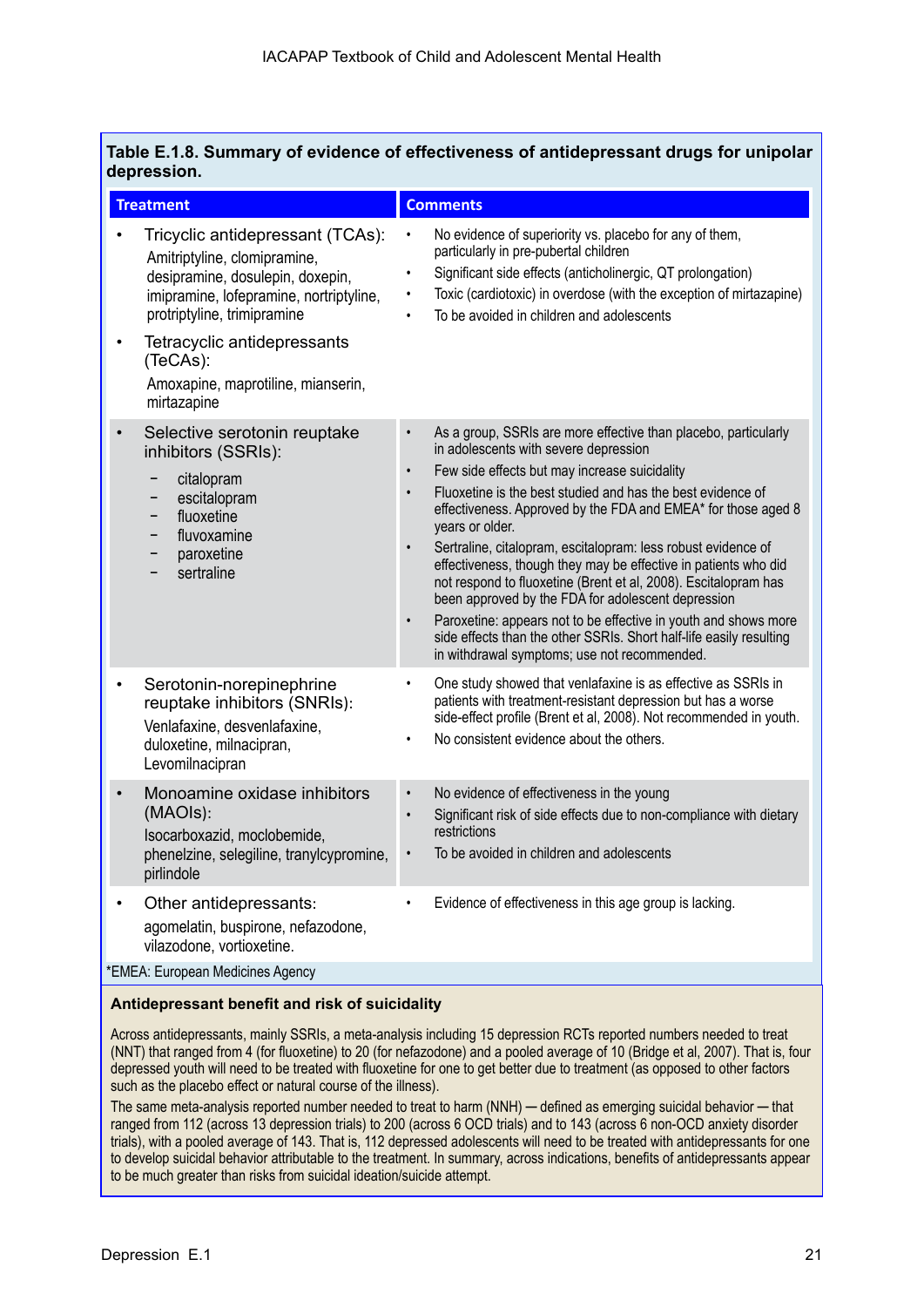#### **Pharmacogenomics and individualized treatment**

Antidepressants are of moderate effectiveness overall but there is wide variation between patients in their response to individual antidepressants. Clinical characteristics (e.g., whether there is melancholia or not) have not been helpful indicators of antidepressant response. The only option currently available is trial and error (i.e., try an antidepressant, if it does not work, try another), which is time consuming and cumbersome.

It is well known that when parents respond well to one antidepressant drug, children are also likely to respond to the same drug. As a result there is growing interest in detecting gene variants (e.g., serotonin transporter, norepinephrine transporter) that may be associated with response to antidepressants. This situation is further compounded because antidepressants are metabolized by enzymes that vary considerably from person to person. For example, cytochrome P450 (CYP) 2D6 is instrumental in the metabolism of many antidepressants but more than 74 allelic variants of the CYP2D6 gene have been found, and the number is still growing. This results in CYP2D6 activity varying considerably within a population from "ultra-rapid", to "extensive", to "intermediate", to "poor" metabolizers. Distribution of these alleles also varies between ethnic groups. Clinical consequences of CYP2D6 polymorphism can be either the occurrence of adverse drug effects or lack of response. There is an expectation that genetic testing may in the future help choosing the right antidepressant for a given individual. Thus far this is not possible.

#### **Physical treatments**

Physical treatments are summarized in Table E.1.9. Besides medication, several physical treatments are used in the management of depression in children and adolescents. Of these, electroconvulsive therapy (ECT) has been administered to the young for about 60 years—described as "lifesaving" in some cases—and has a place in the armamentarium to treat depression. However, there are no controlled trials in youth (they pose significant ethical challenges) and there is no wide agreement on when ECT should be used, whether reasonably early in the course of treatment (e.g., if antidepressants are not tolerated), as a *last resort*, or never. This largely reflects individual countries' attitude towards ECT, which has been severely stigmatized due to ECT having been used occasionally as a means of political control, negative media portrayals, or misuse by some psychiatrists. As a result, many states place legal restrictions on its use—some countries (e.g., Slovenia) have even outlawed its use.

More recently, *transcranial magnetic stimulation* (TMS) has been used in young people but it can only be considered an experimental treatment at this time. For more details see Walter and Ghaziuddin (2009). *Light therapy* has been used for seasonal mood disorders with some success.

#### **Complementary and alternative medicine treatments**

Use of complementary and alternative medicine treatments (CAM) is widespread (see Chapter J.2). For example, St John's wort is one of the most commonly prescribed antidepressants for children in Germany. A host of CAM interventions have been recommended or used for the treatment of depression but hardly any are supported by credible evidence of effectiveness, particularly in children and adolescents. This is compounded by the fact that CAM remedies have to satisfy less rigorous efficacy and safety criteria than prescription drugs. For example, they lack standardized preparation and are more prone to contamination, adulteration and inaccurate dosage, among other problems. While clinicians recognize patients' and families' interest in CAM therapies, often do not feel comfortable asking about, discussing, or recommending them. Nevertheless a competent clinical evaluation should include routine questioning about CAM usage. An open, informed stance by the treating clinician often leads to disclosure, acknowledgement of patients' dislikes and beliefs, and better patient education and outcomes. Alternative medicine treatments are summarized in Table E.1.10.

#### **Toxicity**

Toxicity—death due to acute poisoning by a single drug, with or without ingestion of alcohol—is much lower among the SSRIs (1.3 deaths per million prescriptions) than with TCAs (34.8), and MAOIs (20.0). That is, toxicity is 27 times higher for TCAs than SSRIs. Toxicity of venlafaxine is quite high (13.2) (Buckley & McManus, 2002).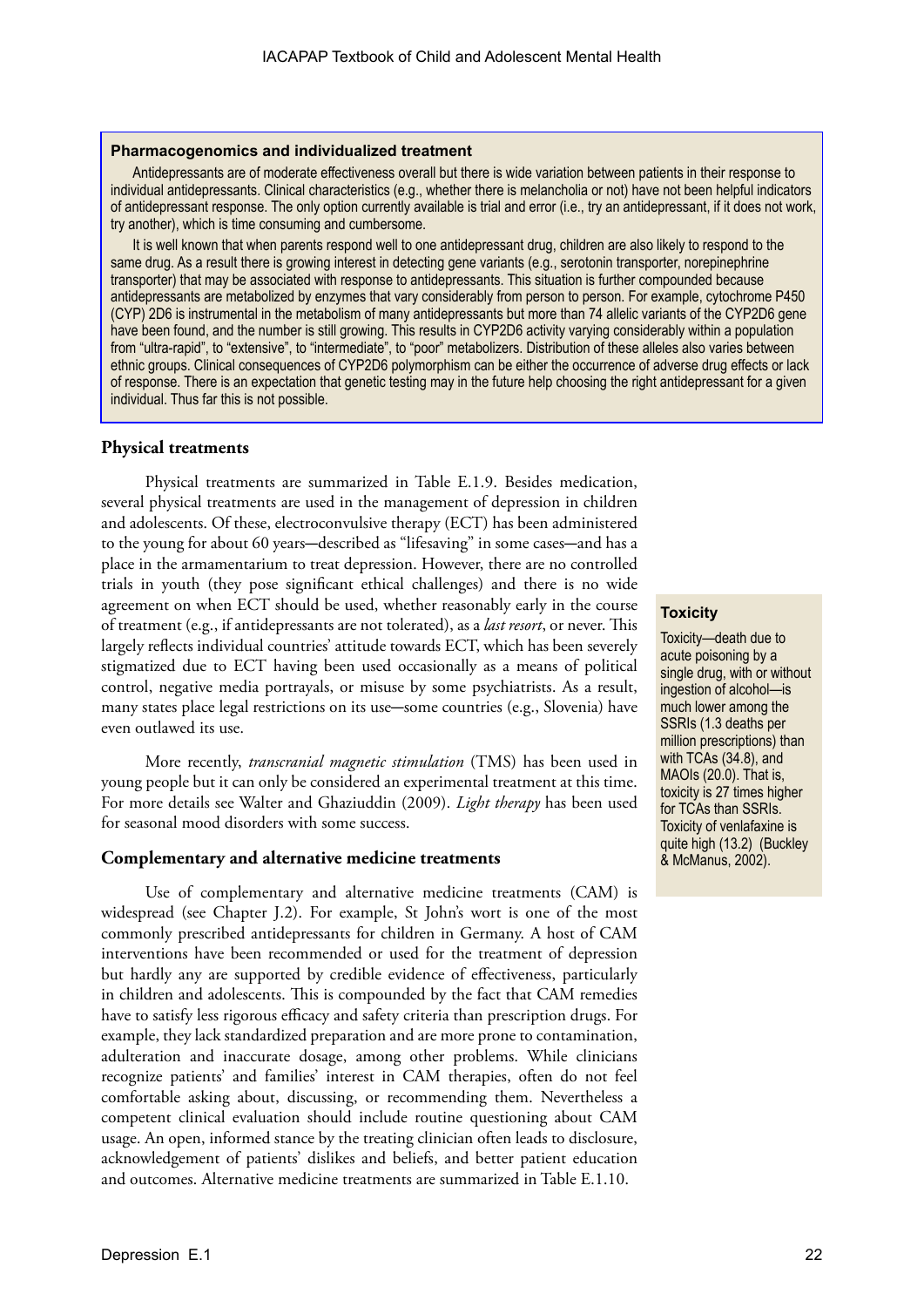## **MANAGING ACUTE DEPRESSIVE EPISODES**

#### **Unipolar depressive episode**

Currently treatment of unipolar depressive episodes in youth is largely guided by their severity. Following initial assessment clinicians should contact children and young people with depression who do not attend follow-up appointments.

- *Mild severity*: supportive management or psychosocial treatment, if available. If no response after 4 to 6 weeks: CBT, IPT or medication
- *• Moderate severity*: supportive management or psychosocial treatment, if available; in some cases (e.g., patient preference, non-availability of psychosocial treatment), medication. Medication should be used also if patients do not benefit from 4 to 6 weeks of supportive management or psychosocial treatment
- *• Severe*: psychosocial treatment and antidepressant medication
- *• Psychotic depression*: as per severe depression but adding a second generation antipsychotic.

#### **Bipolar depressive episode** (see also Chapter E.2)

There is little evidence available to guide treatment in young people. Recommendations are therefore extrapolated from adult data (Frye, 2011):

• Initial treatment (first line) would usually be lithium carbonate or quetiapine

| treatments for unipolar depression.           |                                                                                                                                                                                                                                                                                                                                                                                                                                |  |  |  |
|-----------------------------------------------|--------------------------------------------------------------------------------------------------------------------------------------------------------------------------------------------------------------------------------------------------------------------------------------------------------------------------------------------------------------------------------------------------------------------------------|--|--|--|
| <b>Treatment</b>                              | <b>Comments</b>                                                                                                                                                                                                                                                                                                                                                                                                                |  |  |  |
| Electroconvulsive<br>Therapy (ECT)            | ECT is rarely used in this age group. It would appear to<br>be of comparable efficacy as in adults<br>Used in severe depression when other treatments have<br>٠<br>failed or are not tolerated<br>ECT should not be used in pre-pubertal children except<br>٠<br>in the most extreme circumstances<br>Few side effects, retrograde amnesia being the main one<br>٠<br>Use subject to legal restrictions in some countries<br>٠ |  |  |  |
| Transcranial<br>magnetic stimulation<br>(TMS) | Few studies, but early results promising<br>$\bullet$<br>Experimental treatment at this stage<br>$\bullet$<br>Side effects are generally mild and transient, mostly<br>$\bullet$<br>headache and scalp pain                                                                                                                                                                                                                    |  |  |  |
| Light therapy                                 | Data limited, but includes controlled trials reporting<br>٠<br>positive results<br>Used for seasonal mood disorder. Suggestions that it<br>٠<br>may also be effective in non-seasonal mood disorder<br>(e.g., in older patients)<br>Few adverse effects<br>٠                                                                                                                                                                   |  |  |  |
|                                               |                                                                                                                                                                                                                                                                                                                                                                                                                                |  |  |  |

## **Table E.1.9. Summary of evidence of effectiveness for physical**

#### **Serotonin syndrome**

Serotonin syndrome is a potentially serious toxic effect resulting from too much serotonin. It has been observed in overdose of (a) a single agent (usually an SSRI), (b) with the simultaneous use of two drugs that increase serotonin levels or serotonergic transmission (e.g., monoamine oxidase inhibitors or moclobemide used with any drug that inhibits re-uptake of serotonin such as SSRIs and some tricyclic antidepressants), or (c) by failing to observe an adequate washout period when switching antidepressants. Risky situations include polypharmacy, use of overthe-counter or alternative medicine substances such as St John's wort, or of illicit drugs such as ecstasy.

Clinical features of serotonin syndrome include:

- *• Mental*: confusion, agitation, hypomania, hyperactivity, restlessness
- *• Neuromuscular*: clonus (spontaneous, inducible or ocular), hypertonia, hyperreflexia, ataxia, tremor (hypertonia and clonus are symmetrical and more obvious in lower limbs to begin with). Clonus is the most important distinguishing feature in diagnosis.
- *• Autonomic*: hyperthermia, sweating, tachycardia, hypertension, mydriasis, flushing, shivering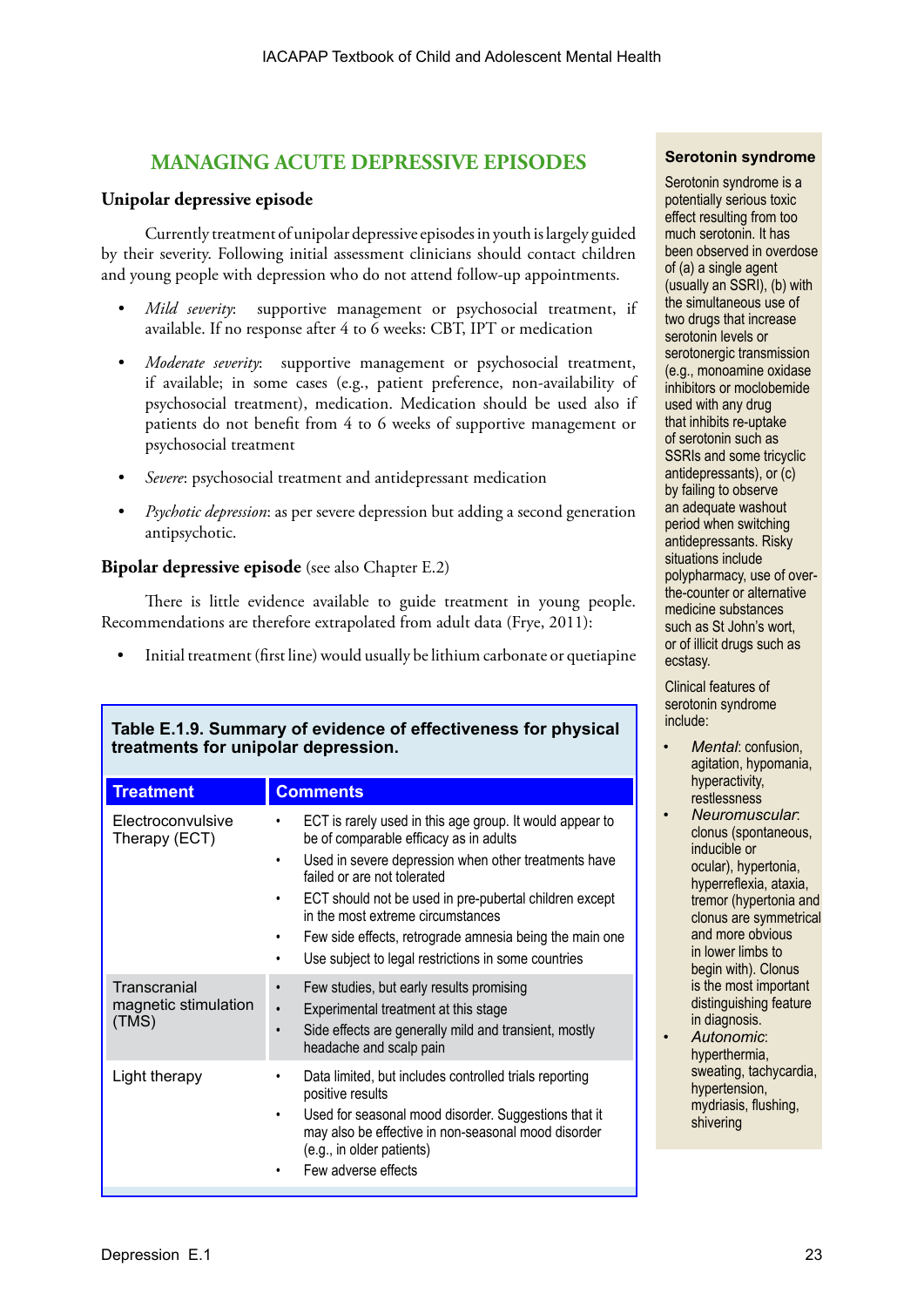|                      | Table E.1.10. Summary of evidence of effectiveness of alternative treatments for |
|----------------------|----------------------------------------------------------------------------------|
| unipolar depression. |                                                                                  |

| <b>Treatment</b>                | <b>Comments</b>                                                                                                                                                                                                                                                                   |
|---------------------------------|-----------------------------------------------------------------------------------------------------------------------------------------------------------------------------------------------------------------------------------------------------------------------------------|
| St John's wort (hypericum)      | Many RCTs in adult patients, mostly with mild depression. Results inconsistent—<br>larger, better designed studies with more severely depressed patients show<br>negative results more often than smaller ones with mildly depressed patients. Very<br>limited data for children. |
|                                 | Hypericum might be as beneficial as antidepressants in mild depression.<br>Few adverse effects                                                                                                                                                                                    |
|                                 | Significant risk of interaction with a wide range of prescribed medications due to<br>activation of the cytochrome P450 system                                                                                                                                                    |
| Omega-3 fatty acids             | Several RCTs in adults of heterogeneous quality but few in young people<br>$\bullet$<br>Not clear yet whether they are effective<br>Few, minor side effects                                                                                                                       |
| S-Adenosyl Methionine<br>(SAMe) | Trials of inconsistent quality show that SAMe might be as effective as TCAs in<br>adults. No evidence for children.                                                                                                                                                               |
| Exercise                        | Some evidence of a specific benefit in mildly depressed older patents. No definite<br>$\bullet$<br>evidence in youth                                                                                                                                                              |

- Second line treatments would be:
	- (a) A combination of lithium or valproate with an SSRI
	- (b) Olanzapine and an SSRI, or
	- (c) Lamotrigine.
- There is no evidence that antidepressants alone (without a mood stabilizer) are helpful and *are not recommended* due to risk of a manic switch or of induction of rapid cycling.
- Lithium and valproate should be avoided in women of childbearing age (teratogenic).

### **Which antidepressant?**

- Choice of antidepressant should be guided by two considerations: *effectiveness* and *safety*. As a group, SSRIs are the safest antidepressants; of these, fluoxetine has the best evidence of effectiveness in this age group.
- Response or non-response or adverse effects of treatment during a previous episode will influence the choice of medication for the current episode.
- Start with 10mg of fluoxetine. If well tolerated, increase dose to 20mg after one week; 20mg is usually sufficient for pre-pubertal children. In adolescents, dose may need to be increased to 30 or 40mg if they do not respond adequately to 20mg and is well tolerated, although 20mg would suffice in most cases.
- If fluoxetine is not well tolerated or there are other reasons for not using it, try another SSRI (e.g., sertraline or escitalopram).

## **Duration of treatment**

It is widely accepted that stopping treatment early (e.g., after 8 to 12 weeks), when the patient is getting better, often results in relapse. Clinical wisdom suggests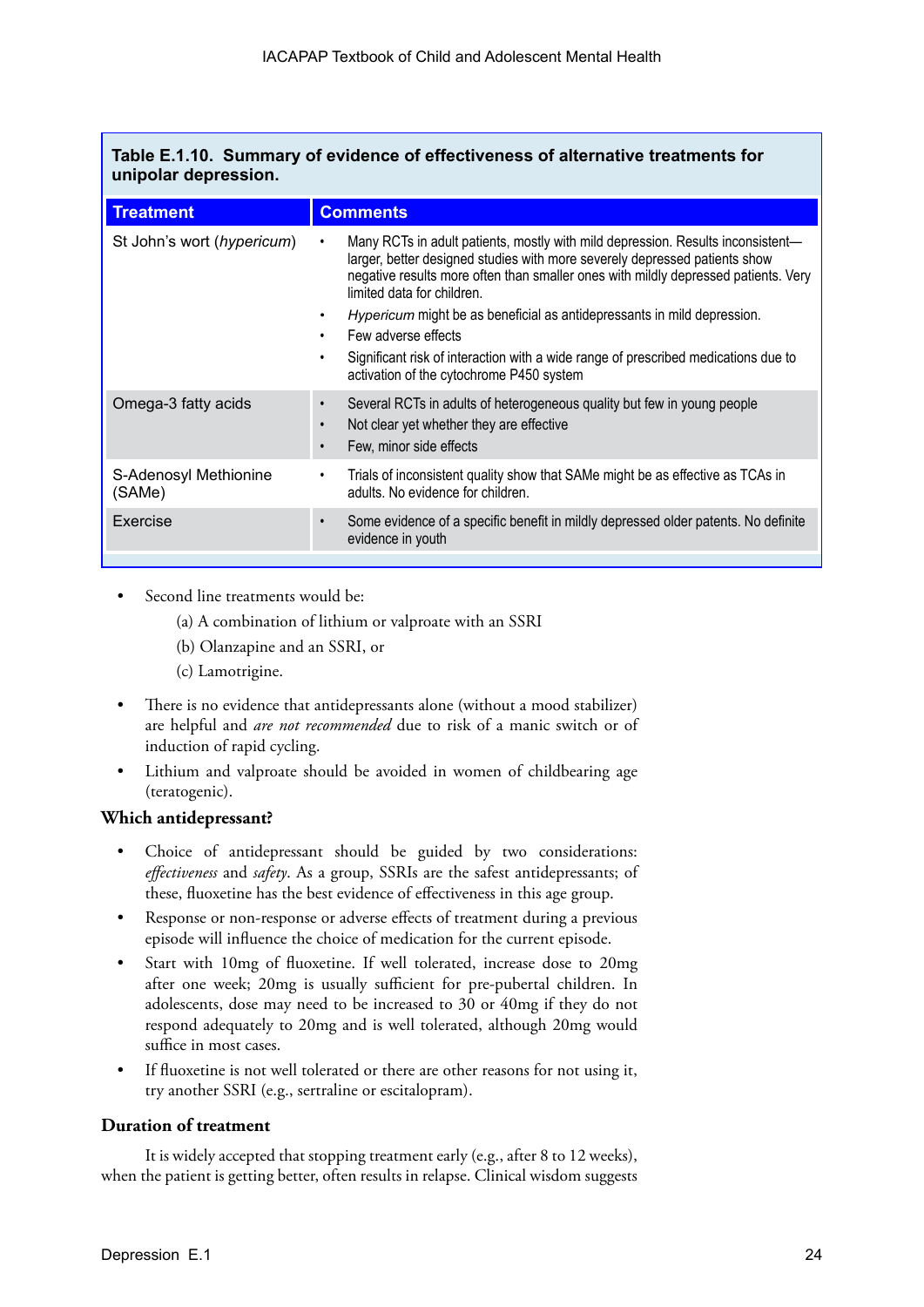that treatment should continue for at least six months after recovery. When ceasing antidepressants, it should be done gradually and not abruptly to avoid withdrawal or cessation phenomena, common in all antidepressants but particularly in SSRIs with short half-life.

#### **The patient does not improve**

The majority of patients recover; with ongoing treatment, improvement continuing after 12 weeks. For example, in the TADS follow up study, 88% had recovered by two years and 96% by five years (Curry et al, 2010). However, this also shows that a small minority of patients do not recover (see Figure E.2.2). Before considering a patient *partial-responder*, *non-responder* or *treatment-resistant* it is imperative to review all potential factors that may have contributed to the patient's poor response; these are listed in Table E.1.11. For example, a child's depression was not improving; further assessment showed the mother to be depressed; treating the mother's depression resulted in an improvement in the child as well. A clinical review in an adolescent who was not getting better showed short periods of hypomanic symptoms and a grandfather who suffered from bipolar disorder; treatment with lithium carbonate resulted in an improvement of symptoms.

One of the key issues is to ascertain whether the patient has been treated with an effective antidepressant at the appropriate dose (e.g., 40mg of fluoxetine) and for long enough (e.g., 12 weeks). Inadequate dosage can also be due to poor adherence to treatment, willful or accidental.

#### **Treatment resistance**

Despite the importance of this matter there is very limited empirical data on treatment-resistant depression in youth and no agreed definition. Birmaher and colleagues (2009) proposed the following definition of treatment resistance: a youth whose symptoms of depression and functional impairment persist after 8-12 weeks of optimal pharmacological treatment or 8-16 sessions of IPT or CBT and a further 8-12 weeks of an alternative antidepressant or augmentation therapy with other medications or evidence-based psychotherapy. That is, treatment resistance should be diagnosed only after two trials of evidence-based treatment at an adequate dose and for an appropriate duration (e.g., 12 weeks).

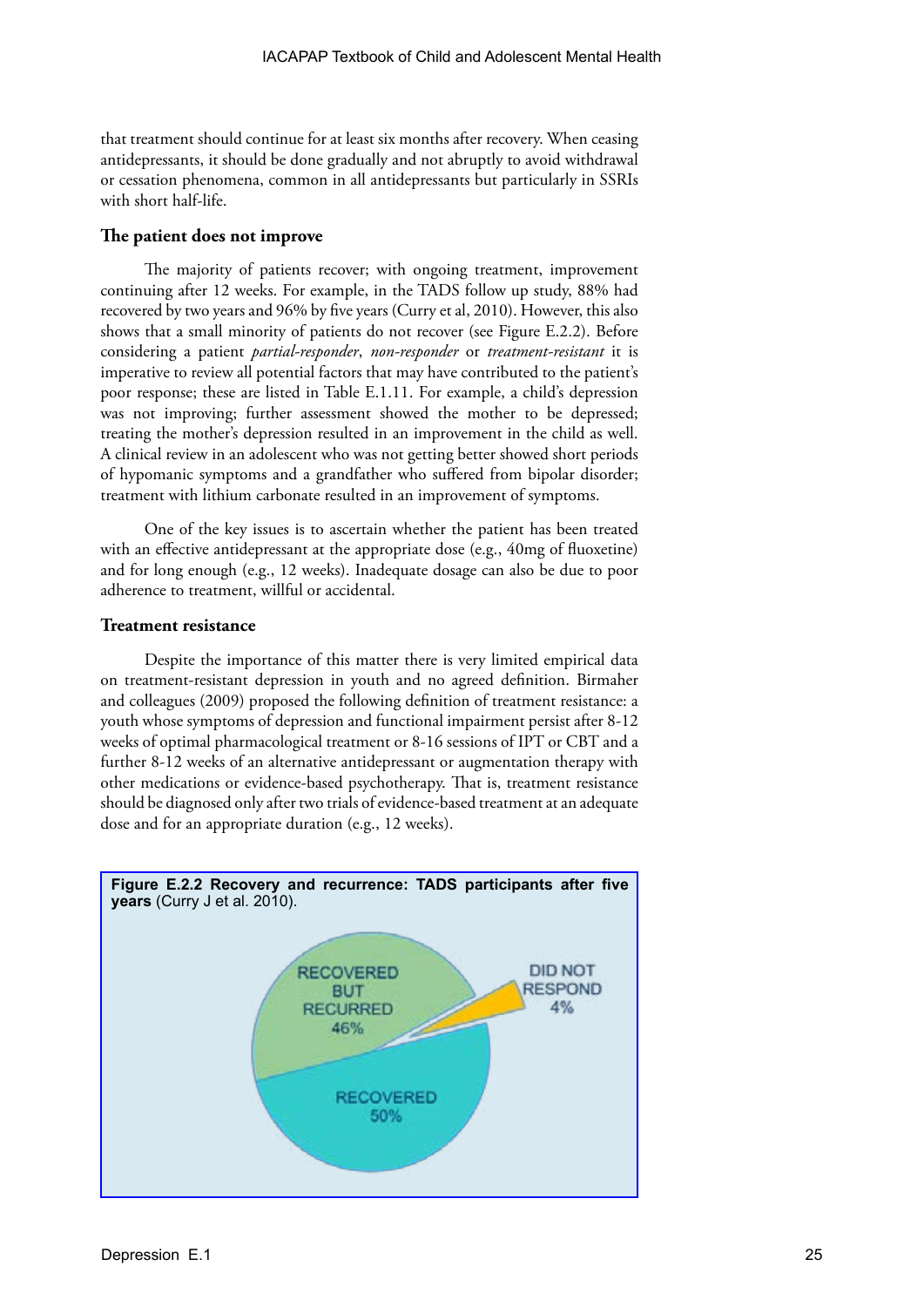Once treatment resistance has been confirmed, several options are available (following clinical wisdom and extrapolation of adult data, although none is backed by evidence). These include optimization, switching, augmentation, and ECT. An important practical aspect is that changes to treatment should be made one at a time; otherwise it will be difficult to ascertain which change resulted in the improvement.

There is little empirical data to guide us on the advantages of switching versus augmentation, although it would appear that switching from fluoxetine to another SSRI or to venlafaxine results in response in about one third of the patients, consistent with data from adults (Brent et al, 2008). However, those treated with venlafaxine showed more side effects. This suggests that if switching is the chosen option, the initial switch should be to another SSRI rather than venlafaxine.

#### **Treatment setting**

Most depressed young people should optimally receive ambulatory treatment, which minimizes disruption to school attendance, family and social relationships and stigma. Inpatient care may be justified when patients' safety cannot be guaranteed (e.g., high suicide risk), depression is very severe (e.g., severe psychotic symptoms), or there is a lack of response. In the last case, admission to hospital may allow for a more accurate assessment of the reasons for non-response and to monitor adherence and changes in treatment more closely.

## **RECURRENT DEPRESSION**

It has already been highlighted that depression in the young is an illness that tends to recur. In the TADS follow up, for example, almost half (47%) of those who recovered had a recurrence by 5 years. Adolescents who had responded poorly in the short term, females and those with comorbid anxiety disorder were more likely to have a new episode. However, recurrence rates were the same irrespective of the treatment provided (e.g., those who received fluoxetine combined with CBT did not seem to obtain an extra benefit) (Curry et al, 2010). Treatment of a

#### **Optimization** is increasing the medication (or psychotherapy) to a maximum dose or lengthening the duration of treatment. This is the first strategy to consider when patients do not improve unless the patient has side effects or is reluctant to continue the treatment.

**Augmenting** the current treatment is done by adding another type of medication (e.g., lithium, another class of antidepressant) or, if not already administered, by adding CBT or IPT.

**Switching** means stopping or cross-tapering (reducing gradually) one medication while the other is gradually introduced. The switch can be: (a) to a different compound of the same class (e.g., an SSRI for another SSRI), (b) to a different class of antidepressant (e.g., a SSRI to a SNRI), or (c) to psychotherapy.

|                                                                                                                                                                                                                                                                                                                                                                                                       | Table Table E.1.11. Factors associated with partial or no response to treatment.                                                                                                              |                                                                                                                                                                                                    |                                                                                                                                                                                                                                                                 |
|-------------------------------------------------------------------------------------------------------------------------------------------------------------------------------------------------------------------------------------------------------------------------------------------------------------------------------------------------------------------------------------------------------|-----------------------------------------------------------------------------------------------------------------------------------------------------------------------------------------------|----------------------------------------------------------------------------------------------------------------------------------------------------------------------------------------------------|-----------------------------------------------------------------------------------------------------------------------------------------------------------------------------------------------------------------------------------------------------------------|
| <b>Patient</b>                                                                                                                                                                                                                                                                                                                                                                                        | <b>Family</b>                                                                                                                                                                                 | <b>Environment</b>                                                                                                                                                                                 | <b>Clinician</b>                                                                                                                                                                                                                                                |
| Younger age<br>$\bullet$<br>Severe depression<br>$\bullet$<br>Poor short-term<br>$\bullet$<br>response<br>Poorer functioning<br>$\bullet$<br>Appetite or weight<br>$\bullet$<br>disturbance<br>Sleep disturbance<br>$\bullet$<br>Poor adherence<br>$\bullet$<br>Comorbid psychiatric or<br>$\bullet$<br>medical conditions<br>Side effects<br>$\bullet$<br>Medications (e.g<br>$\bullet$<br>steroids) | Maternal depression<br>$\bullet$<br>Lack of cooperation<br>$\bullet$<br>Unreliability<br>٠<br>Mistreatment, conflict<br>$\bullet$<br>Psychopathology (e.g.,<br>$\bullet$<br>drug and alcohol) | <b>Bullying</b><br>$\bullet$<br><b>Stressors</b><br>$\bullet$<br>Dysfunctional school<br>$\bullet$<br>or neighborhood<br>Antisocial peer group<br>$\bullet$<br>Cultural/ethnic issues<br>$\bullet$ | Misdiagnosis<br>٠<br>Inappropriate treatment<br>$\bullet$<br>(non-evidence-based<br>treatment, inadequate<br>dose or not for long<br>enough)<br>Non-recognition of side<br>$\bullet$<br>effects<br>Poor doctor-patient<br>$\bullet$<br>therapeutic relationship |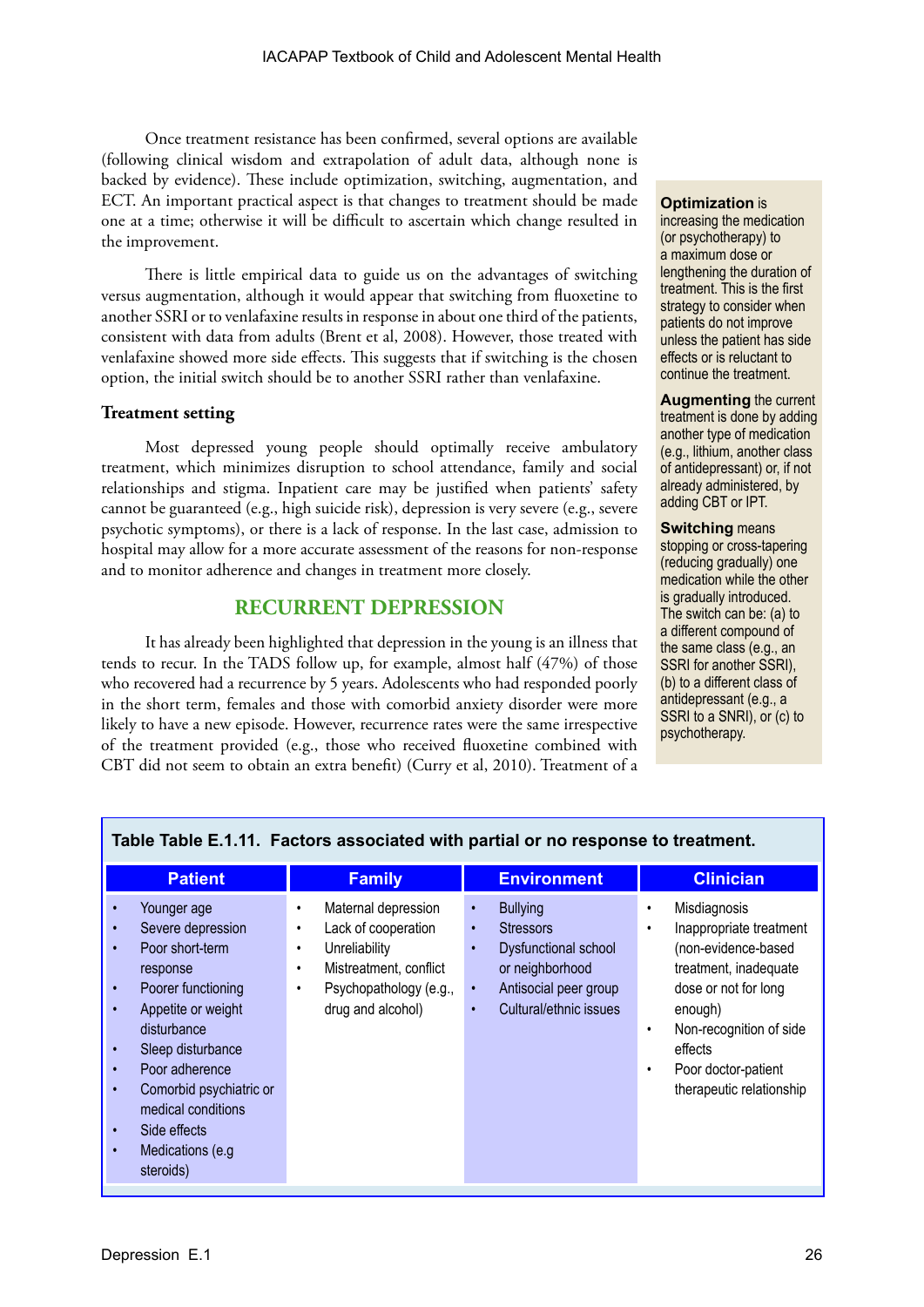recurrence should be the same as for the acute episode. Frequent recurrences may require ongoing treatment with an antidepressant.

## **TREATING DEPRESSION COMORBID WITH OTHER DISORERS**

Treating depression in youth comorbid with other psychiatric disorders (e.g., anxiety, ADHD) requires particular skill. One would seek to alleviate symptoms of the most severe disorder first and symptom change should be monitored with specific rating scales and not by assessing global functioning alone:

- If at all possible, begin with a single medication.
- Make one medication change or addition at a time and allow adequate time for response and dose adjustment.
- A change in medication may be warranted after 4 to 8 weeks of treatment if there is no or minimal response in spite of an adequate dose. If there is some response, continue with the medication making sure the dose is adequate.
- If symptoms persist after the administration of two evidence-based treatments, follow the protocol for treatment-resistant depression.
- If use of multiple medications is clinically warranted (e.g., to treat the comorbidities), you must be aware of and monitor potential interactions.

#### **Substance use**

Depression comorbid with substance use disorder poses particular challenges and getting parents involved constructively in these efforts is critical. Because of the increased risk of harm, implementing a safety plan when first assessing the adolescent and higher vigilance throughout treatment are very important. This may include education regarding safe sex, sexually transmitted diseases including HIV, contraception and about the additive impact of depression and substance use on these risks. It is necessary to emphasize that drugs and alcohol are not acceptable *treatments* for depression; they may appear to relieve symptoms in the short term but will make the depression worse in the longer term.

Treatment should be integrated; that is, concurrent rather than sequential. For example, do not wait for abstinence from drugs before starting antidepressant treatment. Psychotherapies such as family therapy, motivation-enhancement therapy and CBT should also be administered concurrently.

Managing a patient with a substance use disorder may require collecting laboratory specimens such as urine drug screens regularly. In that case you should know in advance—usually after discussion with the adolescent—to whom you will inform of the results, under what circumstances, and how you will use that information (see Chapters G.1, G.2 and G.3).

#### **Depression in the intellectually disabled**

Depression is difficult to diagnose and under-recognized in the intellectually disabled. No reliable data on the prevalence of depression in children with intellectual disability (mental retardation) exists, although there are suggestions that it may be several times more common than in the general population. Depressed, intellectually disabled youth usually show a sad or miserable facial expression, crying and irritability, loss of interest in usual activities or stereotypical interests, and appetite and sleep disturbances in the context of a change from previous

#### **Combining antidepressant medication and CBT**

The TADS showed that combining an SSRI (fluoxetine) and CBT was better than fluoxetine or CBT alone. Results in depressed adults also suggest that adding CBT to antidepressant medication results in higher improvement rates. As a consequence, many treatment guidelines recommend the use of an SSRI combined with CBT as the treatment of choice for severe depression in the young.

A meta-analysis (Dubicka B et al, 2010) addressed the question of whether CBT confers additional benefit to antidepressant treatment in adolescents with unipolar depression. Results showed no evidence of an advantage when combining antidepressants and CBT over medication alone for depressive symptoms, suicidality and global improvement after acute treatment or at follow-up. The combined treatment did result in a greater reduction in impairment in the short-term (at 12 weeks). These results, therefore, challenge current wisdom but will need replication. However, some specific groups of young people may benefit from the combination. Evidence is emerging that a combination of an antidepressant with CBT may be more effective than other interventions in adolescents who had failed to respond to an appropriate course of an antidepressant.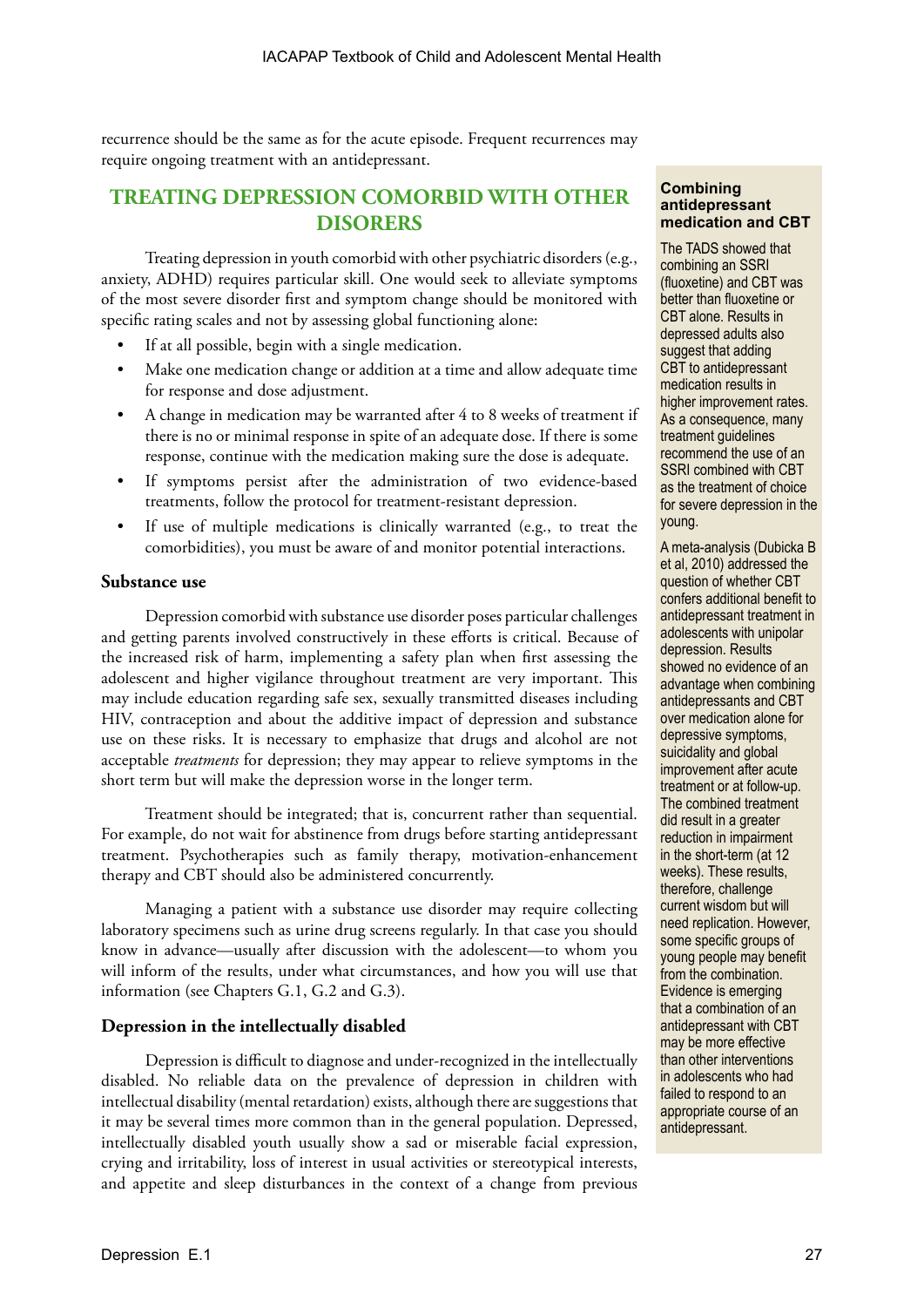behavior. Reduced food intake or food refusal, slowed movements, impaired selfcare, and catatonia are suggestive of depression in those more severely disabled. Adolescents with mild intellectual disability are often able to report on their internal world and to describe depressive symptoms such as sadness, hopelessness, and suicidal thinking. Information from parents, caregivers, teachers, and respite workers is important.

Given that there is no empirical evidence referring specifically to the treatment of intellectually disabled children and adolescents with depression, recommended management is the same as for non-intellectually disabled youth with the appropriate adjustments (e.g., cognitive aspects are often inappropriate). Consent to treatment issues, particularly to invasive treatment (such as ECT) pose particular problems in these patients.

#### **Depression comorbid with physical illness**

Depression is common among young people with chronic physical illness and its impact on their quality of life is considerable. According to Ortiz-Aguayo and Campo (2009) "rather than being just another disorder suffered by a physically ill child, the relationship between physical disease and depression is often complex and bidirectional." As a result recognition and diagnosis of depression in chronically ill children is often a challenge because there is the risk of misattributing symptoms of the physical disease (e.g., fatigue, poor sleep or appetite) to a mood disorder and vice versa. Evaluation of changes in functioning is essential.

While treatment is as described for depressive episodes in other youth, medication is particularly well suited to the management of depression in medical settings but also has drawbacks, such as increased likelihood of adverse events and drug interactions, requiring careful tailoring. For example, SSRIs may increase the risk of gastrointestinal bleeding in children with coagulation disorders or in combination with non-steroid anti-inflammatory drugs.

## **CROSS-CULTURAL PERSPECTIVES**

Do all youth, regardless of their culture, experience depression and its manifestations similarly or does it vary according to cultural background? There are many obstacles to answering this question. The well documented lack of epidemiological data about childhood mental disorders in the developing world is one. Accordingly, research is limited, unreliable and compounded by variations in diagnostic practices. While cultural considerations in the assessment, diagnosis, and treatment of childhood depression are necessary, it is difficult to disentangle what is biological, what is cultural, and what is due to service issues. For example, it has been suggested the reported increase in rates of childhood depression in North America and Europe may only reflect a lowering of the threshold for diagnosis, while the higher rate of suicide among Chinese young women compared with men as well as its weaker association with depression seem to be largely due to easy access to pesticides and poor access to emergency medical care in rural Chinese communities. Though not specifically relating to depressive symptoms but to behavior and emotional symptoms in general, data available suggest that differences within groups in one society can be greater than differences between societies (Achenbach et al, 2008).

There are many case reports about cultural differences in the manifestation of depression. For example, depressive symptoms in Afghanistan are similar to those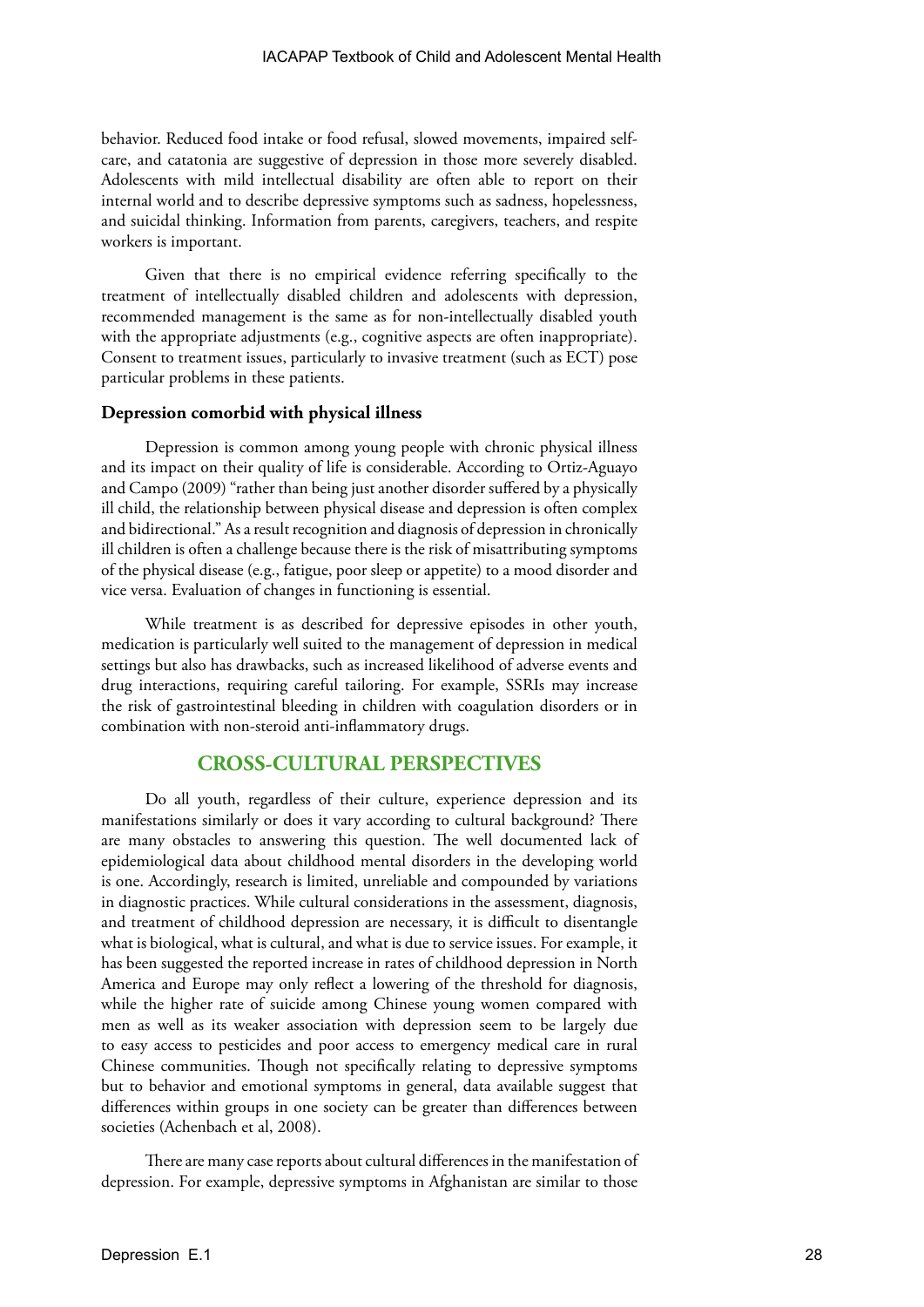in other countries but in Afghanistan the majority of depressed patients express passive death wishes rather than active suicidal thoughts. Despite suggestions that a higher incidence of guilt feelings in Western countries is due to the influence of the Judeo-Christian religion, when different religions are compared, the presence or absence of guilt feelings is associated with the level of education and the degree of depression rather than with religious background (Inal-Emiroglu & Diler, 2009). Japanese patients do not describe depression in the same way as Americans, nor do they express feelings in the same way. For the Japanese, concrete images from nature allow personal emotions to be expressed impersonally; as a result, they often lack a personal reference or connection when expressing emotions. Rather than as feelings of guilt or low mood, depression is frequently experienced in somatic terms in Hispanic populations. Clinicians must be aware that depressed Hispanic youth may present with headaches, gastrointestinal and cardiovascular symptoms, or complaints of "nerves". Many Chinese people when depressed do not report feeling sad; they complain of boredom, feelings of inner pressure, pain, dizziness, and fatigue and often find a diagnosis of depression morally unacceptable and meaningless.

## **BARRIERS IN THE IMPLEMENTATION OF EVIDENCE-BASED CARE IN LOW-INCOME COUNTRIES**

There are numerous barriers to the implementation of evidence-based care for depression in developing countries (for more detail see Inal-Emiroglu & Diler, 2009). This is most concerning because the proportion of the population younger than 18 years is much higher in low income than in affluent nations.

Barriers to care exist in all countries but more so in low-income ones. Besides issues such as transportation and the capacity to pay for services, the dearth of professionals, including allied health, trained in this area is a global problem. Not only there are few child and adolescent psychiatrists but also the profession is not formally recognized as specialty in many countries, even in some developed nations. The number of child psychiatrists per million people was estimated around 2006 to be 21 in the United States, 2.8 in Singapore, 2.5 in Hong Kong and 0.5 in Malaysia. With few exceptions, the number of child and adolescent psychiatrists is negligible in most African, Eastern Mediterranean, Southeast Asian, and Western Pacific countries. This also applies to child psychologists, social workers and nurses trained in this area, and to the services available. Gaps are often filled by religious figures (i.e., priests, imams) and healers (see Chapter J.2). Inpatient facilities for children and adolescents do not exist in many countries even developed ones.

Countries in Central and Eastern Europe deserve special mention. They comprise 30 new democracies with a population of around 400 million that had been under communist regimes for 50 to 70 years and have moved to democratic systems of government towards the end of the 20th century (see Chapter J.10). These Central and Eastern European countries had developed a unique system of mental health care driven by Soviet ideology, which focused in residential institutions reflecting state policies based on the social exclusion of vulnerable groups. The usual solution was to institutionalize children when families were in crisis or if children developed problems. Ignoring psychosocial factors was the consequence of believing that psychosocial problems had been successfully solved by the Soviet political system. These attitudes and structures are gradually changing (Puras, 2009).

According to Kleinman (2004), *"culture confounds diagnosis and management by influencing not only the experience of depression, but also the seeking of help, patient-practitioner communication, and professional practice. Culture also affects the interaction of risk factors with social supports and protective psychological factors that contribute to depression in the first place. Culture may even turn out to create distinctive environments for gene expression and physiological reaction, resulting in a local biology of depression: research already shows that persons from various ethnic backgrounds metabolize antidepressant drugs in distinct ways."*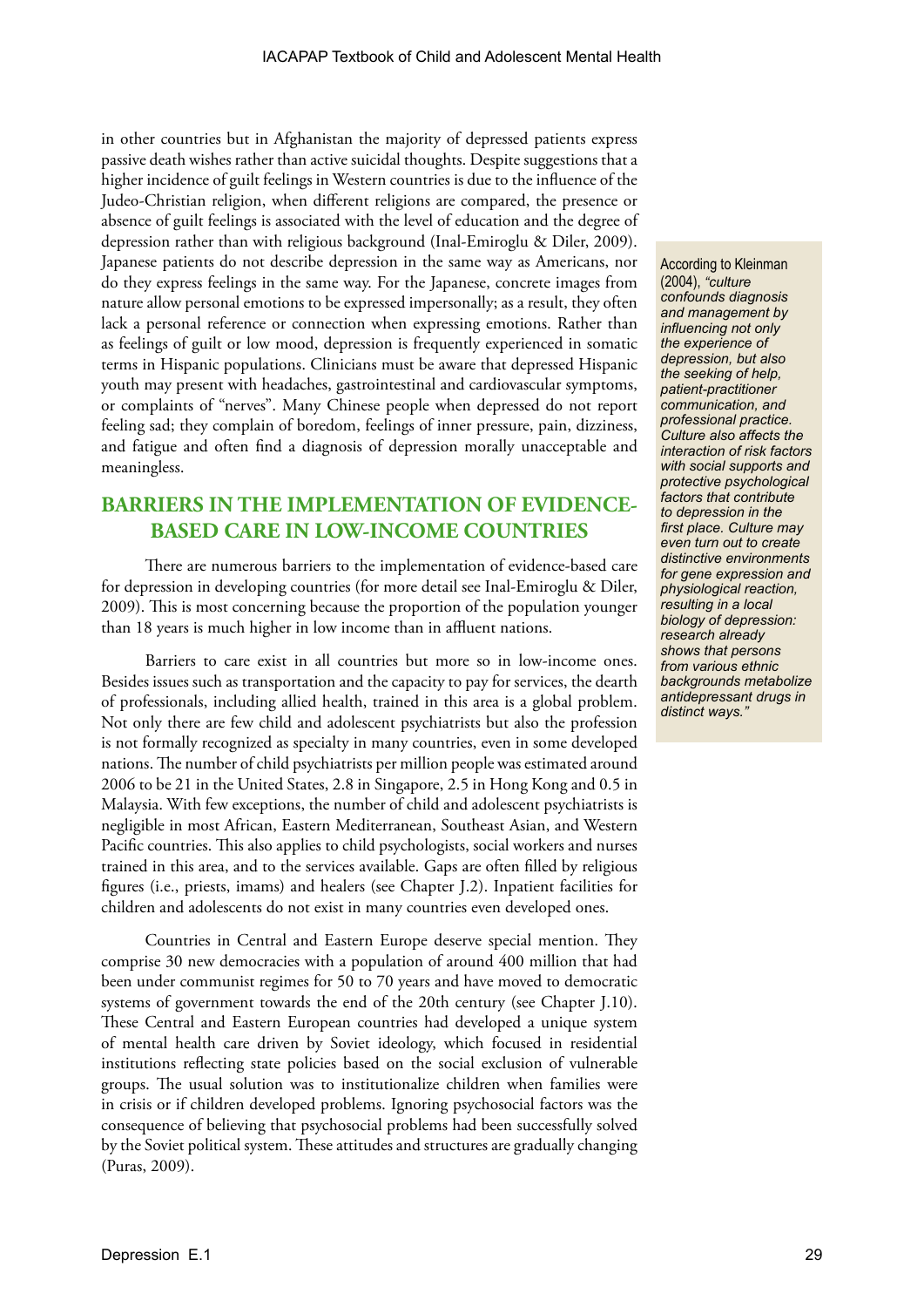Parents', teachers' and health professionals' knowledge of, and attitudes towards depression may lead to delayed or inappropriate help-seeking, or may hamper adherence to clinicians' recommendations. In general, knowledge about depression in developing countries is limited, emotional problems being viewed as more stigmatizing—a sign of weakness, contagious—in some cultures than others. However, stigma appears to be a more significant barrier to treatment in high income than in low income countries. Perceptions of depression are often inconsistent. For example a survey suggested that Turkish people identified depression as an illness, perceived it as a social problem, believed that depression could be treated with drugs but had little knowledge about medications and treatment and were doubtful about society's acceptance of depressed patients (Inal-Emiroglu & Diler, 2009). Training primary care doctors on the diagnosis and treatment of depression may be the best way to improve treatment.

Access to psychosocial treatments in developing countries is very poor due to lack of trained professionals, so it is access to medication. The WHO's (2010) list of essential medicines for pediatric patients only includes fluoxetine, while for adults it only includes fluoxetine and amitriptyline for the treatment of mood disorders, as well as lithium carbonate, carbamazepine, and valproic acid for bipolar disorder. Less than half of the countries in the world provide some form of subsidy for medication. Even if medication is prescribed, follow up is likely to be inadequate.

#### **PREVENTION**

The goal of prevention is to decrease the likelihood of depressive symptoms and disorders from developing in a population (*universal* intervention). There are other, more targeted, preventative options that may be more useful, for example early intervention with individuals with subclinical levels of depressive symptoms, seeking to reduce these symptoms and prevent the development of a full blown depressive episode: *selective* (if the target participants have significant risk factors) or *indicated* prevention (when individuals already show subclinical levels of depressive symptoms). Table E.1.3 lists key risk factors and implications for prevention.

Overall, outcome of prevention programs has been mixed. Targeted (selective and indicated) programs show small to moderate effect sizes but greater than those of universal programs, which have been found to be largely ineffective. The most efficacious programs focus on cognitive restructuring, social problem-solving, interpersonal communication skills, coping, and assertiveness training individually or in groups. Prevention programs are typically conducted with groups of children or adolescents in school or clinic settings (Garber 2009; US Preventive Services Task Force, 2009). One approach that seems to have achieved more success is the *Coping with Depression Course for Adolescents*. The program consists of eight weekly 90-minute group sessions followed by six continuation sessions. In one study the program showed significant sustained effects compared with usual care in preventing the onset of depressive episodes in youth at risk over a 3-year period (Beardslee et al, 2013). The guiding principles for

Barriers refer to:

- Resources: trained personnel, services available, cost
- Cultural issues: perceptions of depression, stigma
- Use of medication

#### **Project CATCH-IT**

This is a free internet-based intervention developed by the University of Chicago. The purpose is to help teach resiliency to teenagers and young adults using a cognitive behavioural model to reduce the risk developing depression. Initial research suggests that it may be effective. To access the program click on the picture below.

prevention (Garber 2009) are:

- Keep it simple
- Keep it interesting, and
- Make it relevant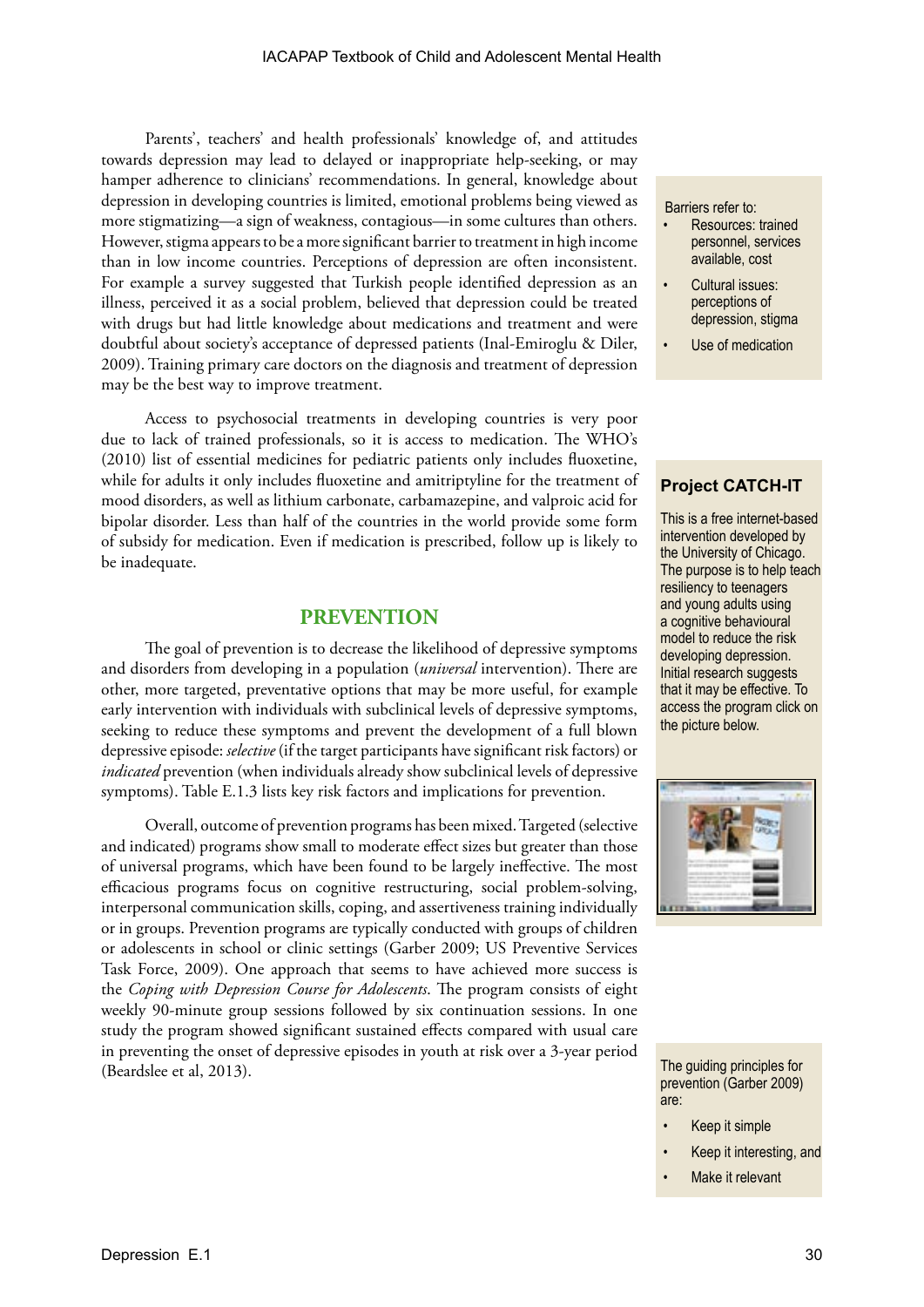## **REFERENCES**

- Angold A, Costello EJ, Messer SC et al. The development of a short questionnaire for use in epidemiological studies of depression in children and adolescents. *International Journal of Methods in Psychiatric Research* 1995; 5:237– 249.
- Angold A, Costello EJ. The Child and Adolescent Psychiatric Assessment (CAPA). *Journal of the American Academy of Child and Adolescent Psychiatry* 2000; 39:39–48.
- Australian Broadcasting Corporation. *The Girl Less Likely*. 15 September 2008.
- Beardslee WR, Brent DA, Weersing VR et al (2013). Prevention of depression in at-risk adolescents: Longer-term effects, JAMA Psychiatry, 70:1161-1170.
- Berndt ER, Koran LM, Finkelstein SN et al. Lost human capital from early-onset chronic depression. A*merican Journal of Psychiatry* 2000; 157: 940-947.
- Birleson P. The validity of depressive disorder in childhood and the development of a self-rating scale: A research report. *Journal of Child Psychology and Psychiatry* 1981;22:73-88.
- [Birmaher B, Brent D and the AACAP Work Group on Quality](http://www.aacap.org/galleries/PracticeParameters/InPress_2007_DepressiveDisorders.pdf)  [Issues. Practice parameter for the assessment and](http://www.aacap.org/galleries/PracticeParameters/InPress_2007_DepressiveDisorders.pdf)  [treatment of children and adolescents with depressive](http://www.aacap.org/galleries/PracticeParameters/InPress_2007_DepressiveDisorders.pdf)  disorders. *[Journal of the American Academy of Child and](http://www.aacap.org/galleries/PracticeParameters/InPress_2007_DepressiveDisorders.pdf)  Adolescent Psychiatry*[, 2007; 46:1503-1526.](http://www.aacap.org/galleries/PracticeParameters/InPress_2007_DepressiveDisorders.pdf)
- Birmaher B, Brent D. Treatment resistant depression. In Rey JM, Birmaher B (eds). *Treating Child and Adolescent Depression*. Philadelphia: Lippincott Williams & Wilkins 2009:209-219.
- Birmaher B, Ryan ND, Williamson DE et al. Childhood and adolescent depression: a review of the past 10 years. Part I. *Journal of the American Academy of Child and Adolescent Psychiatry*, 1996; 35:1427-1439.
- Brent D, Emslie G, Clarke G *et al*. Switching to another SSRI or to venlafaxine with or without cognitive behavioral therapy for adolescents with SSRI-resistantdepression. The TORDIA randomized controlled trial. *JAMA*, 2008; 299:901-913.
- Bridge JA, Birmaher B, Iyengar S *et al*. Placebo response in randomized controlled trials of antidepressants for pediatric major depressive disorder. *American Journal of Psychiatry*, 2009;166: 42–49.
- Bridge JA, Iyengar S, Salary CB *et al*. Clinical response and risk for reported suicidal ideation and suicide attempts in pediatric antidepressant treatment. A meta-analysis of randomized controlled trials. *JAMA*, 2007; 297:1683- 1996.
- Brooks SJ, Krulewicz S, Kutcher S. The Kutcher Adolescent Depression Scale: Assessment of its evaluative properties over the course of an 8–week pediatric pharmacotherapy trial. *Journal of Child and Adolescent Psychopharmacology*, 2003; 13:337–349.
- Buckley NA, McManus PR. Fatal toxicity of serotoninergic and other antidepressant drugs: analysis of United Kingdom mortality data. *BMJ* 2002;325:1332–1333.
- Carlson GA, Cantwell DP. Unmasking masked depression in children and adolescents. *American Journal of Psychiatry* 1980; 137:445-449.
- Caspi A, Sugden K, Moffitt TE *et al*. Influence of life stress on depression: moderation by a polymorphism in the 5-HTT gene. *Science*. 2003; 18;301(5631):386-389.
- Copeland WE, Miller-Johnson S, Keeler G *et al*. Childhood psychiatric disorders and young adult crime: A prospective, population-based study. *American Journal of Psychiatry*, 2007; 164:1668–1675.
- Costello EJ, Mustillo S, Erkanli A *et al*. Prevalence and development of psychiatric disorders in childhood and adolescence. *Archives of General Psychiatry* 2003; 60:837- 844.
- Curry J, Silva S, Rohde P, Ginsburg G et al. Recovery and recurrence following treatment for adolescent major depression. *Archives of General Psychiatry* 2010. Published online November 1, 2010. doi:10.1001/ archgenpsychiatry.2010.150.
- Dubicka B, Elvins R, Roberts C *et al*. Combined treatment with cognitive behavioural therapy in adolescent depression: meta-analysis. *The British Journal of Psychiatry*, 2010; 197: 433-440.
- Faulstich ME, Carey MP, Ruggiero L *et al*. Assessment of depression in childhood and adolescence: An evaluation of the Center for Epidemiological Studies Depression Scale for Children (CES-DC). *American Journal of Psychiatry*, 1986; 143(8):1024–1027.
- [Fergusson DM, Horwood LJ, Miller AL, Kennedy MA. Life]( http://bjp.rcpsych.org/cgi/content/abstract/198/2/129?etoc)  [stress, 5-HTTLPR and mental disorder: findings from]( http://bjp.rcpsych.org/cgi/content/abstract/198/2/129?etoc)  [a 30-year longitudinal study.]( http://bjp.rcpsych.org/cgi/content/abstract/198/2/129?etoc) *The British Journal of Psychiatry* [2011;198:129-135.]( http://bjp.rcpsych.org/cgi/content/abstract/198/2/129?etoc)
- Frye MA. Bipolar disorder. A focus on depression. *New England Journal of Medicine*, 2011;364:51-59.
- Garber J. Prevention of depression and early intervention with sub-clinical depression. In Rey JM, Birmaher B (eds). *Treating Child and Adolescent Depression*. Philadelphia: Lippincott Williams & Wilkins 2009:274-294.
- Goodman R, Ford T, Simmons H *et al*. Using the Strengths and Difficulties Questionnaire (SDQ) to screen for child psychiatric disorders in a community sample. The British Journal of Psychiatry, 2000; 177: 534-539.
- Inal-Emiroglu FN, Diler RS. International views and treatment practices. In Rey JM, Birmaher B (eds). *Treating Child and Adolescent Depression*. Philadelphia: Lippincott Williams & Wilkins 2009:332-340.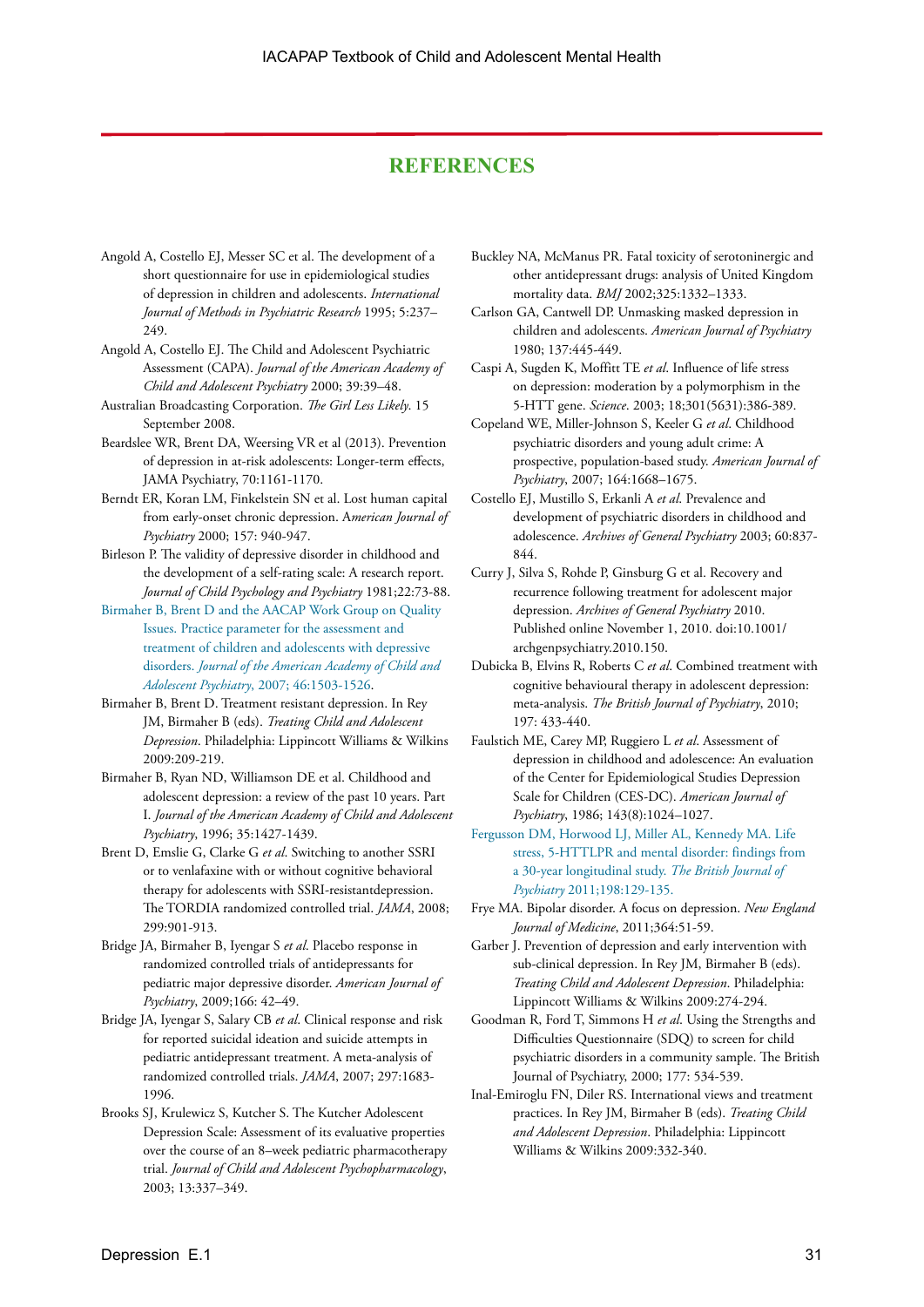- Johnson JG, Harris ES, Spitzer RL et al. The Patient Health Questionnaire for Adolescents: Validation of an instrument for the assessment of mental disorders among adolescent primary care patients. *Journal of Adolescent Health.* 2002;30:196-204.
- Kleinman A. Culture and depression. *New England Journal of Medicine*, 2004; 351:951-953.
- Karg K, Burmeister M, Shedden K, Sen S. The serotonin transporter promoter variant (5-HTTLPR), stress, and depression meta-analysis revisited: Evidence of genetic moderation. *Archives of General Psychiatry*. Published online January 3, 2011. doi:10.1001/ archgenpsychiatry.2010.189
- Krishnan V, Nestler EJ. Linking molecules to mood: new insight into the biology of depression. *American Journal of Psychiatry* 2010; 167:1305–1320.
- Langer DA, Chiu A, Asarnow JR. How to use CBT for youth depression: A guide to implementation. In Rey JM, Birmaher B (eds). *Treating Child and Adolescent Depression*. Philadelphia: Lippincott Williams & Wilkins 2009:100-113.
- Mufson L, Verdeli H, Clougherty KF *et al*. How to use interpersonal psychotherapy for depressed adolescents (IPT-A). In Rey JM, Birmaher B (eds). Treating Child and Adolescent Depression. Philadelphia: Lippincott Williams & Wilkins 2009:114-127.

[Nathan B. "And Then My Tears Subsided..."](http://www.blackdoginstitute.org.au/docs/AndThenMyTearsSubsided.pdf) 

- [National Institute for Health and Clinical Excellence.](http://www.nice.org.uk/nicemedia/pdf/cg028fullguideline.pdf) *Depression [in Children and Young People: Identification and](http://www.nice.org.uk/nicemedia/pdf/cg028fullguideline.pdf)  [Management in Primary, Community and Secondary](http://www.nice.org.uk/nicemedia/pdf/cg028fullguideline.pdf)  Care*[. National Clinical Practice Guideline Number 28.](http://www.nice.org.uk/nicemedia/pdf/cg028fullguideline.pdf)  [Leicester, UK: The British Psychological Society 2005.](http://www.nice.org.uk/nicemedia/pdf/cg028fullguideline.pdf)
- Ortiz-Aguayo R, Campo JV. Treating depression in children and adolescents with chronic physical illness. In Rey JM, Birmaher B (eds). *Treating Child and Adolescent Depression*. Philadelphia: Lippincott Williams & Wilkins 2009:295-309.

[Puras D. Development of child mental health services in Central](www.iacapap.org)  [and Eastern Europe.](www.iacapap.org) *IACAPAP Bulletin*, 2009; 24:9-10.

- Poznanski E, Mokros H. *Children's Depression Rating Scale– Revised Manual*. Los Angeles, CA: Western Psychological Services; 1996.
- Rey JM. How to use complementary and alternative medicine treatments. In Rey JM, Birmaher B (eds). Treating Child and Adolescent Depression. Philadelphia: Lippincott Williams & Wilkins 2009:151-161.
- Risch N, Herrell R. Lehner T *at al*. Interaction between the serotonin transporter gene (5-HTTLPR), stressful life events, and risk of depression. A meta-analysis. *JAMA*, 2009; 301:2462-2471.
- Stevens J, Kelleher KJ, Gardner W *et al*. Trial of computerized screening for adolescent behavioral concerns. *Pediatrics* 2008; 121: 1099-1105.
- [US Preventive Services Task Force. Screening and treatment for](http://pediatrics.aappublications.org/cgi/content/abstract/123/4/1223)  [major depressive disorder in children and adolescents:](http://pediatrics.aappublications.org/cgi/content/abstract/123/4/1223)  [US Preventive Services Task Force recommendation](http://pediatrics.aappublications.org/cgi/content/abstract/123/4/1223)  statement. *Pediatrics*[, 2009; 123:1223-1228.](http://pediatrics.aappublications.org/cgi/content/abstract/123/4/1223)
- TADS Team. The treatment for adolescents with depression study (TADS). Long-term effectiveness and safety outcomes. *Archives of General Psychiatry*. 2007;64:1132- 1144.
- Walter G, Ghaziuddin N. Using other biological treatments: Electroconvulsive therapy (ECT), transcranial magnetic stimulation, vagus nerve stimulation, and light therapy. In Rey JM, Birmaher B (eds). *Treating Child and Adolescent Depression*. Philadelphia: Lippincott Williams & Wilkins 2009:87-99.
- WHO *[Model List of Essential Medicines 16th list \(updated\) March](http://www.who.int/medicines/publications/essentialmedicines/en/)  [2010](http://www.who.int/medicines/publications/essentialmedicines/en/)*.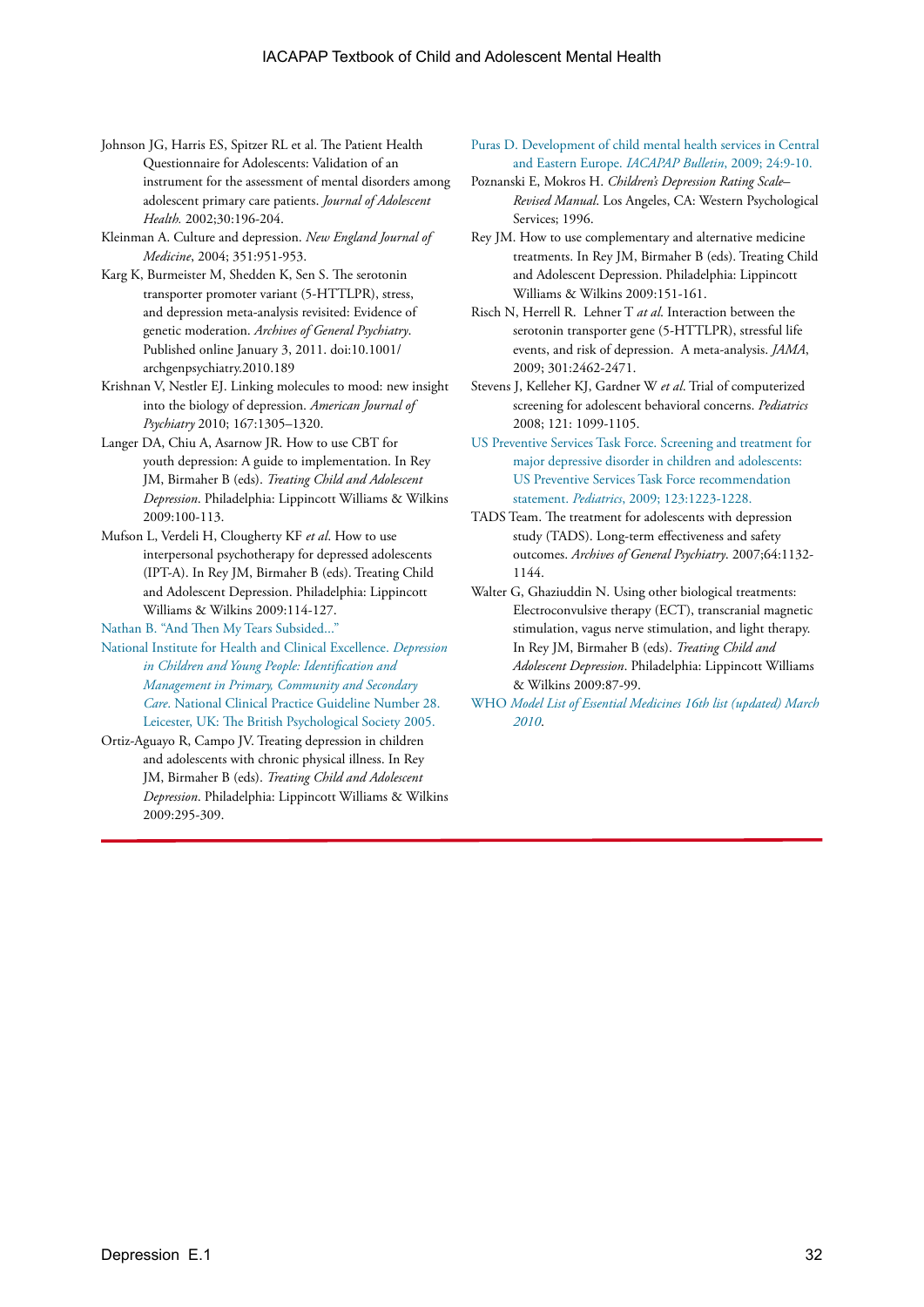# **Appendix E.1.1**

## **SELF-DIRECTED LEARNING EXERCISES AND SELF-ASSESSMENT**

- Interview a child or adolescent who is complaining of depressive symptoms.
- Write a letter to the family doctor or referring agent summarizing the above case (formulation), including a provisional diagnosis and a management plan (as per Chapter A.10).
- Watch the documentary The Girl Less Likely (30 Minutes) [http://www.abc.net.au/](http://www.abc.net.au/austory/specials/leastlikely/default.htm) [austory/specials/leastlikely/default.htm](http://www.abc.net.au/austory/specials/leastlikely/default.htm) and write a summary (less than one page in length) highlighting the main issues raised.
- What are the important medical causes of depressive symptoms that should be considered before making a diagnosis of major depression? (see page 12)
- Write short summary describing risk factors for depression (see Table E.1.3 on page 7).
- Describe and contrast the appropriate management of mild, moderate and severe unipolar depression (see page 23).
- Describe the difference between the treatment of unipolar depression and bipolar depression and the reasons for it (see Page 23 and 24).

## *MCQ E.1.1 What class of medication is the first line treatment for severe depression OR moderate depression unresponsive to psychotherapy in children and adolescents?*

- A. Monoamine oxidase inhibitors
- B. Selective serotonin reuptake inhibitors
- C. Serotonin norepinephrine reuptake inhibitors
- D. Tetracyclic antidepressants
- E. Tricyclic antidepressants

## *MCQ E.1.2 Fluoxetine in the treatment of depression in children and adolescents:*

- A. Is the best studied and has the best evidence of effectiveness
- B. Is a Selective Norepinephrine Reuptake Inhibitor
- C. Shows more side effects than the other **SSRIs**
- D. Is a Monoamine Oxidase Inhibitor
- E. Is a Tricyclic antidepressant

## *MCQ E.1.3 Paroxetine in the treatment of depression in youth:*

- A. Has a longer half-life than other selective serotonin reuptake inhibitors
- B. Has been shown to be as effective as other antidepressants
- C. Has more side effects than other selective serotonin reuptake inhibitors
- D. Has no withdrawal symptoms
- E. Is less likely to cause a serotonergic syndrome

## *MCQ E.1.4 All of the following substances are known to mimic depression in children and adolescents except:*

- A. Corticosteroids
- B. Isotretinoin
- C. Marijuana
- D. Solvents
- E. Tetracyclines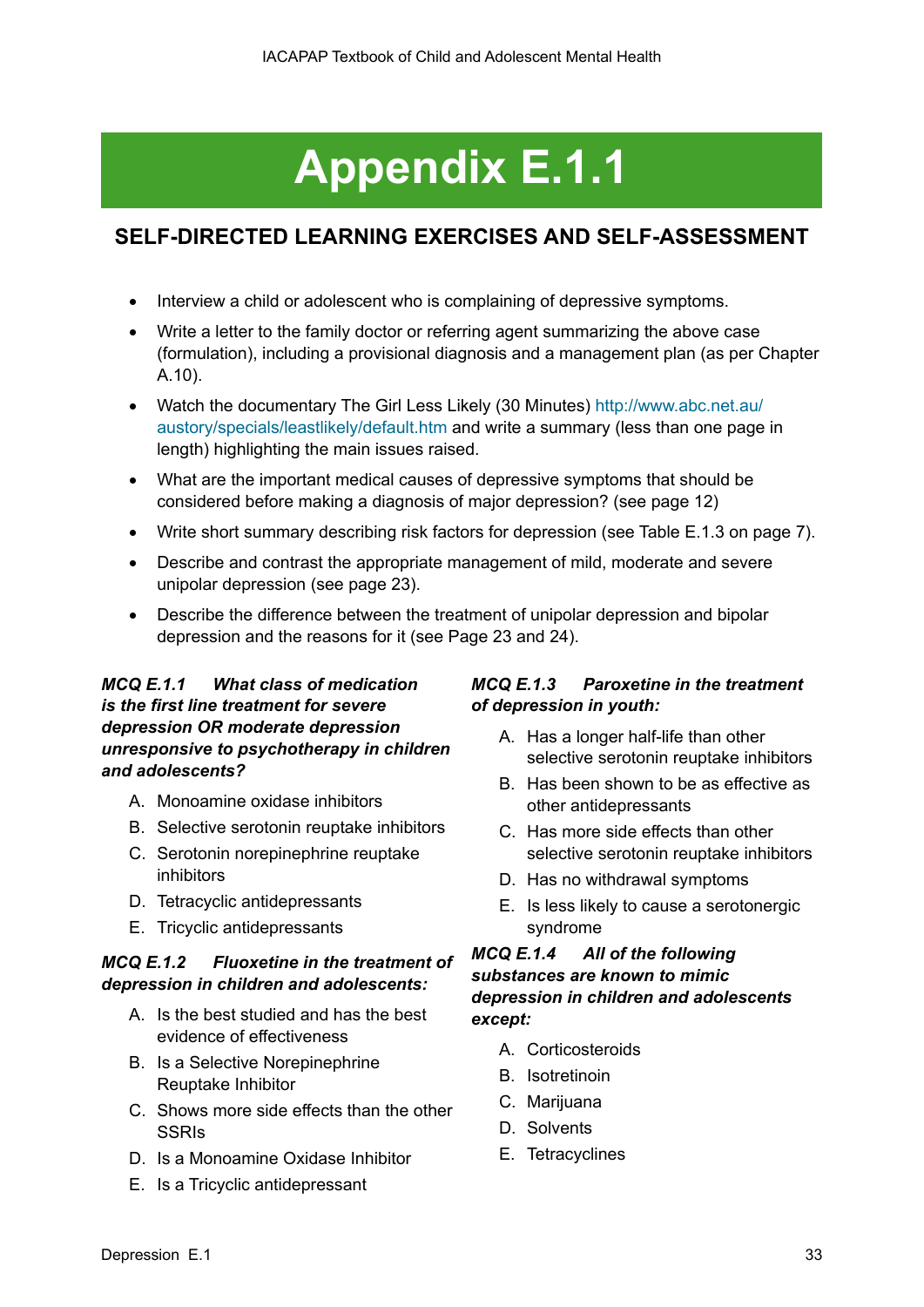## *MCQ E.1.5 The prevalence of depression in children and adolescents:*

- A. Is lower in teenage girls than teenage boys
- B. Is higher in patients who suffer from chronic medical conditions
- C. Is lower in indigenous minority children
- D. Is lower in adolescence than in childhood
- E. Is the same from country to country

## *MCQ E.1.6 The course of depression in children and adolescents:*

- A. Generally does not have recurring episodes
- B. Is likely to be better with earlier onset
- C. Is likely to continue in adulthood
- D. Is not similar to that of adults
- E. On average, episodes do not spontaneously remit.

## *MCQ E.1.7 Predictors of depression recurrence in children and adolescence do not include which of the following?*

- A. Comorbidity
- B. Greater hopelessness
- C. High socioeconomic status
- D. Negative cognitive style
- E. Previous episodes

## *MCQ E.1.8 All of the following medical conditions are known to mimic depression in children and adolescents except:*

- A. Acquired Immunodeficiency Syndrome (AIDS)
- B. Pyloric Stenosis
- C. Mononucleosis
- D. Thyroid Disease
- E. Migraine

## *MCQ E.1.9 All of the following should increase suspicion that a depressive episode is part of a bipolar disorder except:*

- A. Catatonic symptoms
- B. Comorbid thyroid disease
- C. Family history of bipolar disorder
- D. Manic switch after treatment with antidepressants
- E. Psychotic symptoms.

## *Q E.1.10 Parental depression is the most consistently replicated risk factor for depression in the offspring.*

## **True or false?**

*Q E.1.11 Diagnosis of personality disorder should be provisional in a depressed adolescent and made on the bases of symptoms and functioning outside of the depressive episode.*

## **True or false?**

## *MCQ E.1.12 Which of the following psychosocial therapies has evidence that it can be effective for mild to moderate depression in as few as 8 to 16 sessions?*

- A. Cognitive Behavioral Therapy
- B. Family therapy
- C. Group therapies
- D. Psychodynamic (psychoanalytic) psychotherapy
- E. Self-help

## *MCQ E.1.13 While antidepressants tend to achieve better results in the short term, differences between medication and therapy tend to disappear after:*

- A. 2-5 weeks
- B. 6-10 weeks
- C. 11-18 weeks
- D. 19-23 weeks
- E. 24-36 weeks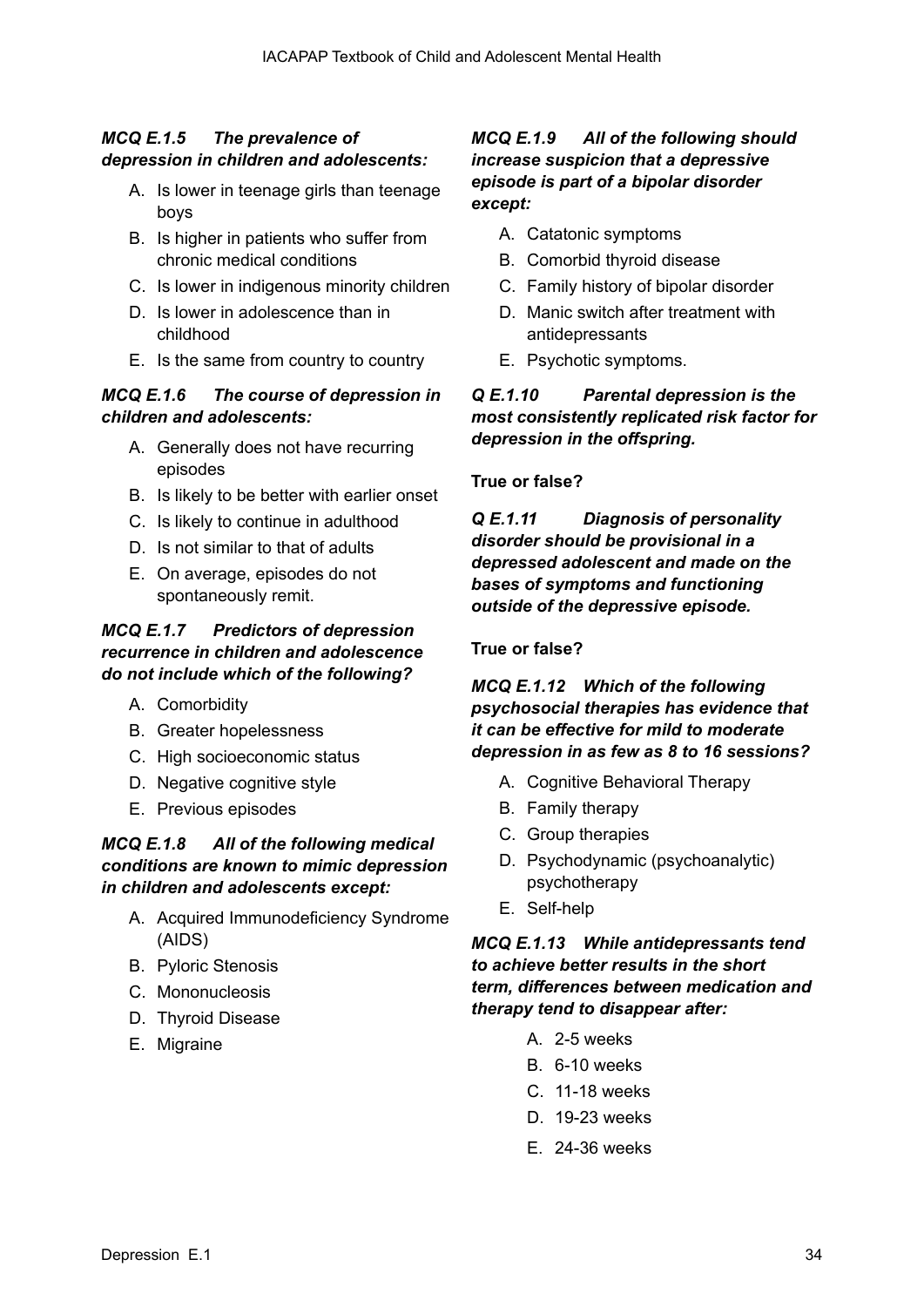## *MCQ E.1.14 The most important distinguishing feature in the diagnosis of serotonin syndrome is:*

- A. Ataxia
- B. Bradycardia
- C. Clonus
- D. Confusion
- E. Diarrhea

## *MCQ E.1.15 In a unipolar depressive episode of mild severity in a 10-year-old, the appropriate first intervention is:*

- A. Anti-depressants
- B. Electroconvulsive therapy
- C. S-adenosyl methionine
- D. Second generation antipsychotic
- E. Supportive management or

psychosocial treatment

## *MCQ E.1.16 First line therapy for a bipolar depressive episode in a young teenager usually is:*

- A. An antidepressant
- B. Lamotrigine
- C. Lithium carbonate or quetiapine
- D. Olanzapine and an antidepressant
- E. Valproate and an antidepressant

## *Q E.1.17 Antidepressant treatment in an adolescent for a first episode of unipolar depression should be:*

- A. Continued for at least 6 months after recovery
- B. Continued indefinitely
- C. Continued until recovery
- D. Stopped after 6 months
- E. Stopped after 8 weeks